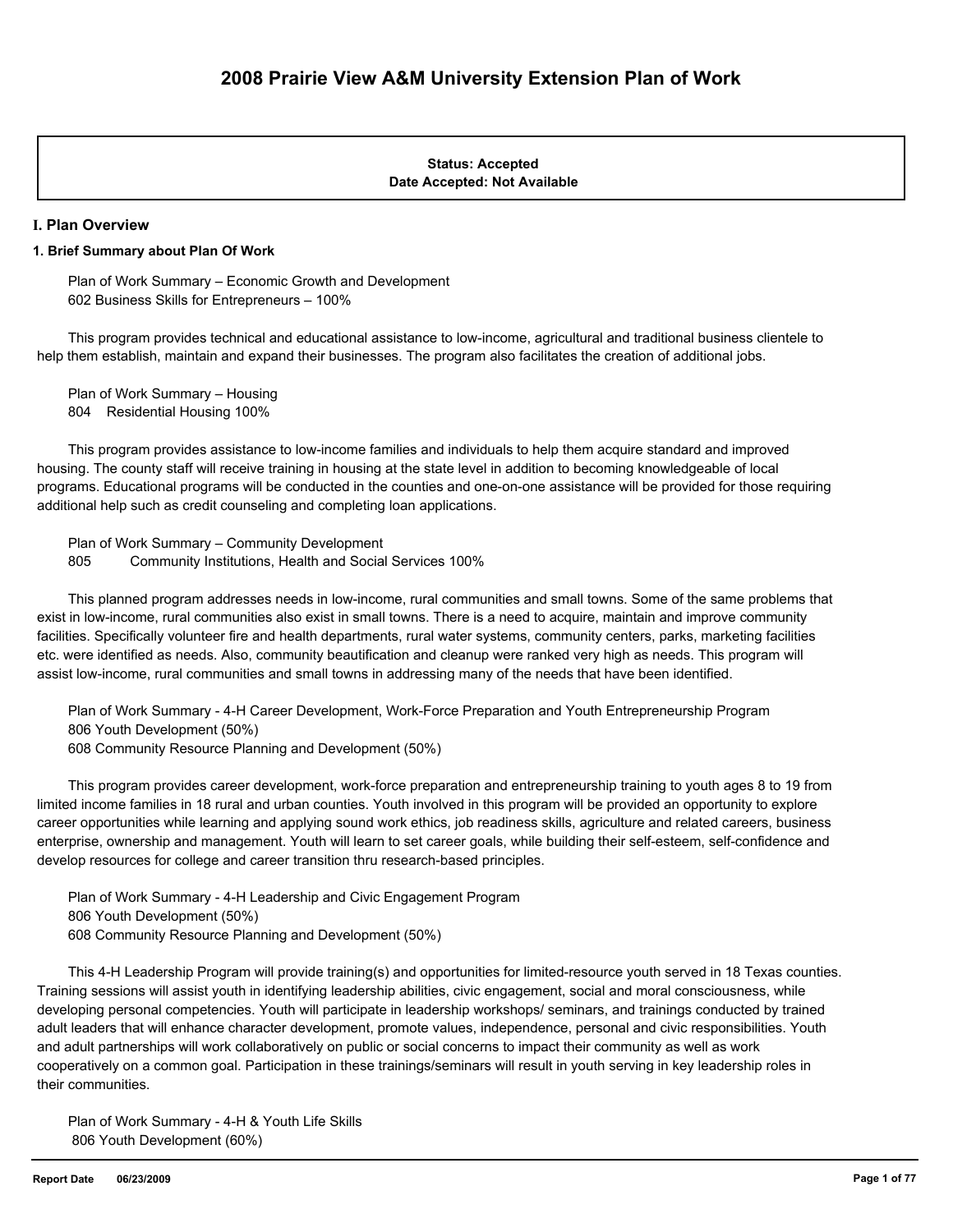803 Sociological and Technological Change Affecting Individuals, Families, and Communities (40%)

 This program provides life skill training to youth ages 8 to 19, from limited resource families in 18 rural and urban counties. Youth involved in this program will be provided an opportunity for mastering social competencies, while strengthening their self- esteem, self-confidence, self reliance, social engagement and interaction skills and ability to make healthy and responsible life choices.

Plan of Work Summary - Natural Resources, Water and the Environment

- 102 Soil, Plant, Water and Nutrient Relationships 60%
- 111 Conservation and Efficient Use of Water 20%
- 123 Management and Sustainability of Forest Resources 20%

 Programs conducted by the Cooperative Extension Program at Prairie View A&M University will be geared towards the needs of small scale and limited resource farmers and will focus on soil testing, nutrient management in the soil, reducing nutrient run-off, water conservation, quality, and rights, and forest stewardship practices utilized by private forest landowners.

 In the area of Soil, Plant, Water and Nutrient Relationships, the Cooperative Extension Program will assist small scale agricultural producers by conducting educational programs focusing on the importance of soil testing as well as hands-on demonstrations on the correct way to take soil samples to be tested. These educational programs will also focus on nutrient management in the soil and ways to reduce nutrient run-off into various water sources.

 The Cooperative Extension Program will conduct programming in the areas of Conservation and Efficient Use of Water for small scale and limited resource farmers. These educational programs will focus on best management practices (BMPs) to conserve water and determine water quality. These educational programs will also include information on water rights as they relate to private landowners as well as defining water districts and their role in assisting private landowners.

 Educational programs in the area of Management and Sustainability of Forest Resources will focus on limited resource producers gaining an understanding of timber management and BMPs for forestry and bidding out and marketing timber.

- Plan of Work Summary Small Farm Financial Management and Marketing
- 601 Economics of Agricultural Production and Farm Management 50%
- 602 Business Management, Finance and Taxation 25%
- 604 Marketing and Distribution Practices 25%

 Programs conducted by the Cooperative Extension Program at Prairie View A&M University will be geared towards the needs of small scale and limited resource farmers and will focus on farm financial management, business planning and the marketing of agricultural products.

 In the area of Economics of Agricultural Production and Farm Management, the Cooperative Extension Program will assist small scale agricultural producers by conducting economic analyses that will assist them to be economically profitable and sustainable. Educational programs focusing on strategies for farm profitability and sustainability will be developed and used in the delivery of extension programs to small scale and limited resource farmers.

 The Cooperative Extension Program will conduct programming in the areas of farm and home planning including farm income, debt and spending as it addresses the area of Business Management and Finance, and Taxation. Educational programs, events, activities and technical assistance will be developed and implemented to address the relevant issues and needs of limited resource farm families.

 Educational programs focusing on alternative and niche markets will be provided to small scale and limited resource agricultural producers. Information about selling high quality products at the local and regional levels will be addressed. Other items included in the area of marketing and distribution practices will focus on gaining an understanding of the agricultural distribution network, better understanding of economic policy and the role that family farms play in the global marketing of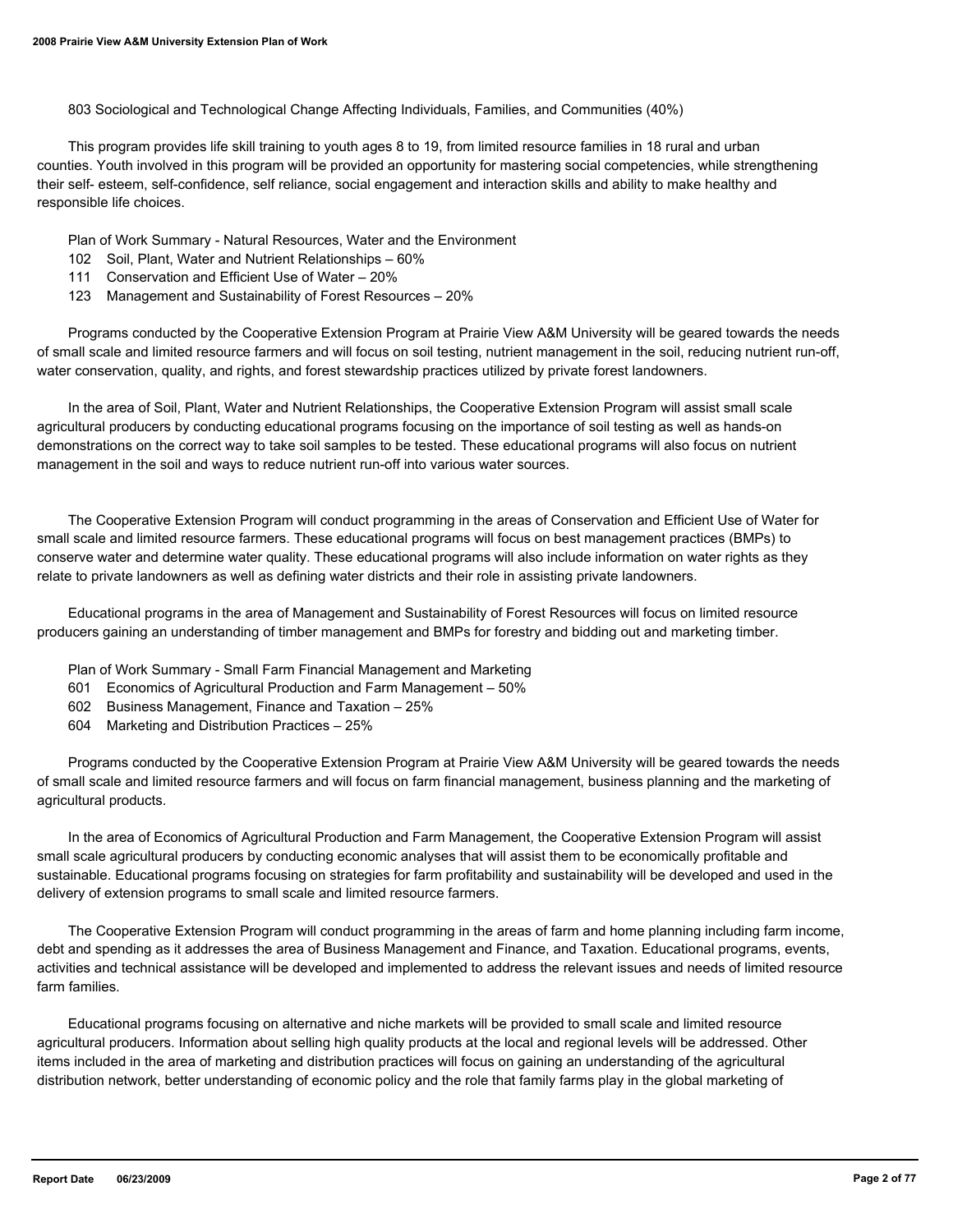agricultural products.

Plan of Work Summary - Sustainable Agriculture Production Systems

102: The determination of relationships between plants and such growth factors as soil, water and nutrients.

205: Evaluation of crop management practices that could enhance plant growth and development.

211: Identification of different measures for controlling horticultural plant pests.

301: Reproduction Performance of Animals

303: Generic Improvement of Animals

 This program will focus on developing a sustainable farming operations focusing on small scale family farms and farmers that are socially disadvantaged. The purpose is to ensure that these agricultural operations are not only profitable but that they are also friendly to the community and the environment.

 In general, these alternatives and sustainable production practices could enhance profitability of farming operations and minimize fluctuation in farm income to improve the economic well being which may improve the quality of life of limited-resource farmers.

 Plan of Work Summary - Human Nutrition KA 703. Nutrition Education and Behavior

 This program provides technical and educational information to limited resource families and individuals to help them understand the importance of nutrition and diet. Research based information will also expand their knowledge and empower them to make better choices for their overall well being.

Plan of Work Summary - Families, Youth and Communities

KA 801 Individual and Family Resource Management

 This program provides limited resource families with information to develop an understanding of how individuals and families obtain and use resources of time, money and human capital to achieve their standard of living and overall quality of life.

 Plan of Work Summary - Families, Youth and Communities KA 802 Human Development and Family Well-being - 100%

 This program provides educational and technical information to limited resource families to strengthen family systems and resiliency. This program engages parents and their children in informal learning activities and guidance to access available resources.

#### **Estimated Number of Professional FTEs/SYs total in the State.**

| Year | <b>Extension</b> |      | Research |         |  |
|------|------------------|------|----------|---------|--|
|      | 1862             | 1890 | 1862     | 1890    |  |
| 2008 | 0.0              | 67.3 | 0.0      | $0.0\,$ |  |
| 2009 | 0.0              | 68.3 | 0.0      | $0.0\,$ |  |
| 2010 | 0.0              | 69.0 | 0.0      | $0.0\,$ |  |
| 2011 | 0.0              | 70.0 | 0.0      | $0.0\,$ |  |
| 2012 | 0.0              | 70.0 | 0.0      | $0.0\,$ |  |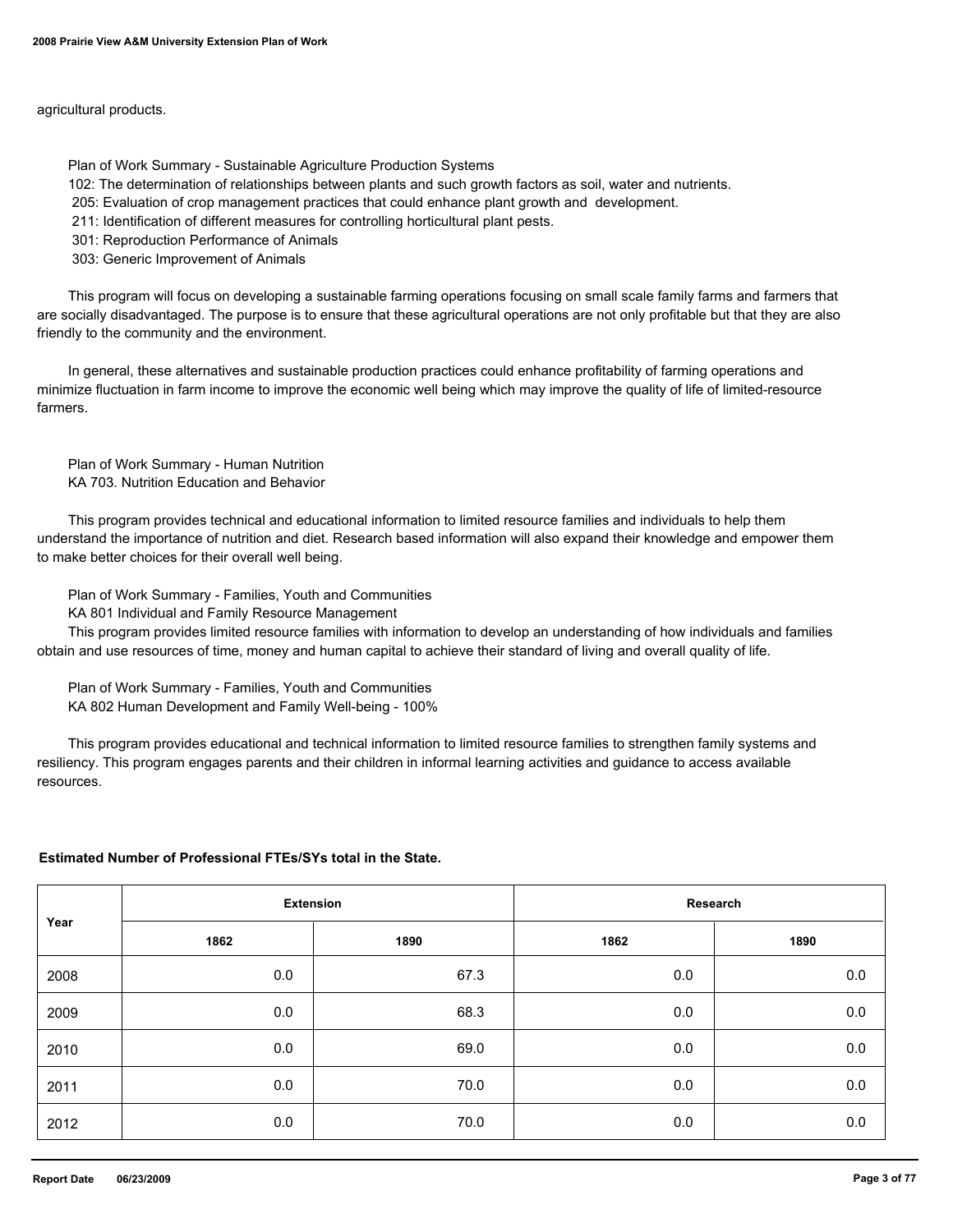#### **II. Merit Review Process**

### **1. The Merit Review Process that will be Employed during the 5-Year POW Cycle**

● External University Panel

### **2. Brief Explanation**

 The merit review process for the planned programs included in the 1890 Cooperative Extension Program Plan of Work was conducted by Texas Cooperative Extension state leaders.The 1890 Extension Program associate administrator advised 1890 program leaders to identify persons within Texas Cooperative with expertise in the areas for which they had developed planned programs or request that the state leaders lead the process for program reviews.Persons identified as reviewers and leaders follow.

- Dr. Roland Smith, associate director for Agriculture and Natural Resources and Community Economic Development
- Dr. Judith Warren, associate director, Human Sciences
- Dr. Martha Couch, associate director, 4-H & Youth Development
- Dr. Gregory Taylor, program director, Community and Economic Development

 Each planned program was reviewed with inputs. .The merit review process will be conducted annually if major changes are made to the Plan of Work programs.

### **III. Evaluation of Multis & Joint Activities**

### **1. How will the planned programs address the critical issues of strategic importance, including those identified by the stakeholders?**

 The planned programs resulted from the program development process. These programs were developed based on the critical issues and problems that were identified as priority and needing to be addressed.

 Each program addresses issues and problems that ranked high among stakeholders in the program development process. The Extension Program Council in each county, which is composed of program committees and task forces, directs county staff in developing annual performance plans or plans of work. These plans support, or, in most instances coincide with many of the state planned programs and address other local issues and problems of strategic importance.

### **2. How will the planned programs address the needs of under-served and under-represented populations of the State(s)?**

 The planned programs of the Cooperative Extension Program at Prairie View A&M University are targeted to reach under-served and under-represented populations, and results will be based on the needs of these populations. Evidence will show the significant impacts made in addressing many of the priority needs of clientele in these groups. In addressing the needs, clientele will show desired changes and improvement in their quality of life. Clientele will also show positive changes in behavior and attitude; adopt recommended practices; increase household and farm incomes; improve living conditions and improve health status. In addition, clientele will enhance their neighborhoods, communities and overall situation through impact indicators included within the planned programs.

### **3. How will the planned programs describe the expected outcomes and impacts?**

 For each planned program, assumptions are made and indicators of results are developed. These indicators of results include both outputs and outcomes which are expectations of the programs for staff and clientele. The program leaders will meet with their respective staff members to thoroughly discuss each planned program.

### **4. How will the planned programs result in improved program effectiveness and/or efficiency?**

 Within the meetings of the program leaders with their respective staff members, discussions will take place on the expectations and implementation of the planned programs. Program leaders will thoroughly cover each planned program and identify resources that the county staff can draw on to assist with conducting some of the activities. The planned programs were not developed with the intent that the 1890 Extension staff will provide all of the educational assistance. Other institutions, agencies and organizations will be involved in the implementation of the planned programs. This approach will increase staff members understanding of the planned programs and will involve outside resources resulting in improved effectiveness and efficiency.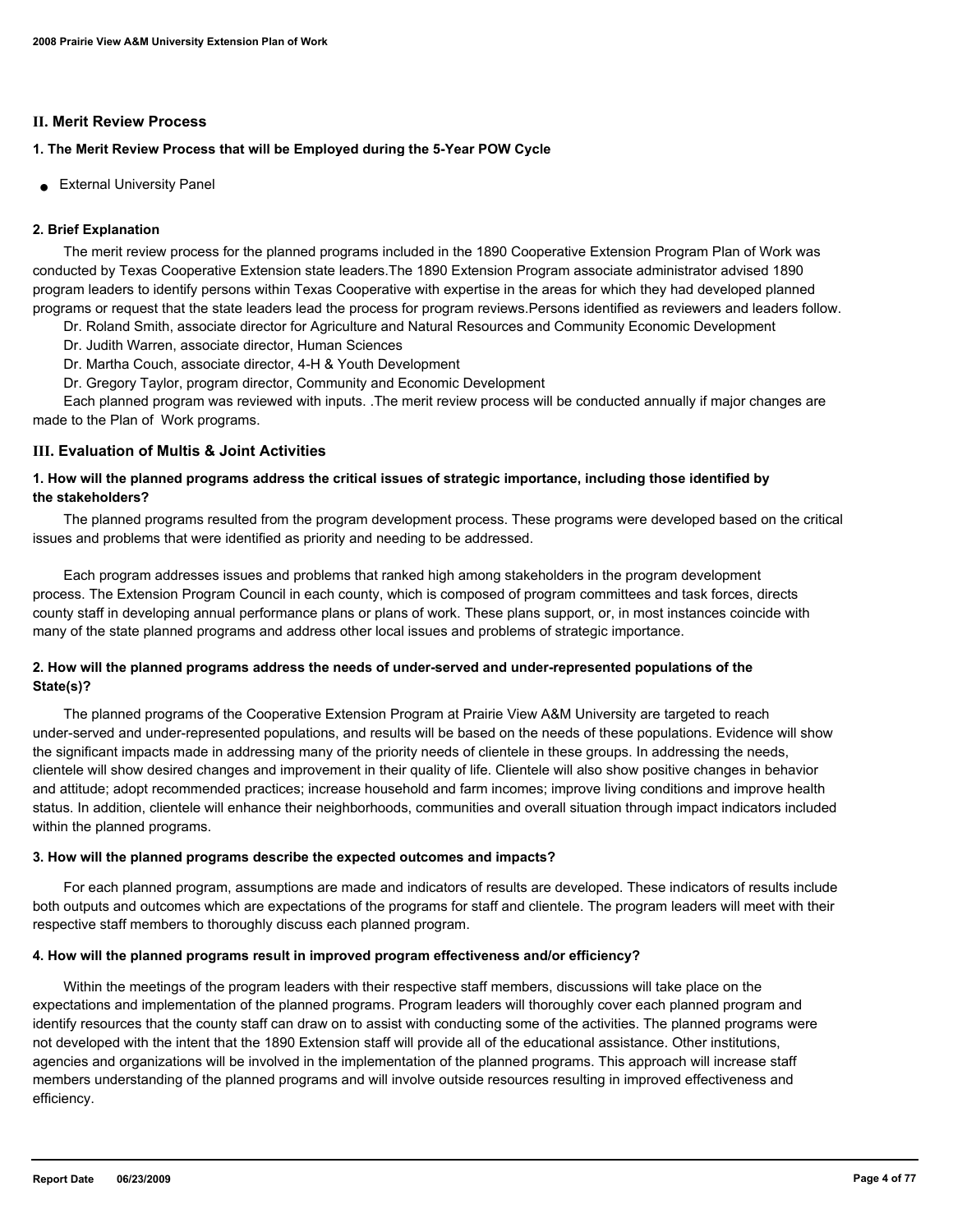#### **IV. Stakeholder Input**

#### **1. Actions taken to seek stakeholder input that encourages their participation**

- Targeted invitation to non-traditional stakeholder individuals
- Targeted invitation to non-traditional stakeholder groups
- Targeted invitation to traditional stakeholder groups
- Targeted invitation to traditional stakeholder individuals

#### **Brief explanation.**

 Texas Extension which includes both Texas Cooperative Extension (TCE) and the Cooperative Extension Program (CEP) uses multiple methods to reach stakeholder groups within the State of Texas. An open forum process at the county level to solicit input from clientele is used. This process, called the Texas Community Futures Forum (TCFF), is designed to list and prioritize issues at the local level from any citizen wishing to attend. Broad invitations to participate via local media as well as targeted invitations to both traditional and non-traditional clientele and groups are used to gain participation in this process.

#### **2(A). A brief statement of the process that will be used by the recipient institution to identify individuals and groups stakeholders and to collect input from them**

#### **1. Method to identify individuals and groups**

- Use External Focus Groups
- Use Internal Focus Groups

#### **Brief explanation.**

 The basis for Texas Extension's relevance in the State of Texas is grassroots involvement. Texas Extension utilizes Open Listening Sessions as part of the grassroots Texas Community Futures Forum (TCFF) process. These sessions provide local clientele the opportunity to voice their opinion on issues of importance to their lives and the lives of others in their community. The TCFF process was implemented in 2004. Current plans call for a repeat of the process in 2008. Information from other stakeholders is obtained in various ways. Regular meetings are held with various commodity and interest groups. These groups provide input into programmatic decisions including development of new efforts, modification of existing efforts, and termination of programs that are no longer relevant. Finally, various subject matter groups employ the use of surveys and other needs assessment processes to gain information specifically about their subject area. Data from these processes are used to develop programs to address issues.

### **2(B). A brief statement of the process that will be used by the recipient institution to identify individuals and groups who are stakeholders and to collect input from them**

#### **1. Methods for collecting Stakeholder Input**

- Meeting with traditional Stakeholder individuals
- Meeting with the general public (open meeting advertised to all)
- Meeting with invited selected individuals from the general public
- Meeting with traditional Stakeholder groups

#### **Brief explanation**

{NO DATA ENTERED}

#### **3. A statement of how the input will be considered**

● In the Staff Hiring Process

#### **Brief explanation.**

 Data from the various stakeholder input processes are used to direct programming efforts at the local, district, regional, and state levels. Data from all stakeholder input processes were brought together in the summer of 2004 to develop action plans to address issues. These plans were developed at the local, regional, and state levels depending on the scope of the issue. These actions plans are currently being used by local and state faculty to develop specific educational program plans to address issues of importance.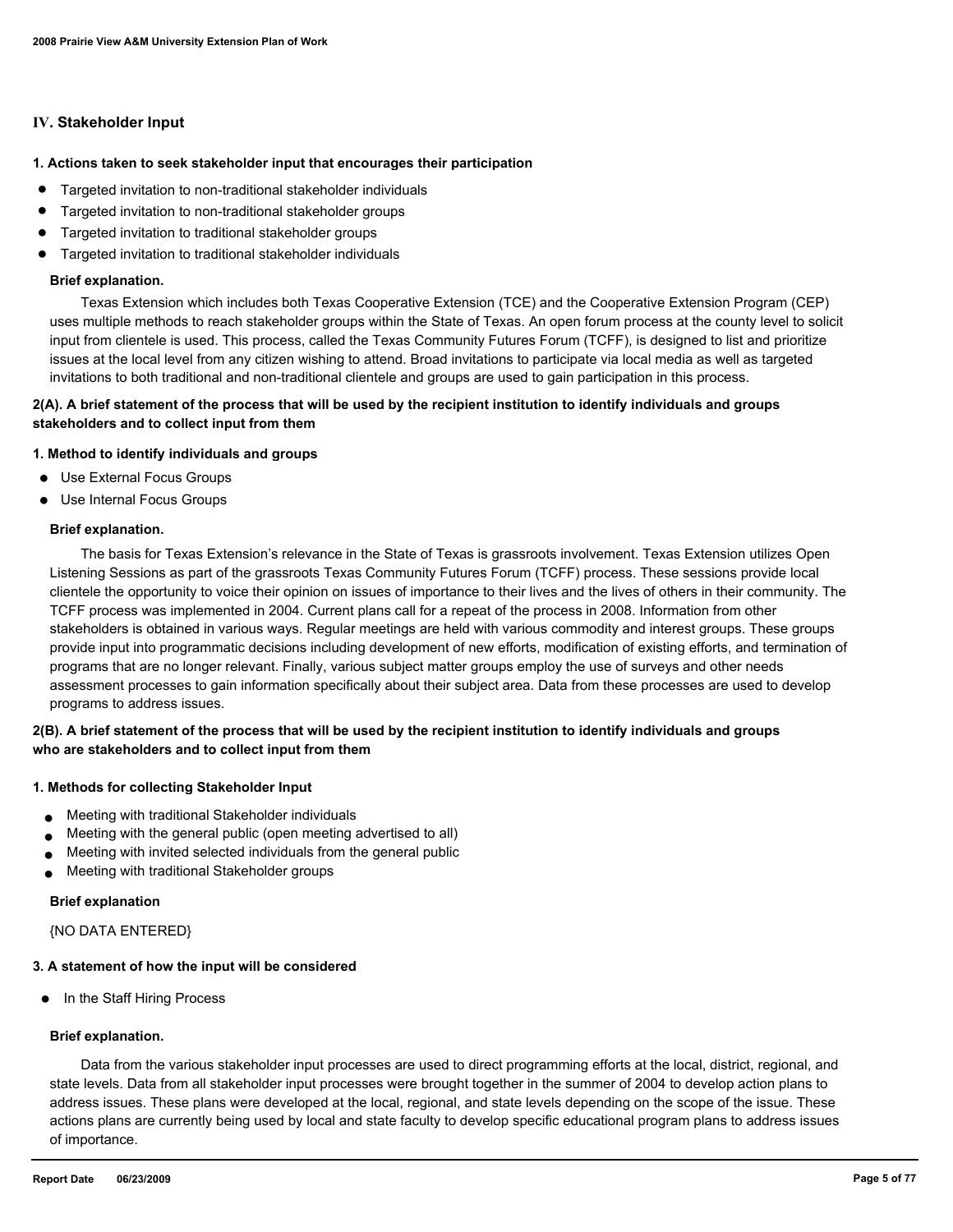# **V. Planned Program Table of Content**

| <b>S. NO.</b>  | <b>PROGRAM NAME</b>                                                               |
|----------------|-----------------------------------------------------------------------------------|
| 1              | 4-H Leadership and Civic Engagement Program                                       |
| $\overline{2}$ | 14-H & Youth Life Skills                                                          |
| 3              | 4-H Career Development, Work-Force Preparation and Youth Entrepreneurship Program |
| 4              | Economic Growth & Development                                                     |
| 5              | Housing                                                                           |
| 6              | Community Development                                                             |
| 7              | Sustainable Agriculture Production Systems                                        |
| 8              | Small Farm Financial Management and Marketing                                     |
| 9              | Natural Resources, Water and the Environment                                      |
| 10             | Families, Youth and Communities - 1                                               |
| 11             | Human Nutrition                                                                   |
| 12             | Families, Youth and Communities - 2                                               |
| 13             | Human Health and Well-Being                                                       |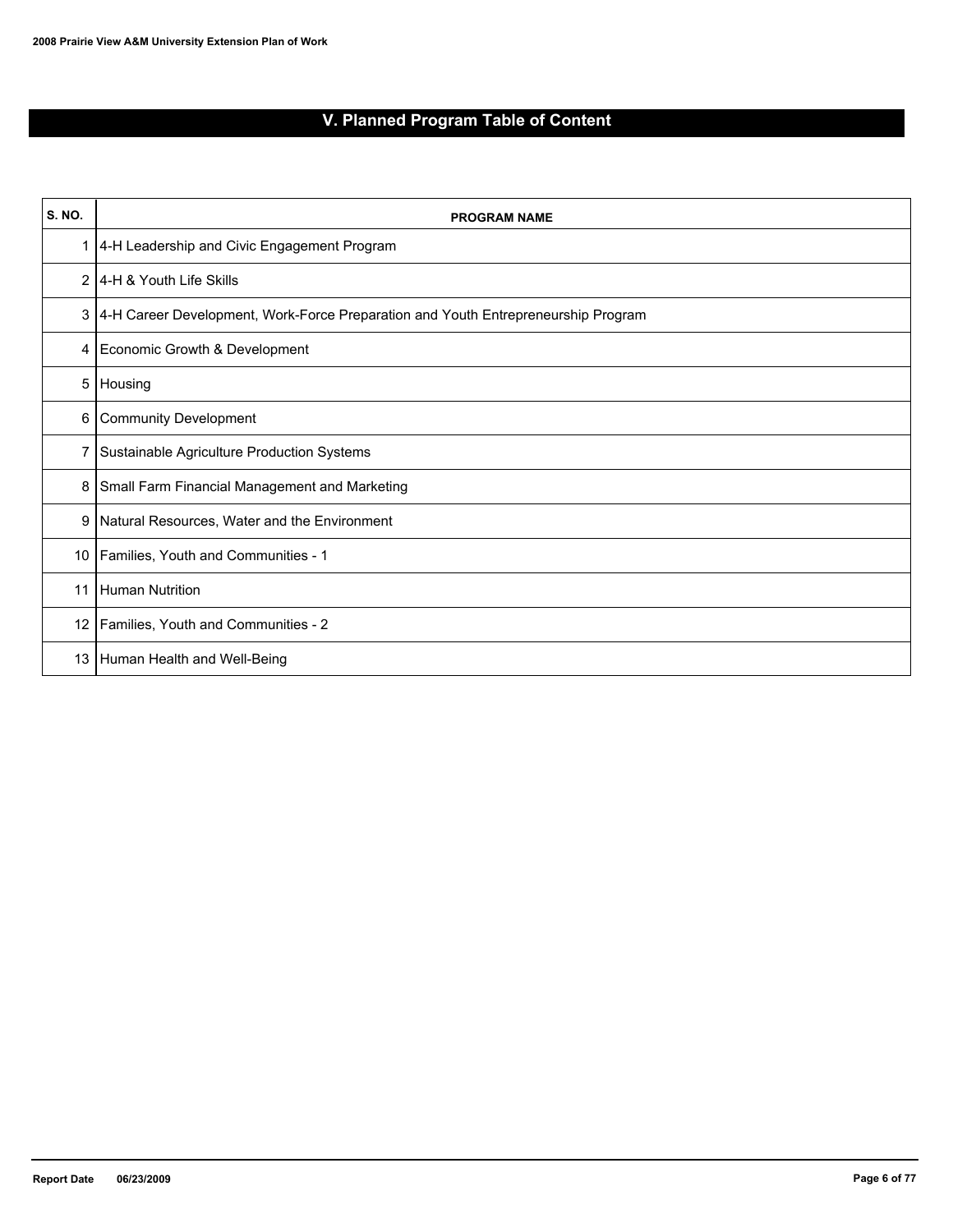### **V(A). Planned Program (Summary)**

#### **Program #1**

#### **1. Name of the Planned Program**

4-H Leadership and Civic Engagement Program

#### **2. Brief summary about Planned Program**

 This 4-H Leadership Program will provide training(s) and opportunities for limited-resource youth served in only 18 Texas counties. Training sessions will assist youth in identifying leadership abilities, civic engagement, social and moral consciousness, while developing personal competencies. Youth will participate in leadership workshops/ seminars, and trainings conducted by trained adult leaders that will enhance character development, promote values, independence, personal and civic responsibilities. Youth and adult partnerships will work collaboratively on public or social concerns to impact their community as well as work cooperatively on a common goal. Participation in these trainings/seminars will result in youth serving in key leadership roles in their communities.

| 3. Program existence : |                                                                       | New (One year or less)                                      |  |  |  |  |  |  |  |
|------------------------|-----------------------------------------------------------------------|-------------------------------------------------------------|--|--|--|--|--|--|--|
| 4. Program duration :  |                                                                       | Medium Term (One to five years)                             |  |  |  |  |  |  |  |
|                        |                                                                       | 5. Expending formula funds or state-matching funds :<br>Yes |  |  |  |  |  |  |  |
|                        | 6. Expending other than formula funds or state-matching funds :<br>No |                                                             |  |  |  |  |  |  |  |
|                        |                                                                       | V(B). Program Knowledge Area(s)                             |  |  |  |  |  |  |  |
|                        |                                                                       | 1. Program Knowledge Areas and Percentage                   |  |  |  |  |  |  |  |
| $\bullet$ 608          | 50%                                                                   | Community Resource Planning and Development                 |  |  |  |  |  |  |  |
|                        |                                                                       | $\bullet$<br>$\sim$<br>٠                                    |  |  |  |  |  |  |  |

### **V(C). Planned Program (Situation and Scope)**

806 50% Youth Development

#### **1. Situation and priorities**

 Rapid changes in society and adverse affects of risky environmental factors have influenced youth in communities in dramatic and unpredictable ways. Research has noted that the 21st century has been entered with a dramatic deficit of leaders. This deficit is not a deficit of leadership, but a deficit in leadership development. This lack of leadership skills is most noticeable in teens. In only 18 Texas counties, communities are facing the continued challenges of nurturing and sustaining leaders and positive role models. There is a growing awareness of youth potential for being capable individuals for taking on leadership roles, voicing opinions, identifying solutions and partnering with adults to create change to address the challenges faced by many Texas communities. Thus, limited resource youth often lack the opportunity to serve in leadership roles that provide them with meaningful experiences of feeling capable for holding these positions. There is a need to provide youth from diverse backgrounds with the necessary skills to assist them in becoming competent and confident, so that they feel satisfied and contribute to society. Research notes that youth are capable of learning leadership skills and becoming socially conscious individuals. On the other hand, it has been noted by researchers that many limited resource youth feel unconnected to their community, are unaware of their leadership potential and lack positive adult mentorship opportunities. Thus, there is a growing need for developing young leaders to preserve and sustain communities, and improve the quality of life for both the community and themselves.

 This program is designed to engage youth in learning concepts about membership and belonging, roles of leadership and leading, community service, partnering with adults, team work, decision-making, problem solving, reasoning and communication. Also this program will develop personal qualities such as responsibility, self-esteem, integrity. Values of courage, community, commitment, fairness and justice will be explored in relation to problem solving.

#### **2. Scope of the Program**

**In-State Extension**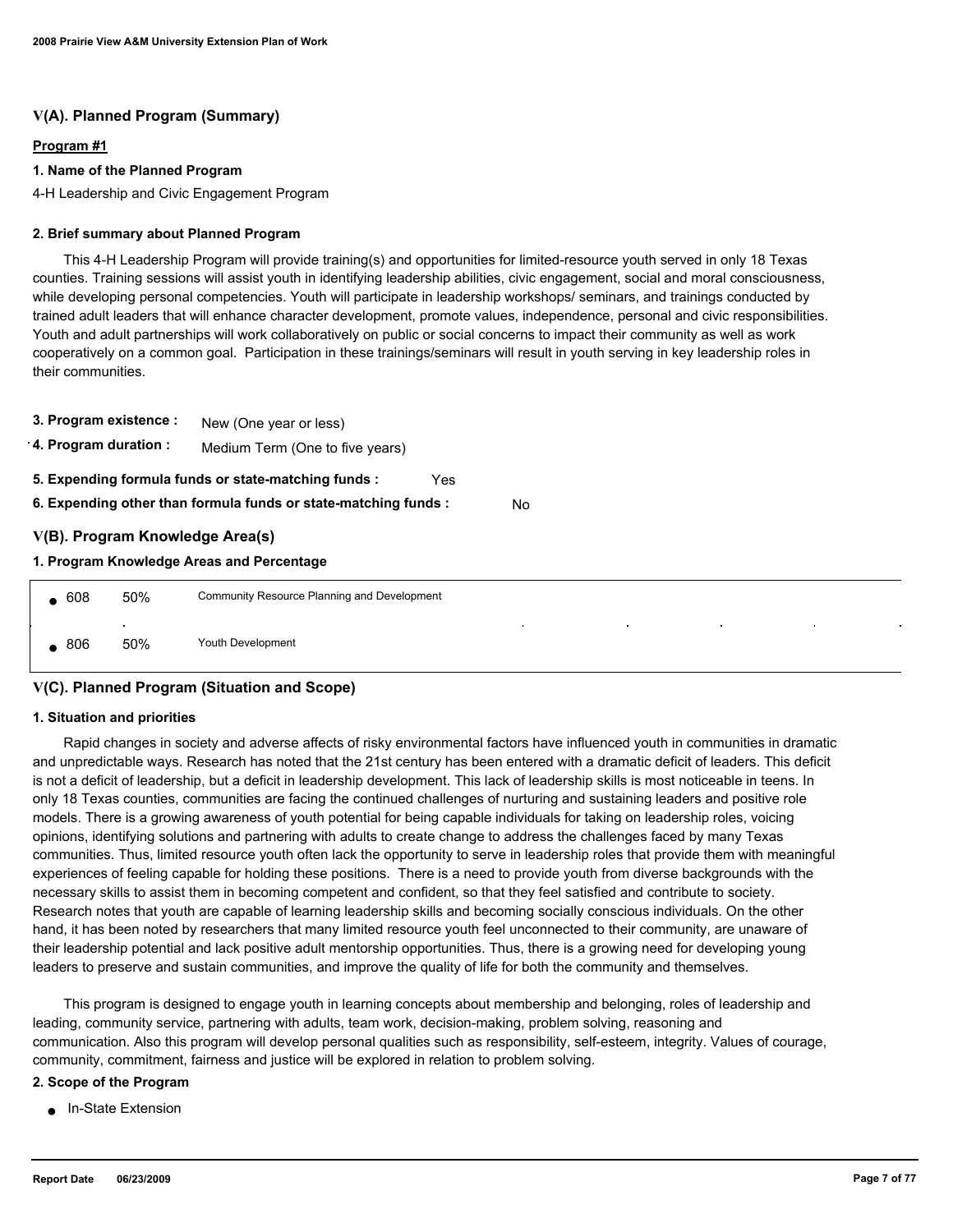### **V(D). Planned Program (Assumptions and Goals)**

#### **1. Assumptions made for the Program**

 This leadership program is based on the assumption that youth are capable of far more than society typically expects, and leadership development skills are learned. It is also assumed that membership has a positive influence on adolescent identity, confidence, and sense of community connectedness. This youth leadership program will allow youth to engage in collaborative actions and social causes, membership in groups, modeling leadership behavior thru holding offices and leading others, and strengthen and connect service and civic engagement for community change.

 Youth leadership development is a process that prepares youth to meet the challenges of adolescence and adulthood through a series of activities intended to help them become socially, morally, emotionally, physically and cognitively competent. Thus these competencies will be taught through a series of training sessions, group dialogue, service learning activities, becoming officers, partnering with adults, and engaging in civic and social causes. Volunteers (adults and teens) will be trained by extension agents to guide youth, and assist them to identify public issues/concerns, analyze strengths and weaknesses, and set and achieve community and personal goals.

#### **2. Ultimate goal(s) of this Program**

 Expose limited resource youth to leadership opportunities, service learning governance, youth and adult partnerships, and volunteerism.

 Create stability in a community by providing skilled and talented, self confident, self-sufficient, self-actualization and generally reliable youth to create opportunities to revitalize the communities in which they reside.

Become stakeholders in the community through service learning

#### **V(E). Planned Program (Inputs)**

#### **1. Estimated Number of professional FTE/SYs to be budgeted for this Program**

| Year | <b>Extension</b> |      | Research |      |  |
|------|------------------|------|----------|------|--|
|      | 1862             | 1890 | 1862     | 1890 |  |
| 2008 | 0.0              | 6.8  | 0.0      | 0.0  |  |
| 2009 | 0.0              | 7.1  | 0.0      | 0.0  |  |
| 2010 | 0.0              | 7.3  | 0.0      | 0.0  |  |
| 2011 | 0.0              | 7.6  | 0.0      | 0.0  |  |
| 2012 | 0.0              | 7.6  | 0.0      | 0.0  |  |

### **V(F). Planned Program (Activity)**

#### **1. Activity for the Program**

 Career Awareness Youth Leadership Laboratory Educational leadership workshops **Newsletters**  Club organizations Leadership camps and retreats 4-H clubs officer trainings Adult leaders' institute Local, state and national leadership events (State and National Congress and Conference)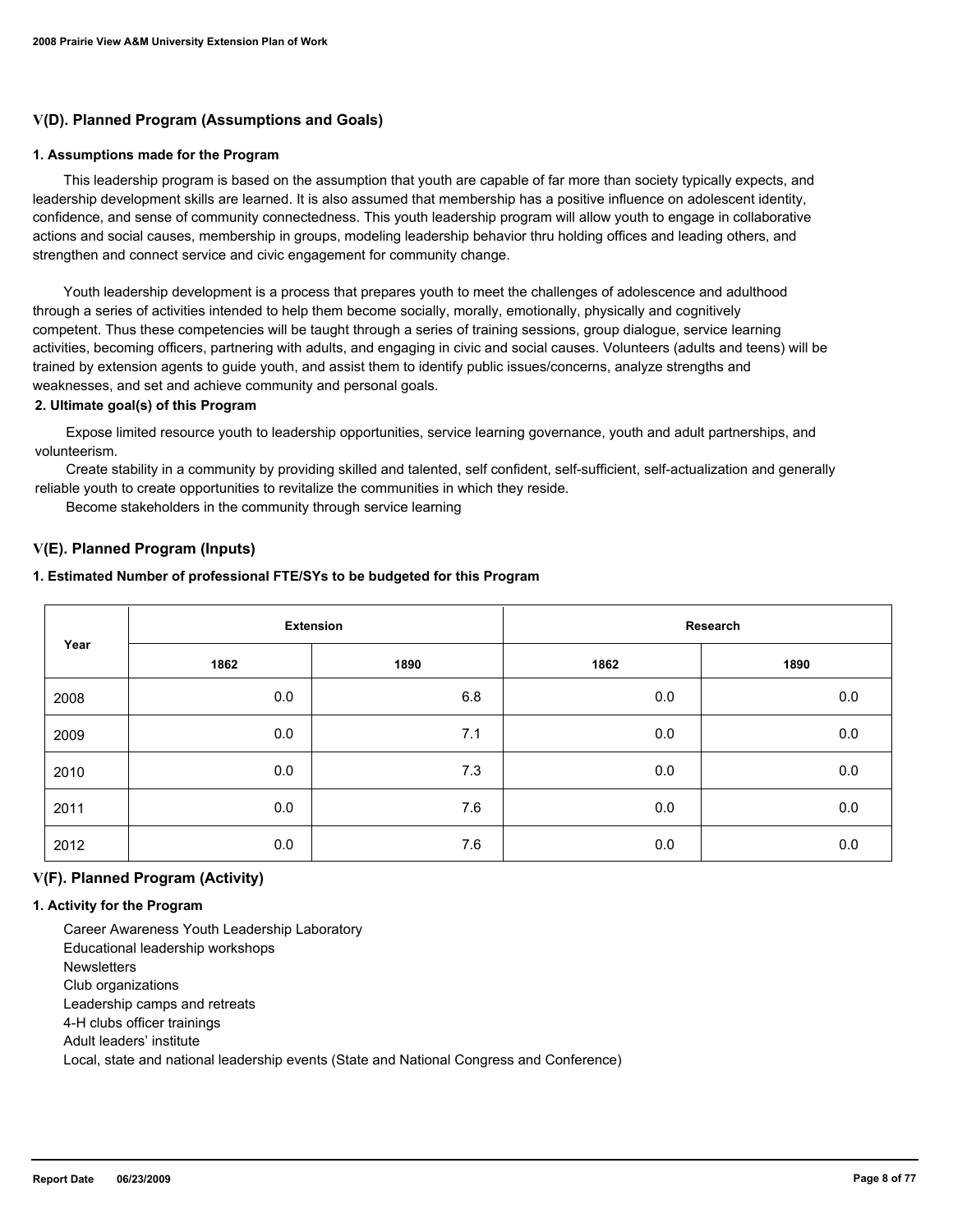#### **2. Type(s) of methods to be used to reach direct and indirect contacts**

| <b>Extension</b>                                                                                                                        |                                                                       |  |  |  |  |
|-----------------------------------------------------------------------------------------------------------------------------------------|-----------------------------------------------------------------------|--|--|--|--|
| <b>Direct Methods</b>                                                                                                                   | <b>Indirect Methods</b>                                               |  |  |  |  |
| Demonstrations<br>One-on-One Intervention<br>Other 1 (Laboratory)<br>Other 2 (Educational Tours)<br><b>Group Discussion</b><br>Workshop | <b>Newsletters</b><br><b>Public Service Announcement</b><br>Web sites |  |  |  |  |

#### **3. Description of targeted audience**

 Limited-resource youth, age 8 thru 19 Limited-resource adult volunteers

#### **V(G). Planned Program (Outputs)**

#### **1. Standard output measures**

**Target for the number of persons(contacts) to be reached through direct and indirect contact methods**

|      | <b>Direct Contacts Adults</b> | <b>Indirect Contacts Adults</b> | <b>Direct Contacts Youth</b> | <b>Indirect Contacts Youth</b> |  |
|------|-------------------------------|---------------------------------|------------------------------|--------------------------------|--|
| Year | <b>Target</b>                 | <b>Target</b>                   | <b>Target</b>                | <b>Target</b>                  |  |
| 2008 | 849                           | 2547                            | 3124                         | 9372                           |  |
| 2009 | 892                           | 2676                            | 3333                         | 9999                           |  |
| 2010 | 918                           | 2754                            | 3666                         | 10998                          |  |
| 2011 | 946                           | 2838                            | 3849                         | 11547                          |  |
| 2012 | 950                           | 2840                            | 3850                         | 11600                          |  |

### **2. (Standard Research Target) Number of Patent Applications Submitted**

### **Expected Patent Applications**

| 2008:0 | 2009 :0 | 2010:0 | 2011:0 | 2012:0 |
|--------|---------|--------|--------|--------|
|--------|---------|--------|--------|--------|

### **3. Expected Peer Review Publications**

| Year | <b>Research Target</b> | <b>Extension Target</b> | Total |
|------|------------------------|-------------------------|-------|
| 2008 |                        |                         |       |
| 2009 |                        |                         |       |
| 2010 |                        |                         |       |
| 2011 |                        |                         |       |
| 2012 |                        |                         |       |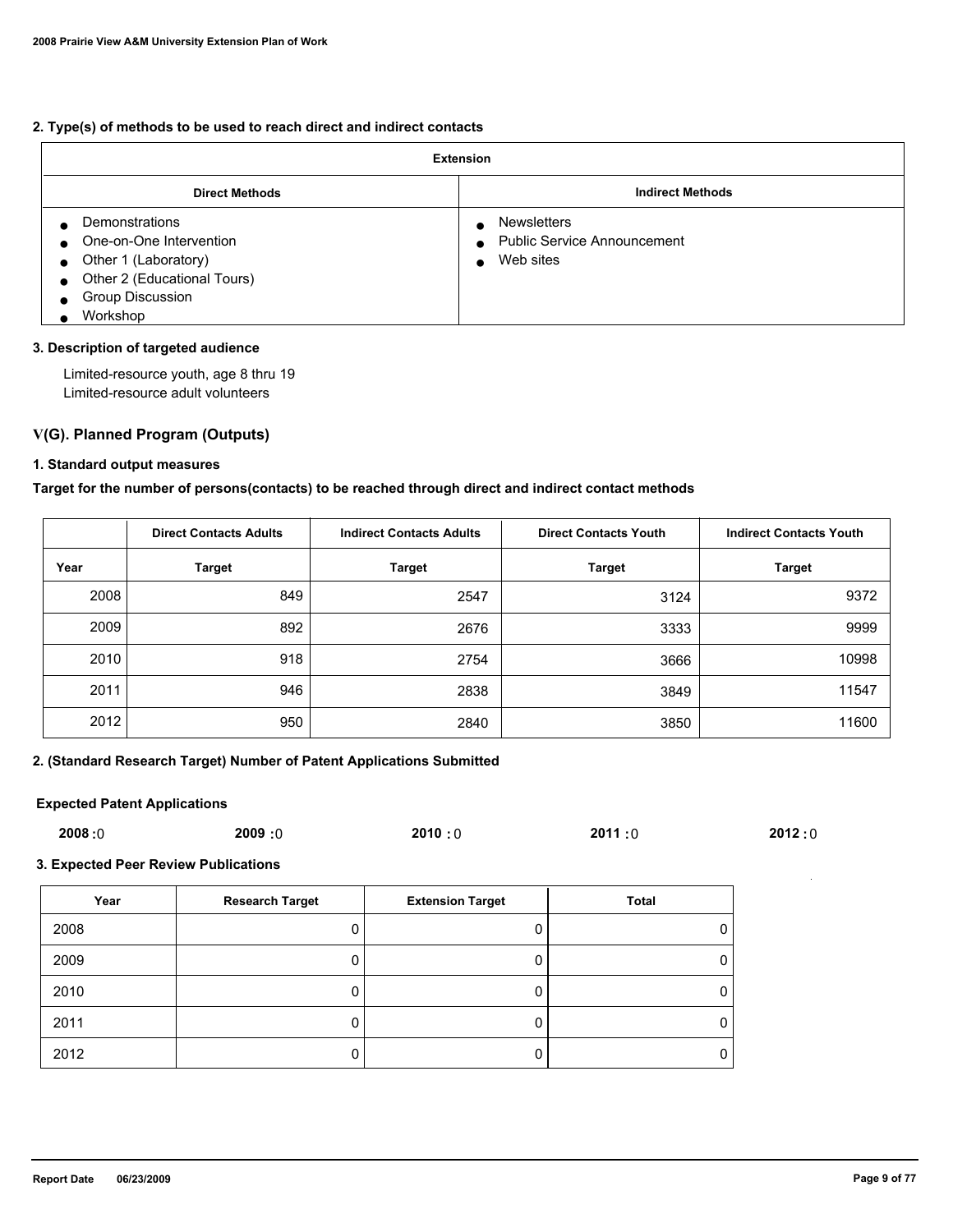### **V(H). State Defined Outputs**

### **1. Output Target**

Leadership Trainings for adult leaders Train adult leaders to work with youth Train youth Conduct a Career Awareness & Youth ● Leadership Laboratory Conduct educational leadership workshops Develop newsletters Organize youth into groups and clubs Implement leadership camps and retreats Involve youth in 4-H clubs officer trainings

| 2009:541<br>2010:556<br>2008:515 | 2012:580<br>2011:573 |
|----------------------------------|----------------------|
|----------------------------------|----------------------|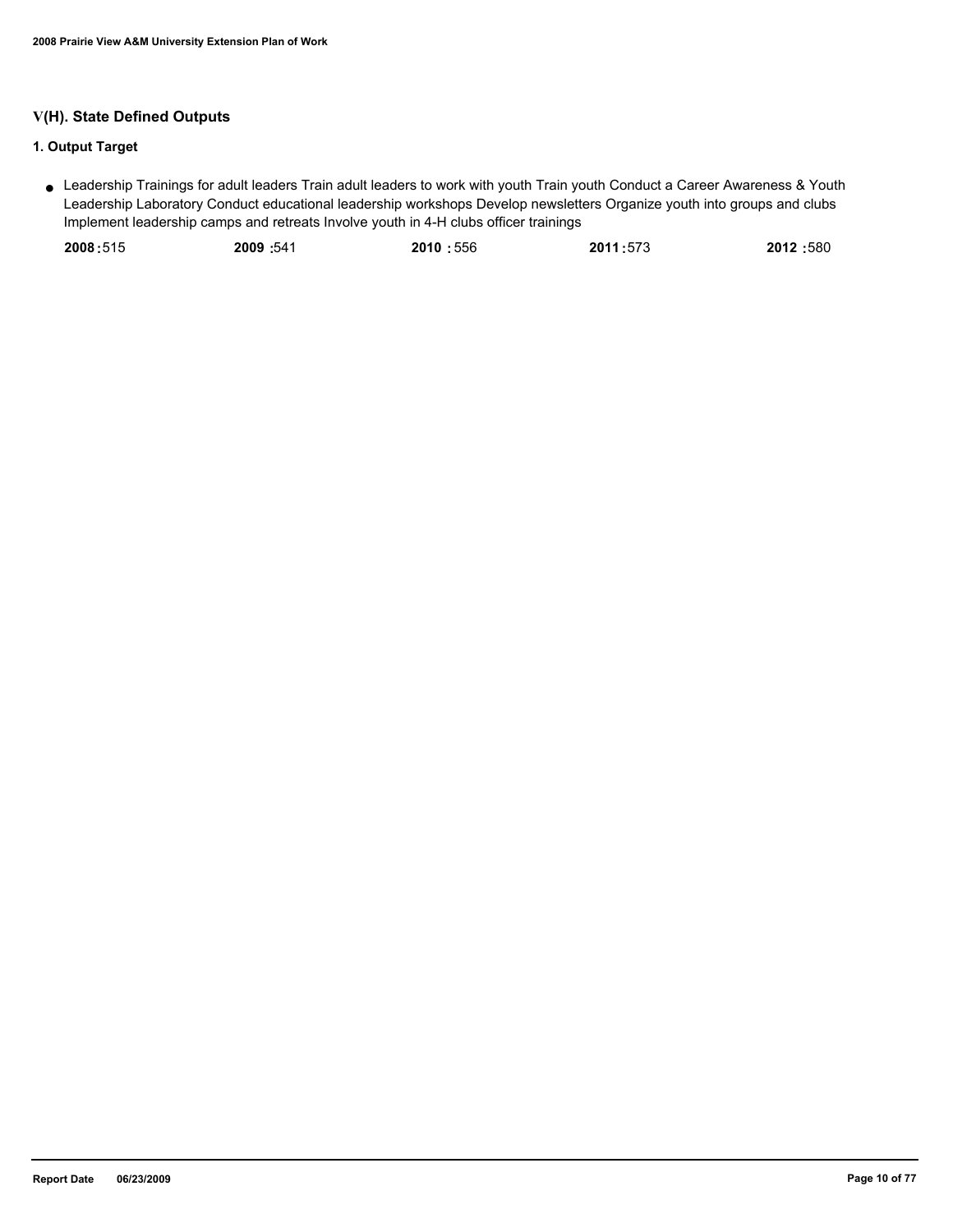# **V(I). State Defined Outcome**

| O. No | <b>Outcome Name</b>                                                                                                                                                                                                     |
|-------|-------------------------------------------------------------------------------------------------------------------------------------------------------------------------------------------------------------------------|
|       | youth adopt leadership skills youth serve as 4-H officers youth serve on a community board youth and adult<br>partnerships form youth participate in an organized club/group youth change behaviors and gain a sense of |
|       | belonging                                                                                                                                                                                                               |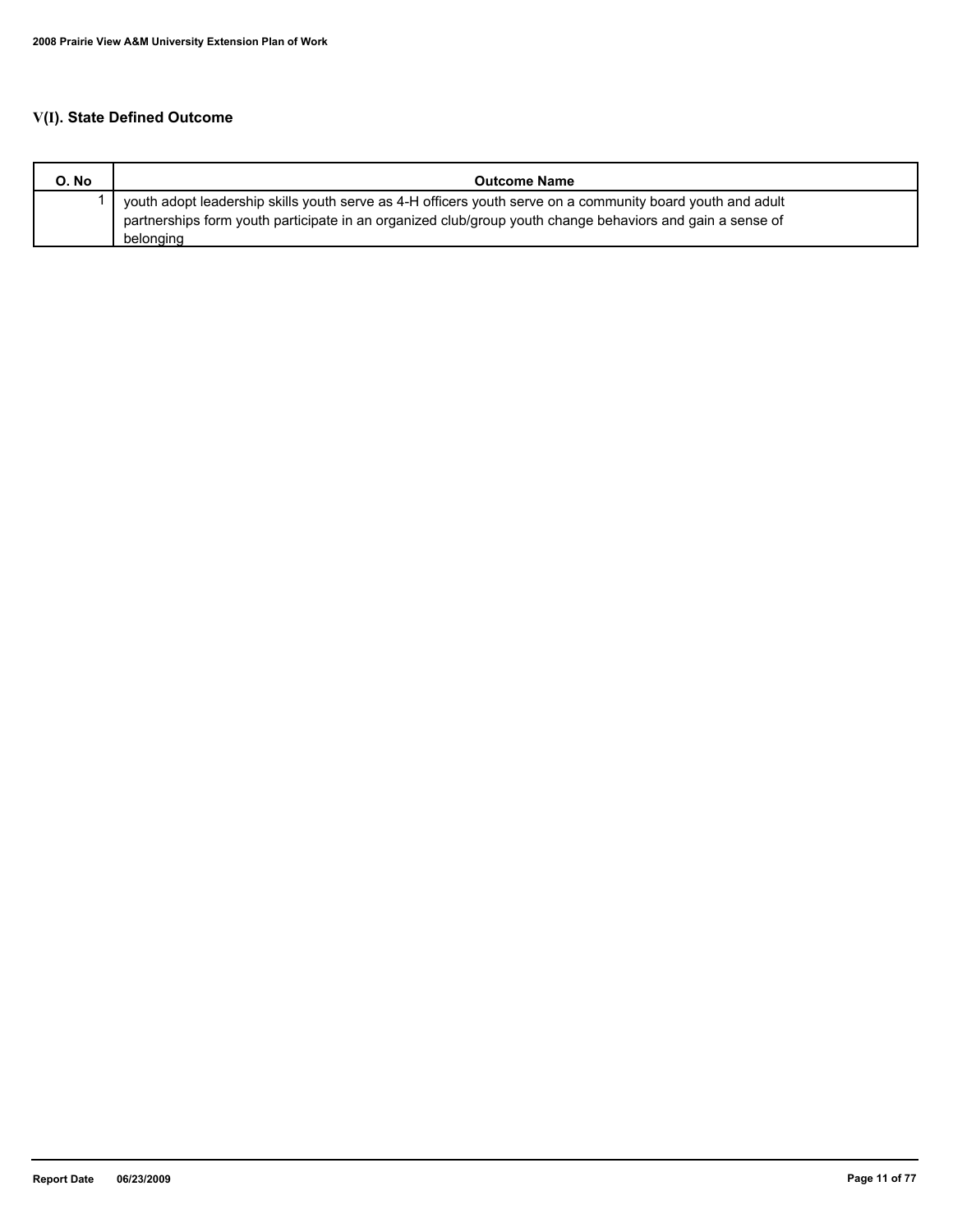#### **Outcome #1**

### **1. Outcome Target**

youth adopt leadership skills youth serve as 4-H officers youth serve on a community board youth and adult partnerships form youth participate in an organized club/group youth change behaviors and gain a sense of belonging

| 2. Outcome Type : | Change in Action Outcome Measure |           |           |           |
|-------------------|----------------------------------|-----------|-----------|-----------|
| 2008:1874         | 2009 : 1999                      | 2010:2199 | 2011:2309 | 2012:2310 |

#### **3. Associated Institute Type(s)**

•1890 Extension

### **4. Associated Knowledge Area(s)**

● 806 - Youth Development

#### **V(J). Planned Program (External Factors)**

#### **1. External Factors which may affect Outcomes**

- Appropriations changes
- Other (social environmental changes)
- Populations changes (immigration,new cultural groupings,etc.)
- Economy
- Competing Programatic Challenges
- Competing Public priorities

#### **Description**

Changes in funding as well as the population will affect outcomes of the program.

### **V(K). Planned Program (Evaluation Studies and Data Collection)**

#### **1. Evaluation Studies Planned**

- Retrospective (post program)
- After Only (post program)
- Comparisons between different groups of individuals or program participants experiencing different levels of program intensity.
- Before-After (before and after program)

### **Description**

Pre and post test as well as comparisons between participants will be used.

#### **2. Data Collection Methods**

- Sampling
- Whole population
- **Observation**
- Other (surveys and monthly reports)
- Tests

#### **Description**

Data will be collected from participants using several methods including surveys, observation and sampling of the population.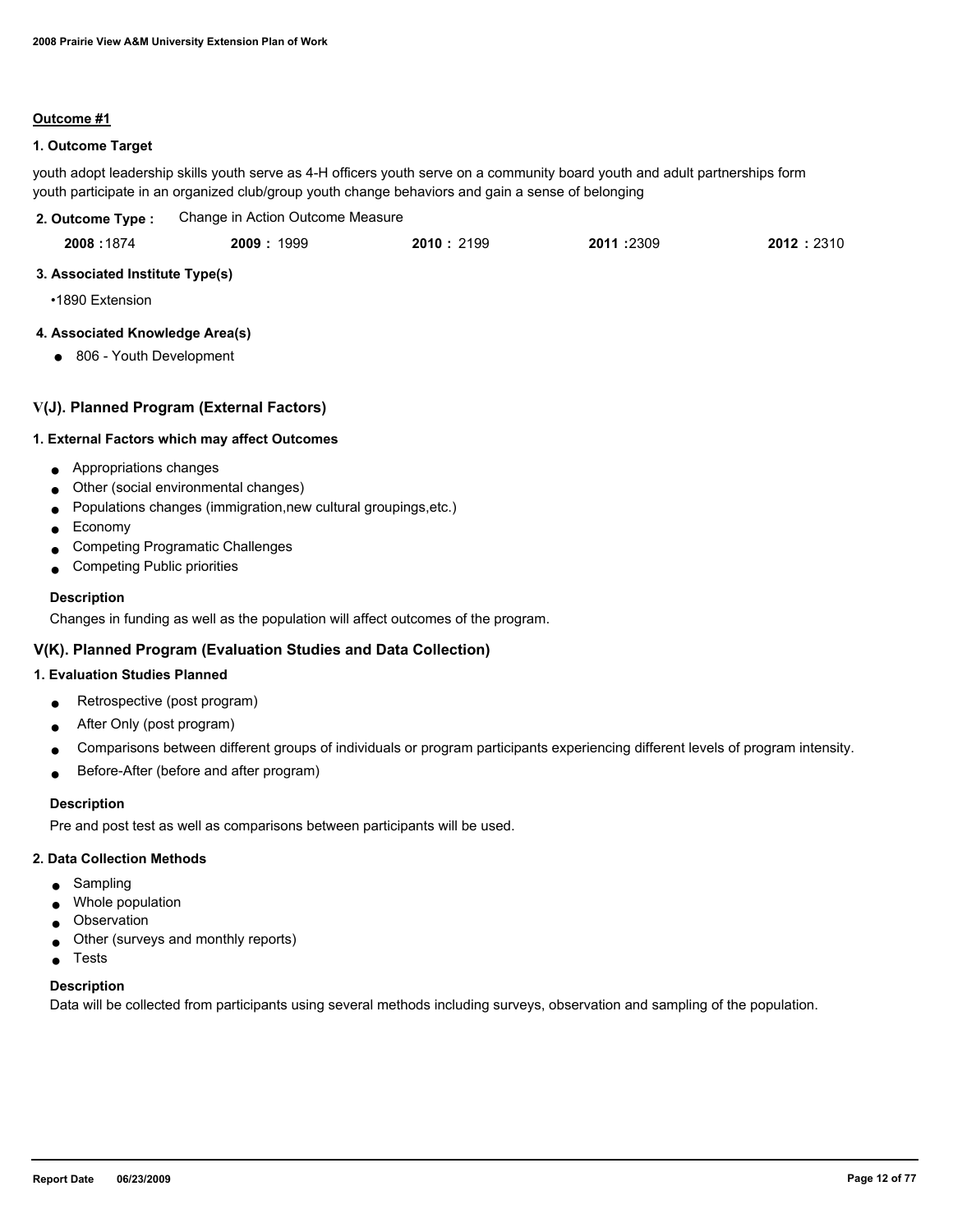### **V(A). Planned Program (Summary)**

#### **Program #2**

#### **1. Name of the Planned Program**

4-H & Youth Life Skills

#### **2. Brief summary about Planned Program**

 This program provides life skill training to youth ages 8 to 19, from limited resource families in 18 rural and urban counties. Youth involved in this program will be provided an opportunity for mastering social competencies, while strengthening their self- esteem, self-confidence, self reliance, social engagement and interaction skills and ability to make healthy and responsible life choices.

- **3. Program existence :** New (One year or less)
- **4. Program duration :** Medium Term (One to five years)
- **5. Expending formula funds or state-matching funds :** Yes
- **6. Expending other than formula funds or state-matching funds :** No

### **V(B). Program Knowledge Area(s)**

#### **1. Program Knowledge Areas and Percentage**

| $\bullet$ 803 | 40% | Sociological and Technological Change Affecting Individuals, Families and Communities |        |                          |        |  |  |
|---------------|-----|---------------------------------------------------------------------------------------|--------|--------------------------|--------|--|--|
| , 806         | 60% | Youth Development                                                                     | $\sim$ | the contract of the con- | $\sim$ |  |  |

### **V(C). Planned Program (Situation and Scope)**

#### **1. Situation and priorities**

 In every Texas county the1890 Cooperative Extension Program is implemented, it has been noted by the constituents from both rural and urban counties, that while their presence is highly regarded and their influence is positive, there still exist an ongoing and pervasive need for more educational programs and opportunities in the target area of life skill development for children and youth.Census records indicate the number of youth in Texas has increased ten-fold over the last 50 years due largely to growing Hispanic population. The youth population is comprised of youngsters from increasingly diverse social, linguistic, educational, economic and cultural backgrounds. Many of today's youth are faced with a litany of societal pressures that result in problematic consequences stemming from a need to belong and be accepted. This leads to a greater number of poorly developed choice related risk-factors (i.e., sexual pressures, drug abuse, teen violence, gang involvement, physical and emotional abuse, crime, delinquency, etc.), a growing diverse population and rapid changes in social environment. Parents, schools and communities are dealing with the problems of these youth at the most critical formative cycle of emotional engagement and value development period of their lives. Thus, additional resources and assistance is needed to help youth develop into responsible individuals in a changing world. The need for culturally relevant pedagogy, materials and programs to instill an understanding and appreciation for the global community is imminent if Texas is to continue to be a producer of productive and vital citizenry, and remain a vital contender in the society.

#### **2. Scope of the Program**

● In-State Extension

### **V(D). Planned Program (Assumptions and Goals)**

#### **1. Assumptions made for the Program**

 The 4-H Life Skill Programsis designed to provide at-risk youth with cognitive and behavioral skills that will promote healthy life style choices, recognize and avoid unsafe situations and resist negative pressures. The program is built on the assumption that positive life skills enable individuals to adapt and deal effectively with the demands and challenges of life. The core life skills consist of decision making, solving problems and thinking critically and creatively; clarifying and analyzing values; communicating effectively; coping with emotions, stress and experiencing empathy; and self awareness. Youth will develop skills by participating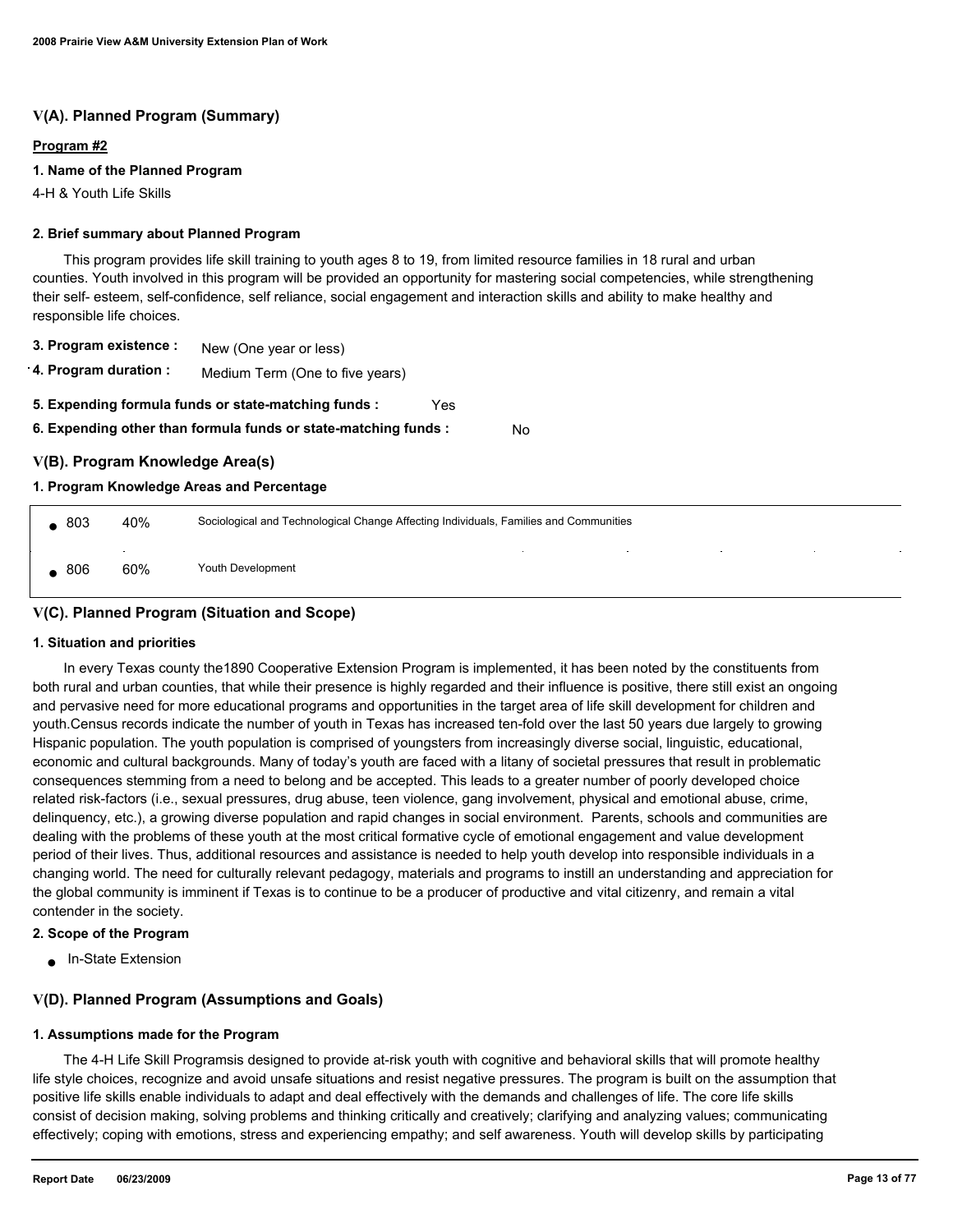in research based training sessions in groups through brainstorming, role playing, storytelling, debating, interactive and experiential learning activities. Trained Extension agents and volunteer leaders will conduct workshops with youth in the county, so that they can develop skills. This life skill program will assist youth in becoming resilient by developing positive interpersonal skills, accepting and respecting other cultures, advocacy, self- reliance, managing anger and aggression, resolving conflict, delaying the onset of sexual activity, abusive behaviors and relationships and creating positive traits of responsibilities and independence that can transform into adulthood.

### **2. Ultimate goal(s) of this Program**

 To promote and teach a life skill program to limited income youth that will enhance their ability to make responsible decisions that will ultimately foster healthier life styles and responsible communal interactions.

### **V(E). Planned Program (Inputs)**

#### **1. Estimated Number of professional FTE/SYs to be budgeted for this Program**

| Year | <b>Extension</b> |      | Research |         |
|------|------------------|------|----------|---------|
|      | 1862             | 1890 | 1862     | 1890    |
| 2008 | 0.0              | 6.8  | 0.0      | 0.0     |
| 2009 | 0.0              | 7.1  | 0.0      | 0.0     |
| 2010 | 0.0              | 7.3  | 0.0      | 0.0     |
| 2011 | 0.0              | 7.6  | 0.0      | $0.0\,$ |
| 2012 | 0.0              | 7.6  | 0.0      | 0.0     |

### **V(F). Planned Program (Activity)**

### **1. Activity for the Program**

 The following program activities will be developed and conducted: Summer camping program Educational workshops **Newsletters**  4-H clubs/ projects School enrichment programs Adult leader's training(s) Develop new curriculum

#### **2. Type(s) of methods to be used to reach direct and indirect contacts**

| <b>Extension</b>                    |                                                                                    |  |  |
|-------------------------------------|------------------------------------------------------------------------------------|--|--|
| <b>Direct Methods</b>               | <b>Indirect Methods</b>                                                            |  |  |
| <b>Group Discussion</b><br>Workshop | Web sites<br><b>Public Service Announcement</b><br>$\bullet$<br><b>Newsletters</b> |  |  |

#### **3. Description of targeted audience**

 Low income youth ages 8 thru 19 Adult volunteers and parents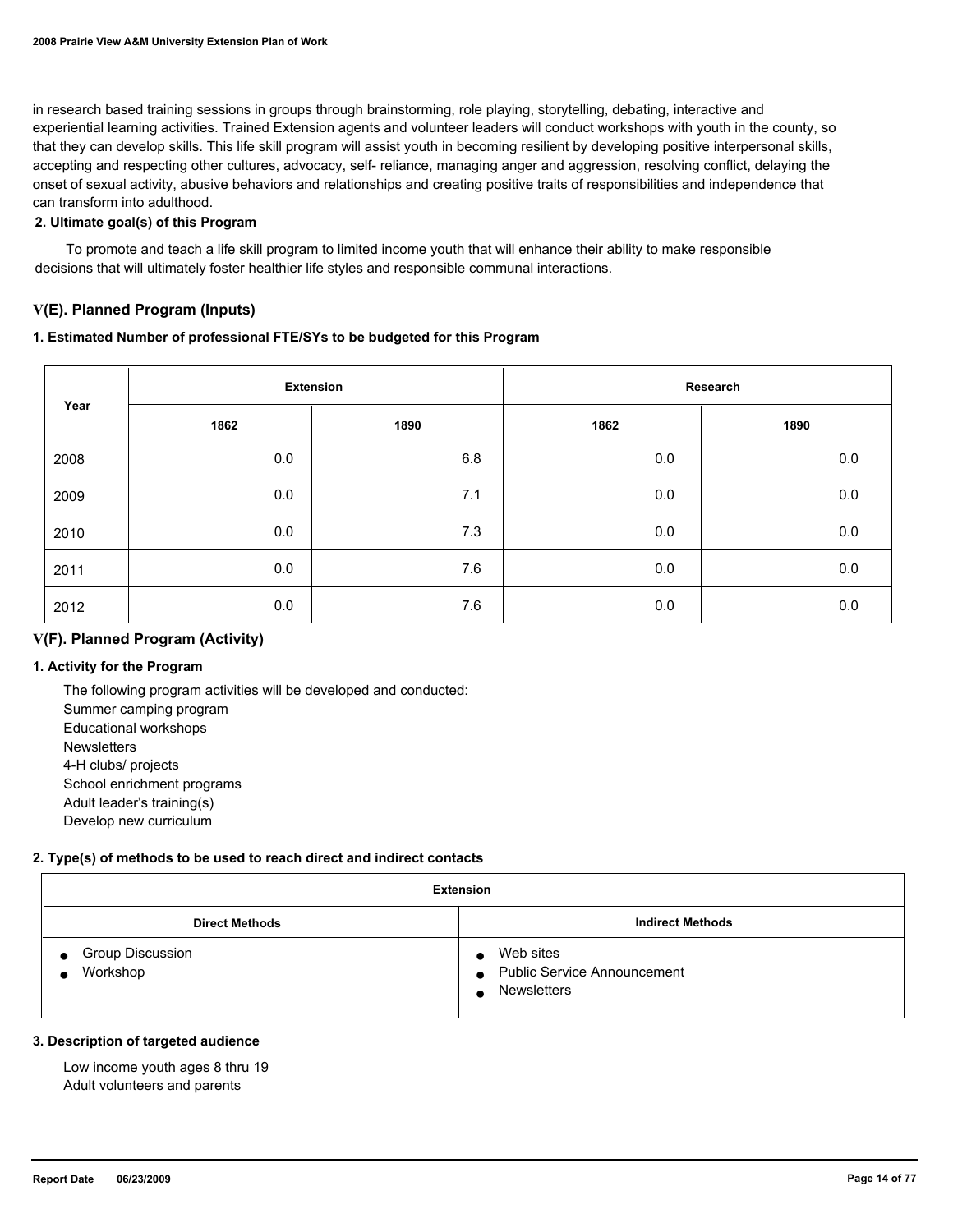### **V(G). Planned Program (Outputs)**

#### **1. Standard output measures**

#### **Target for the number of persons(contacts) to be reached through direct and indirect contact methods**

|      | <b>Direct Contacts Adults</b> | <b>Indirect Contacts Adults</b> | <b>Direct Contacts Youth</b> | <b>Indirect Contacts Youth</b> |
|------|-------------------------------|---------------------------------|------------------------------|--------------------------------|
| Year | <b>Target</b>                 | <b>Target</b>                   | <b>Target</b>                | <b>Target</b>                  |
| 2008 | 358                           | 1074                            | 4427                         | 13281                          |
| 2009 | 368                           | 1147                            | 4648                         | 13944                          |
| 2010 | 387                           | 1161                            | 5113                         | 15339                          |
| 2011 | 398                           | 1194                            | 5369                         | 16108                          |
| 2012 | 400                           | 1200                            | 5370                         | 16110                          |

#### **2. (Standard Research Target) Number of Patent Applications Submitted**

#### **Expected Patent Applications**

| 2008:0 | 2009:0 | 2010:0 | 2011:0 | 2012:0 |
|--------|--------|--------|--------|--------|
|        |        |        |        |        |

### **3. Expected Peer Review Publications**

| Year | <b>Research Target</b> | <b>Extension Target</b> | <b>Total</b> |
|------|------------------------|-------------------------|--------------|
| 2008 |                        |                         |              |
| 2009 |                        |                         |              |
| 2010 |                        |                         |              |
| 2011 |                        |                         |              |
| 2012 |                        |                         |              |

#### **V(H). State Defined Outputs**

### **1. Output Target**

Provide life skill development programs for youth. Train adult leaders to implement life skill development programs for youth. ● Conduct a five week summer camping program with emphasis on life skill development for youth.

| 2008:218 | 2009:225 | 2010:236 | 2011:243 | 2012:245 |
|----------|----------|----------|----------|----------|
|----------|----------|----------|----------|----------|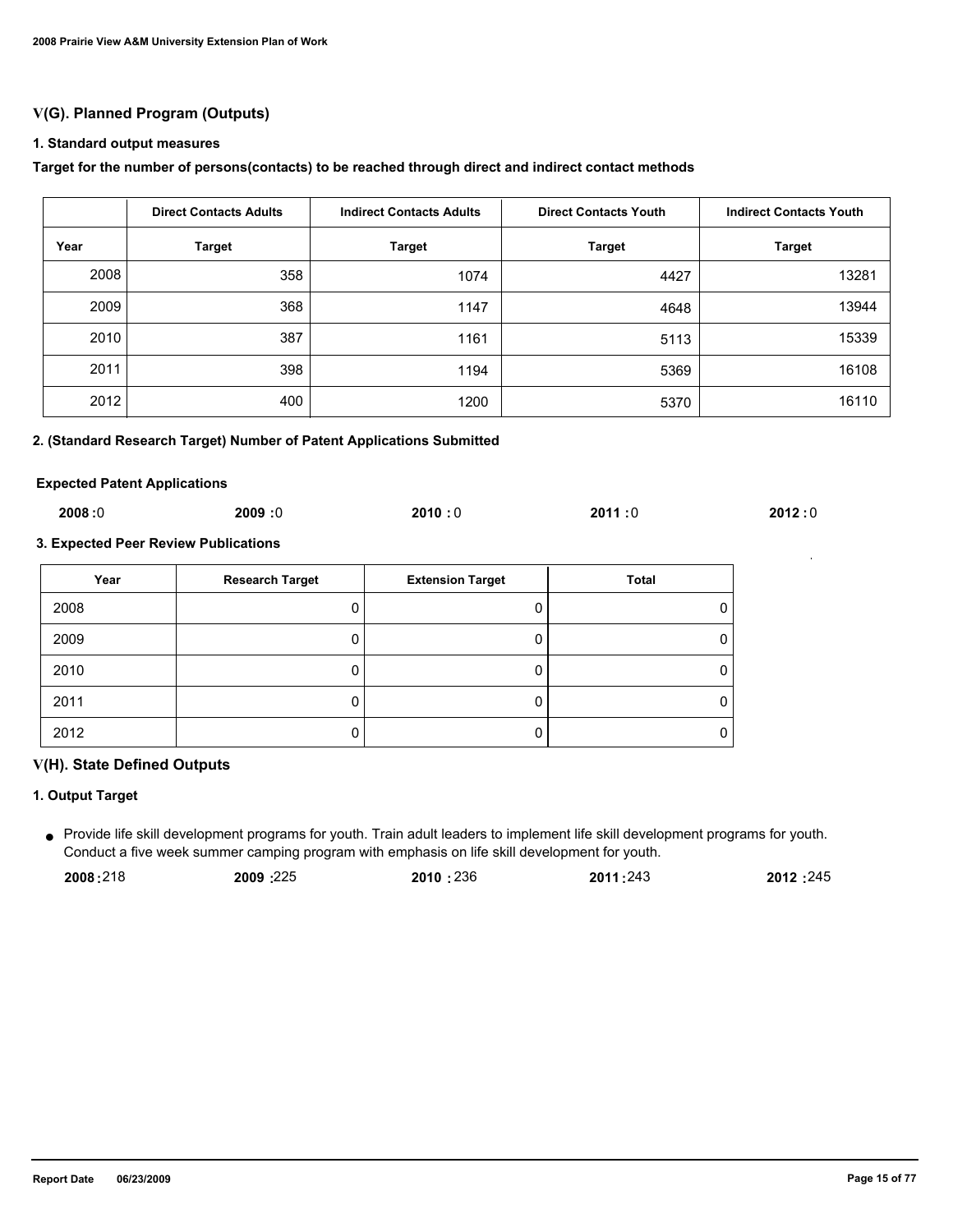# **V(I). State Defined Outcome**

| <b>IVU</b> | Name<br>- 1117                                                                                                                              |
|------------|---------------------------------------------------------------------------------------------------------------------------------------------|
|            | <sup>→</sup> skills.<br><br>Change<br>. life<br><sup>1</sup> behaviors.<br>behaviors.<br><i>I</i> mproved<br>actices and<br>Adopt<br>าeaitr |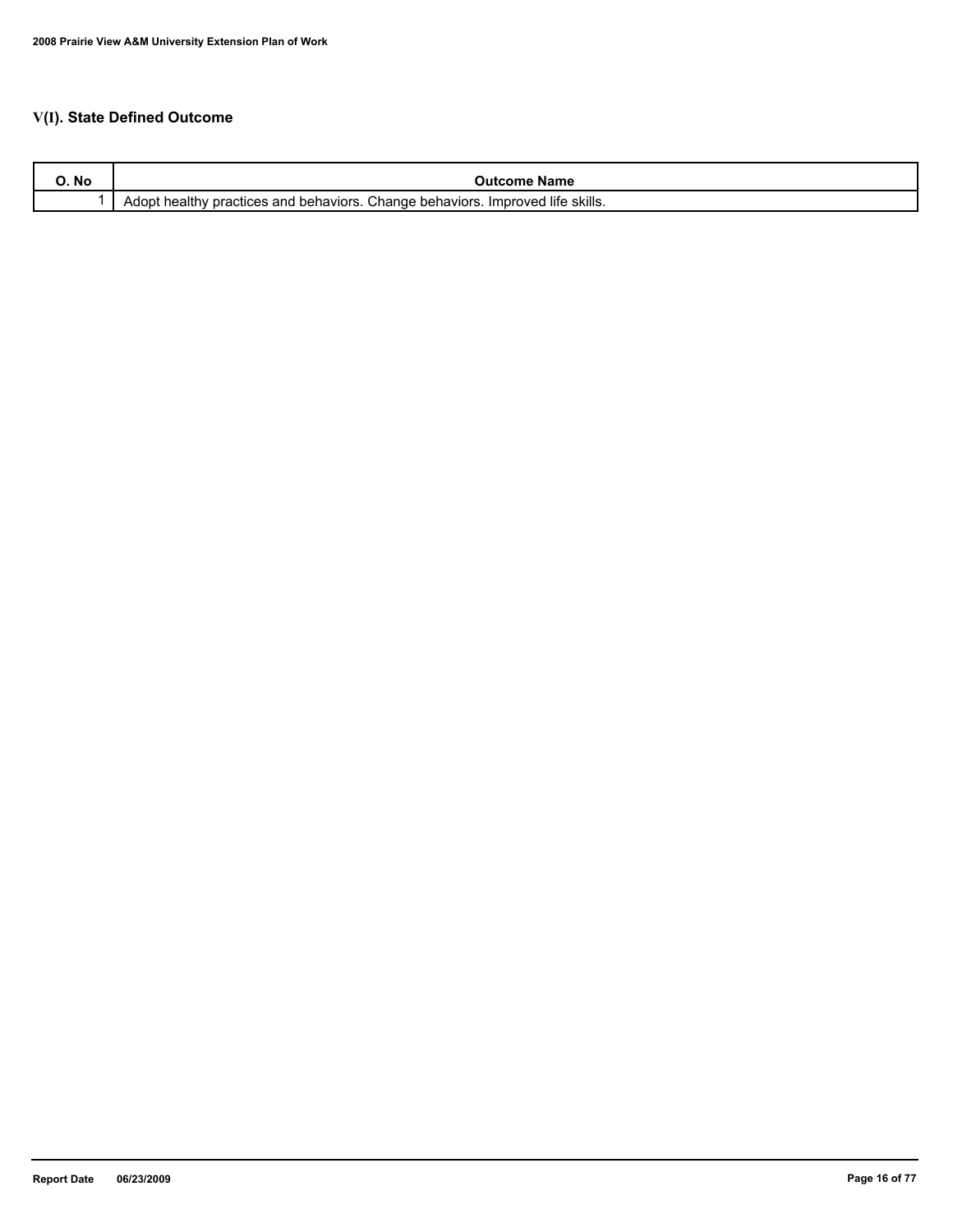#### **Outcome #1**

#### **1. Outcome Target**

Adopt healthy practices and behaviors. Change behaviors. Improved life skills.

| 2. Outcome Type : | Change in Action Outcome Measure |            |           |            |
|-------------------|----------------------------------|------------|-----------|------------|
| 2008:2656         | 2009: 2788                       | 2010: 3067 | 2011:3221 | 2012: 3225 |

#### **3. Associated Institute Type(s)**

•1890 Extension

#### **4. Associated Knowledge Area(s)**

- 803 Sociological and Technological Change Affecting Individuals, Families and Communities
- 806 Youth Development

#### **V(J). Planned Program (External Factors)**

#### **1. External Factors which may affect Outcomes**

- Competing Public priorities
- Economy
- Competing Programatic Challenges
- Appropriations changes
- Populations changes (immigration,new cultural groupings,etc.)
- Other (social environmental changes)

#### **Description**

Major changes in economy such as changes in state funding.

### **V(K). Planned Program (Evaluation Studies and Data Collection)**

### **1. Evaluation Studies Planned**

- After Only (post program)
- Retrospective (post program)
- Comparisons between different groups of individuals or program participants experiencing different levels of program intensity.
- Before-After (before and after program)

#### **Description**

Pre and Post test will be used to collect data.

#### **2. Data Collection Methods**

- Observation
- Mail
- Sampling
- Tests
- Other (survey and monthly reports)
- Whole population
- Structured

#### **Description**

Surveys will be used to collect data.Other methods will include observation and monthly reports provided by county based staff members.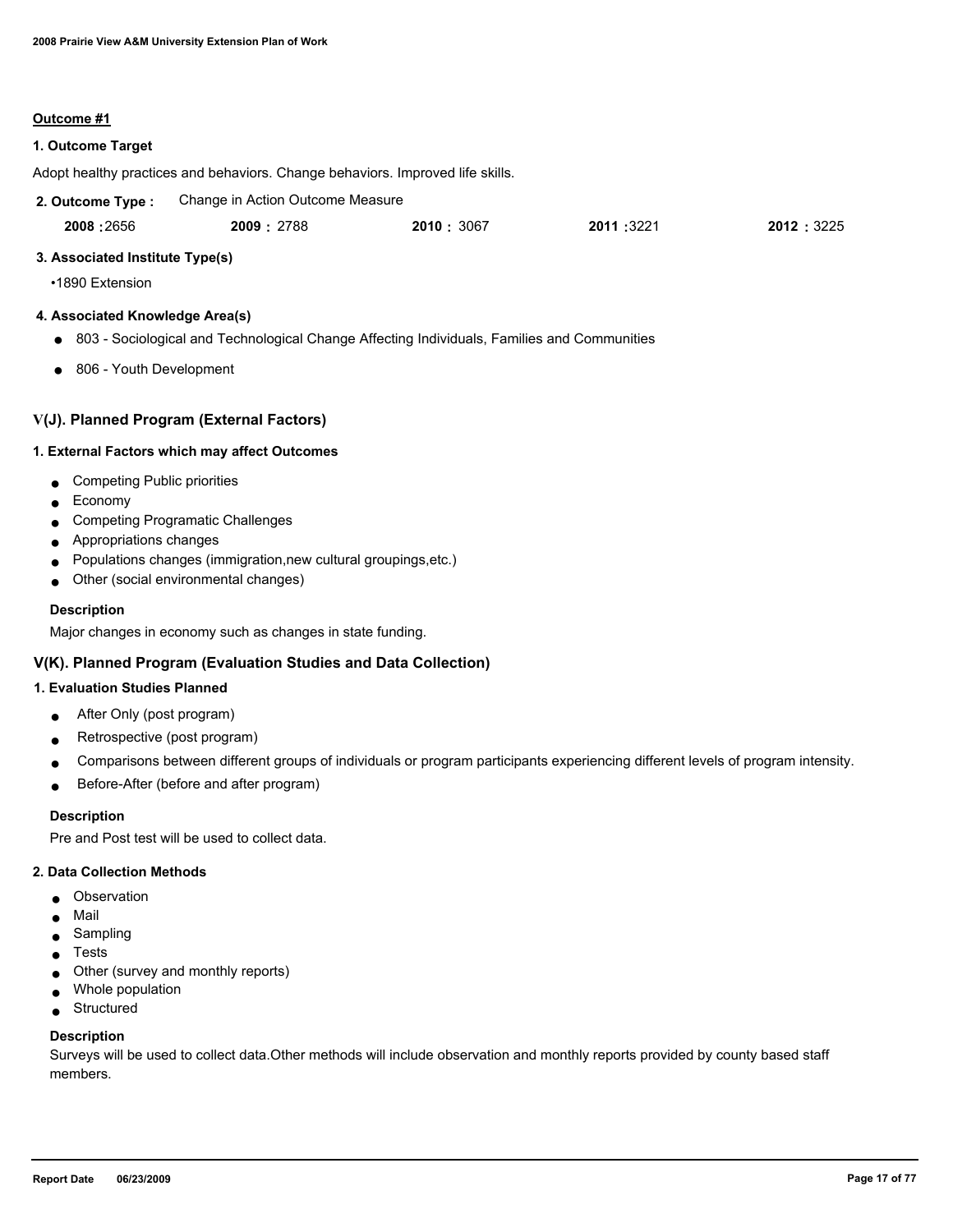### **V(A). Planned Program (Summary)**

#### **Program #3**

#### **1. Name of the Planned Program**

4-H Career Development, Work-Force Preparation and Youth Entrepreneurship Program

#### **2. Brief summary about Planned Program**

 This program provides career development, work-force preparation and entrepreneurship training to youth ages 8 to 19 from limited income families in targeted rural and urban counties. Youth involved in this program will be provided an opportunity to explore career opportunities while learning and applying sound work ethics, job readiness skills, agriculture and related careers, business enterprise, ownership and management. Youth will learn to set career goals, while building their self-esteem, self-confidence and develop resources for college and career transition thru research-based principles.

- **3. Program existence :** New (One year or less)
- **4. Program duration :** Medium Term (One to five years)
- **5. Expending formula funds or state-matching funds :** Yes
- **6. Expending other than formula funds or state-matching funds :** No

#### **V(B). Program Knowledge Area(s)**

#### **1. Program Knowledge Areas and Percentage**

| 608 | 50%           | Community Resource Planning and Development                                                                                                            |  |  |  |  |
|-----|---------------|--------------------------------------------------------------------------------------------------------------------------------------------------------|--|--|--|--|
| 806 | $\sim$<br>50% | the contract of the<br>the control of the con-<br><b>College</b><br><b>Contract Contract Contract</b><br><b>Contract Contract</b><br>Youth Development |  |  |  |  |

### **V(C). Planned Program (Situation and Scope)**

#### **1. Situation and priorities**

 Due to a stagnant pool of qualified and trained workers for the projected career opportunities in service and related industries, the concern for creation of job opportunities and helping young people to acquire basic skills to explore technical and professional career opportunities is a significant issue for 18 Texas counties served by CEP. It is incumbent that the public and private sectors of society design and implement programs that train and educate youth in the skills that lead to productive and useful lives. This action will help break the cycle of abject poverty and subjugation to menial and unfulfilling jobs for youth. The health of the economy of each of these counties rests on the investment in the youth to stabilize financial systems and school resources to assure a robust future by attracting employers that rely upon a local pool of qualified applicants.

 Negative or adverse economic conditions in rural, urban and inner city communities are complex, varied and exacerbated by teenage parents and single parent households. The lack of parental guidance and familial support, positive role models, school-drop out rate, juvenile recidivism, failure and inability to find jobs have caused large numbers of limited-resource youth to face economic disparity and peril related to hopelessness. Unfortunately, for the marginalized youth, the unemployment rate remains high and is an ever present reality. Inner-city and rural youth face similar challenges. The need to secure paid work is an economic factor. Family resources are limited as well as community support services infrastructure, position availability, structured volunteer and service learning opportunities, technical knowledge competencies and access to digital technology and mentoring. Limited-resource youth from distressed communities have fewer job opportunities due to a number of factors such as the lack of transportation, developmental social and technical skills and training in the basic fundamental pre-employment skills for successful negotiation of jobs. Thus, entry level jobs for youth are usually centered-around fast foods and retail industries that are concentrated in urban and suburban settings. With increasing frequency, employment opportunities require completion of on-line employment applications, and this poses a challenge to communities where access to technology is limited. School settings are often the only source of Internet connectivity.

#### **2. Scope of the Program**

● In-State Extension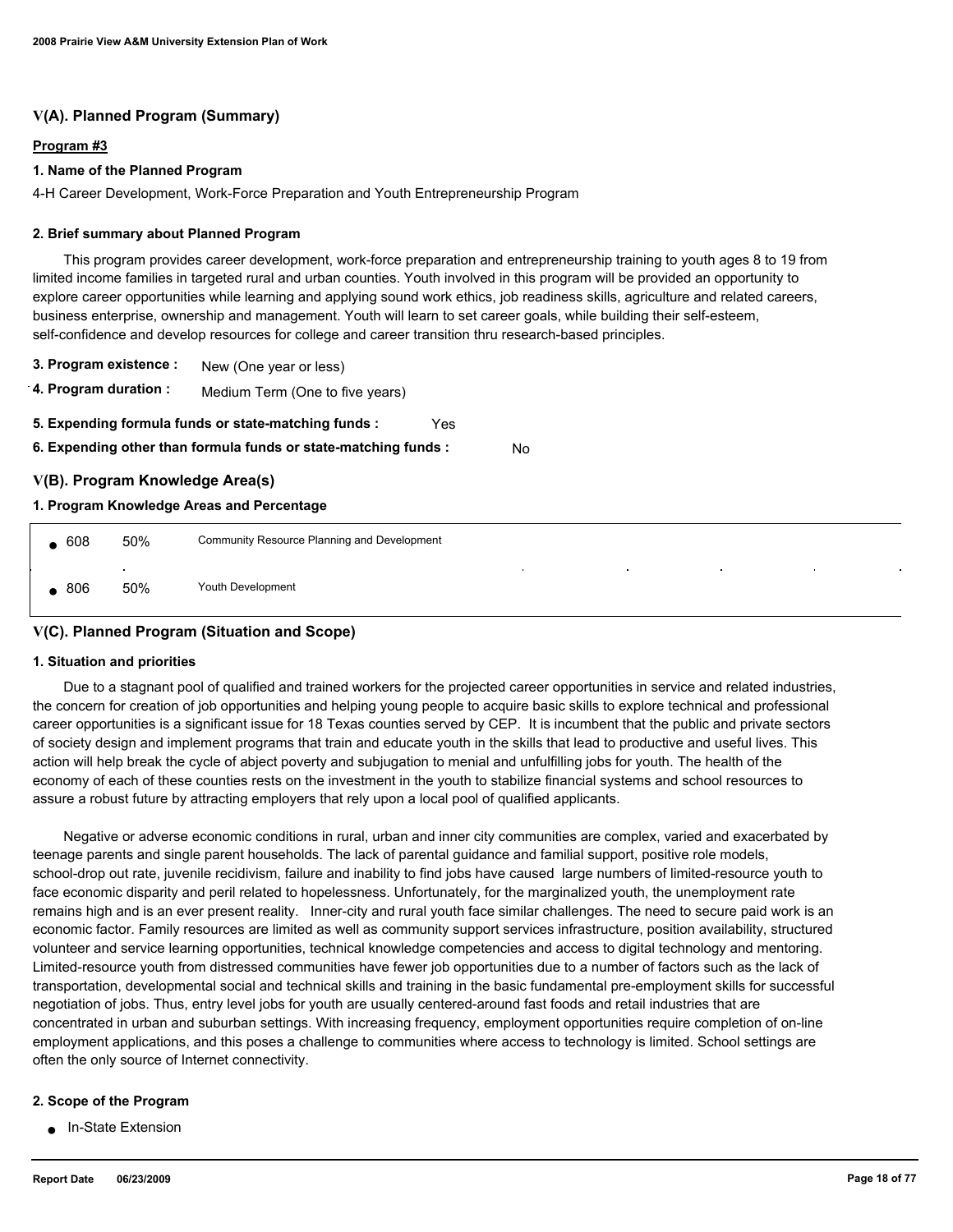### **V(D). Planned Program (Assumptions and Goals)**

#### **1. Assumptions made for the Program**

 The 4-H Career Exploration, Work-Force Prep/Youth Entrepreneurship Programis designed to acquaint limited resource youth to pre-employment skills, career exploration and business ownership/enterprise. These trainings are aimed at promoting the concept of positive work ethics, while developing youths' technical, personal and social competencies so that they can gain experience within the workforce. Exposing youth to career development opportunities will enable them to identify and follow career paths that provide satisfaction and venues for entry and success with a range of preparation levels academically and socially. Youth will learn and model the core work-force skills, e.g., goal setting, career identification, resume writing, applying and job interviewing, telephone use, electronic and business etiquette, business ownership and management. Youth will also learn to master the following: managing resources, working with others, using information systems and technology, improving basic literacy and critical thinking skills, and personal self-efficacy. Youth will develop skills by participating in training sessions in groups through workshop discussions, educational site based tours, mentor shadowing, and experiential learning activities. Exposure to nontraditional work opportunities is an added benefit. In light of the challenges that marginalized youth face, this provides an opportunity to introduce career exploration, entrepreneurship concepts and principles to create opportunities or a position when traditional means fall short. Early exposure to career opportunities creates awareness and a positive outlook toward work ethics, social responsibility and educational goals and attainment related to careers. The CEP staff believes that students are better positioned to compete and succeed in the global economy when they are given the opportunity to acquire entrepreneurial knowledge and skills. Entrepreneurship provides youth with an alternative option towards business ownership and self-reliance. Job readiness training cannot be overlooked as youth are being prepared for the work-force of the future. Thus, training(s) and exposure in this area will provide youth with necessary skills, knowledge and abilities for a successful matriculation into the work-force. Extension agents and adult volunteers will provide work-force preparation, entrepreneurship, career development trainings for limited-resource youth.

 The proposed program will rely on the assumption that success at work and success at school are closely linked and interdependent (Rhodes & French, 1999). Research notes that youth who are exposed to career opportunities, job readiness and youth entrepreneurship programs show improvement in their academic abilities (improvement in grades, attendance, graduation rates). Youth also become goal driven, develop complex decision-making skills and obtain the ability to develop positive interpersonal relationships, and become more responsible and self-sufficient (Larson, Tepper, & Brockman; 2002).

#### **2. Ultimate goal(s) of this Program**

 The ultimate goals of this program are to expose limited resource youth to career opportunities, job readiness training, entrepreneurship and cultural capital development, foster meaningful mentoring, and role model relationships to enhance their ability to make responsible decisions for a sustainable career path in a diverse society. Additional goals are to create stability in a community by providing skilled and talented, self confident, self-sufficient, and reliable youth to create opportunities to revitalize the communities in which they reside.

 Another goal is to create citizen advocates that become stakeholders in the community through service learning, introspective, reflective and culturally enriching activities.

### **V(E). Planned Program (Inputs)**

**1. Estimated Number of professional FTE/SYs to be budgeted for this Program**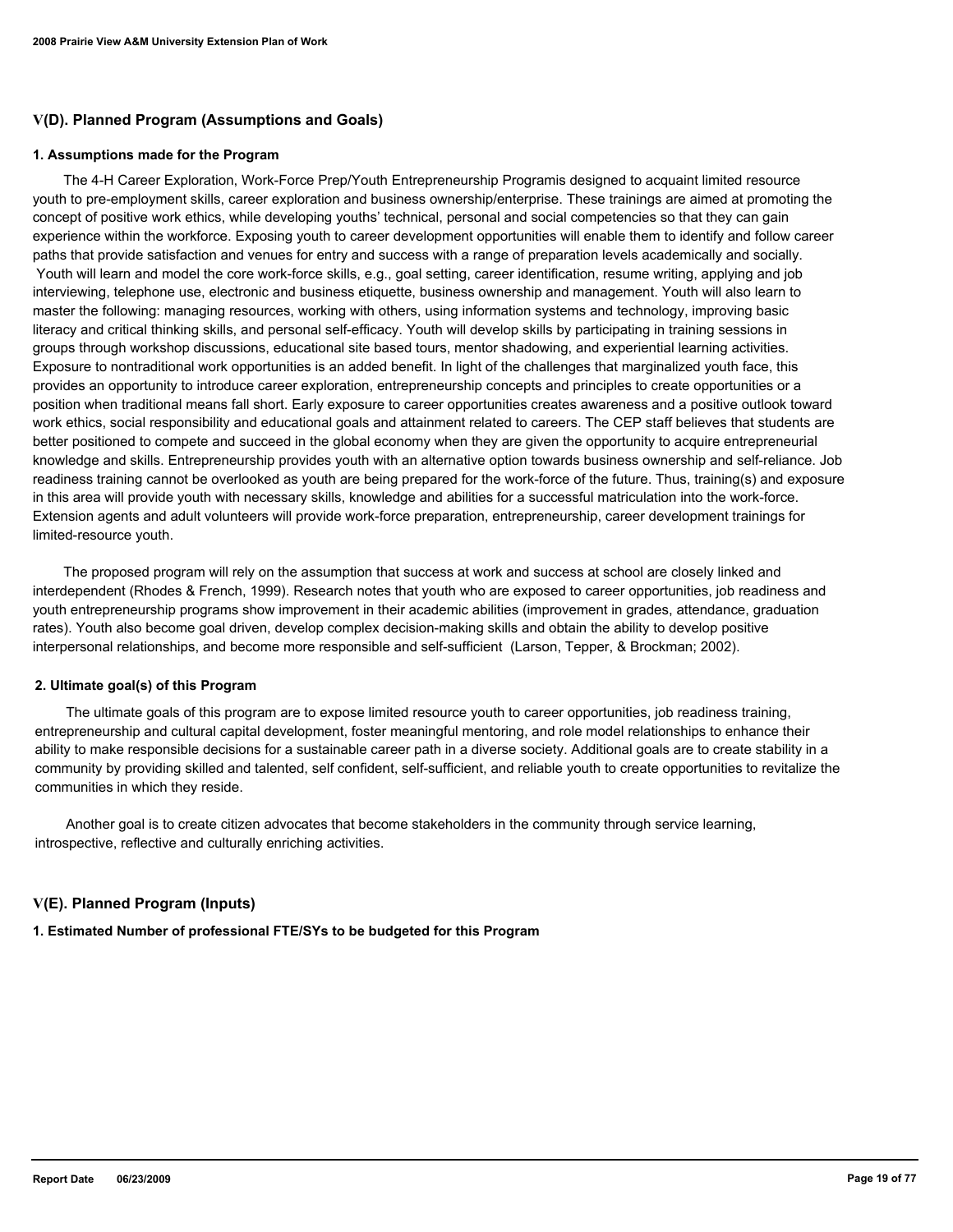| Year | <b>Extension</b> |      | Research |         |
|------|------------------|------|----------|---------|
|      | 1862             | 1890 | 1862     | 1890    |
| 2008 | 0.0              | 6.8  | $0.0\,$  | 0.0     |
| 2009 | 0.0              | 7.1  | 0.0      | $0.0\,$ |
| 2010 | 0.0              | 7.3  | 0.0      | $0.0\,$ |
| 2011 | 0.0              | 7.6  | 0.0      | 0.0     |
| 2012 | 0.0              | 7.6  | 0.0      | 0.0     |

### **V(F). Planned Program (Activity)**

### **1. Activity for the Program**

 Career Awareness Youth Leadership Laboratory Educational job-readiness and entrepreneurship workshops **Newsletters**  4-H clubs/ projects School enrichment programs on entrepreneurship Adult leader training(s)

#### **2. Type(s) of methods to be used to reach direct and indirect contacts**

| Extension                      |                               |  |  |  |
|--------------------------------|-------------------------------|--|--|--|
| <b>Direct Methods</b>          | <b>Indirect Methods</b>       |  |  |  |
| <b>Group Discussion</b>        | Newsletters                   |  |  |  |
| $\bullet$ Other 1 (Laboratory) | Web sites<br>$\bullet$        |  |  |  |
| • Other 2 (Educational Tours)  | • Public Service Announcement |  |  |  |
| Workshop                       |                               |  |  |  |

#### **3. Description of targeted audience**

 Limited-resource youth, ages 8 through 19 Adult volunteers and parents

### **V(G). Planned Program (Outputs)**

#### **1. Standard output measures**

**Target for the number of persons(contacts) to be reached through direct and indirect contact methods**

|      | <b>Direct Contacts Adults</b> | <b>Indirect Contacts Adults</b> | <b>Direct Contacts Youth</b> | <b>Indirect Contacts Youth</b> |
|------|-------------------------------|---------------------------------|------------------------------|--------------------------------|
| Year | <b>Target</b>                 | <b>Target</b>                   | <b>Target</b>                | <b>Target</b>                  |
| 2008 | 207                           | 621                             | 3361                         | 10083                          |
| 2009 | 218                           | 654                             | 3697                         | 11091                          |
| 2010 | 223                           | 669                             | 3882                         | 11646                          |
| 2011 | 234                           | 702                             | 4270                         | 12810                          |
| 2012 | 235                           | 705                             | 4275                         | 12815                          |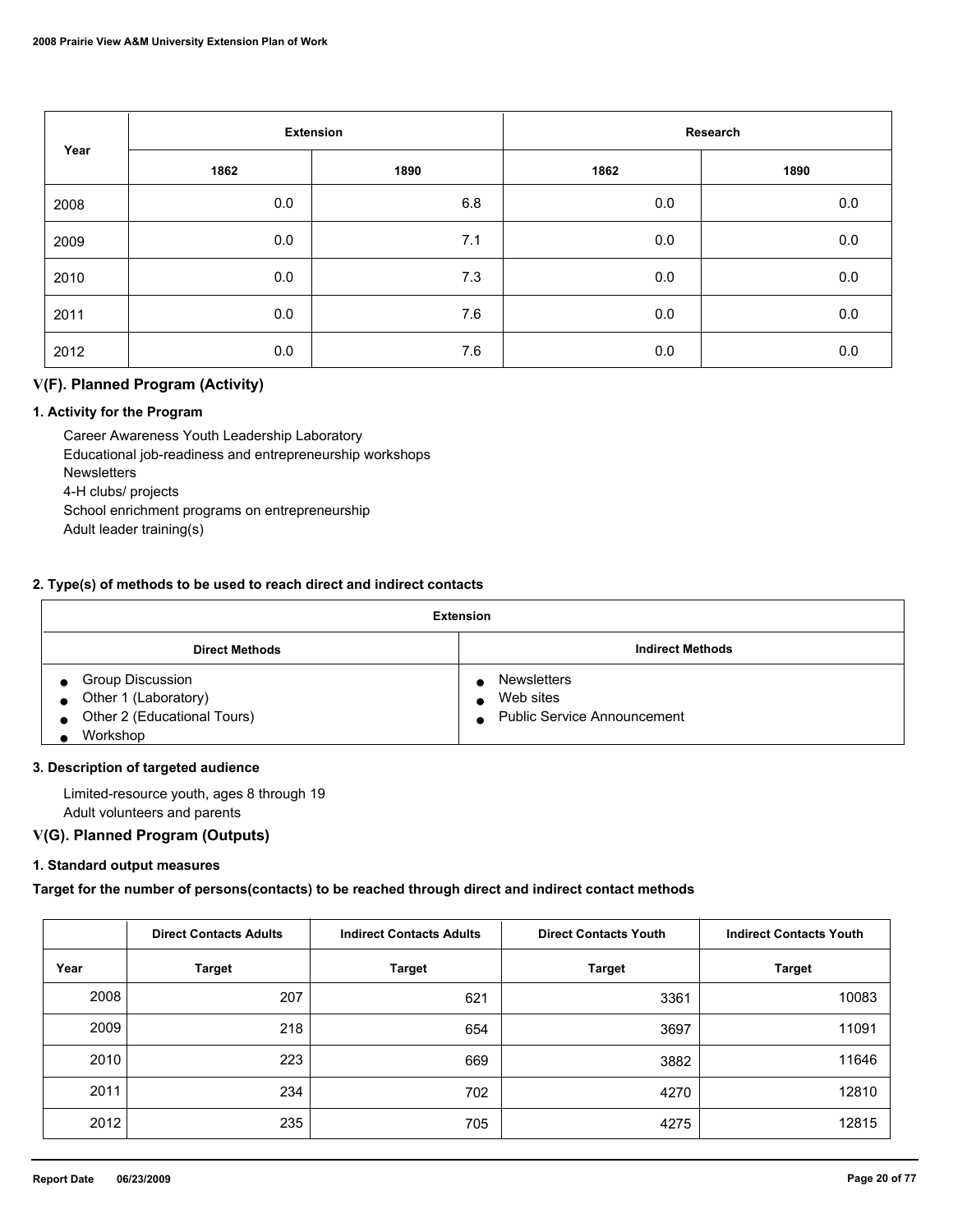#### **2. (Standard Research Target) Number of Patent Applications Submitted**

#### **Expected Patent Applications**

| 2008:0<br>2011:0<br>2010:0 |
|----------------------------|
|----------------------------|

#### **3. Expected Peer Review Publications**

| Year | <b>Research Target</b> | <b>Extension Target</b> | <b>Total</b> |
|------|------------------------|-------------------------|--------------|
| 2008 |                        |                         |              |
| 2009 |                        | υ                       | 0            |
| 2010 |                        |                         | 0            |
| 2011 |                        | υ                       | U            |
| 2012 |                        |                         | 0            |

### **V(H). State Defined Outputs**

#### **1. Output Target**

Provide job-readiness trainings and entrepreneurship trainings for youth Train adult leaders to implement job-readiness and ● entrepreneurship trainings for youth Conduct a three day career awareness laboratory targeting youth Conduct educational tours of businesses

| 2008:130 | 137: <b>2009</b> | 2010:140 | 2011:147 | 2012:0 |
|----------|------------------|----------|----------|--------|
|          |                  |          |          |        |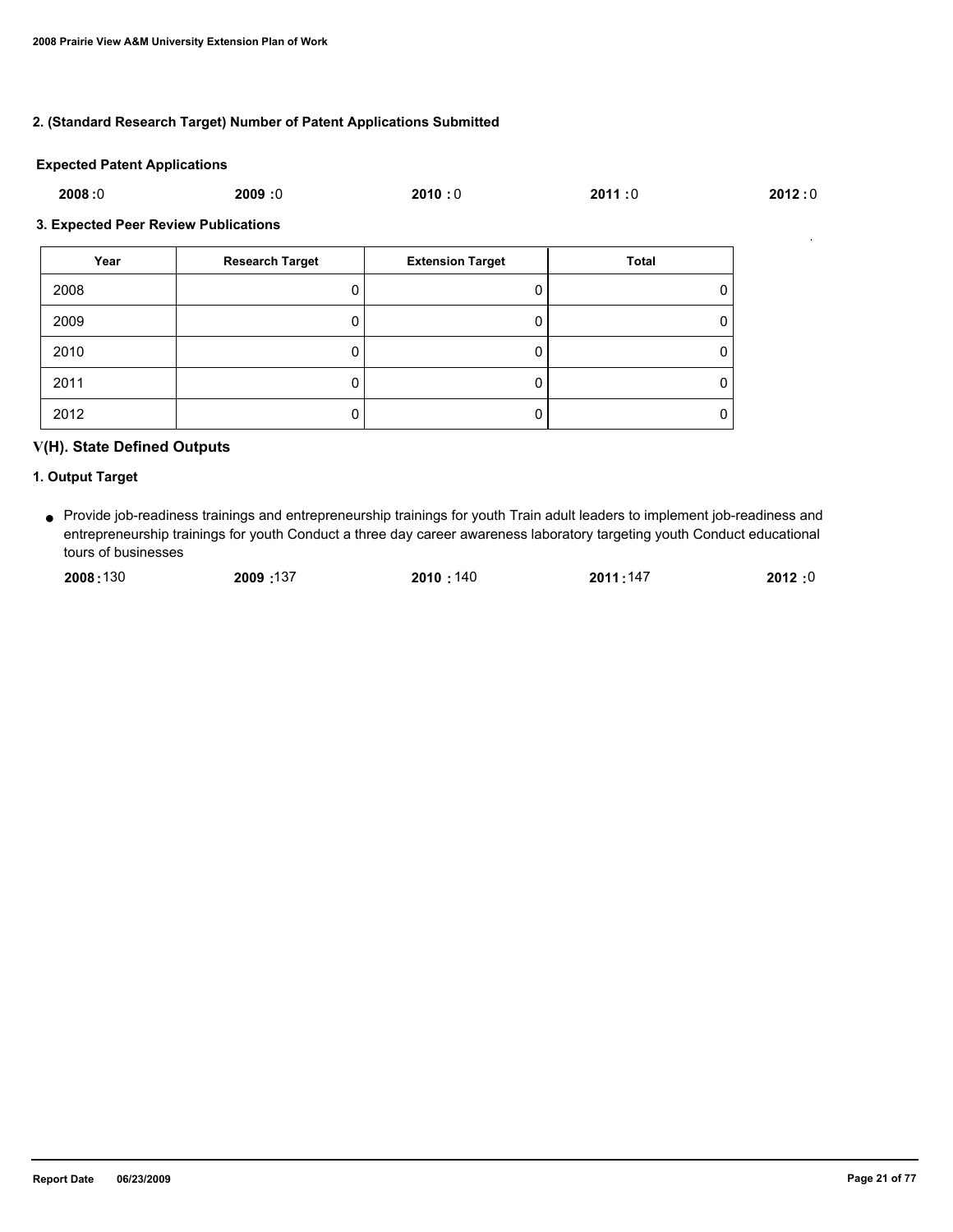# **V(I). State Defined Outcome**

| O. No | <b>Outcome Name</b>                                                                                           |
|-------|---------------------------------------------------------------------------------------------------------------|
|       | Adopt core work-force skills and practices. Change in behaviors and attitude about work ethic Identify career |
|       | goals Obtain summer employment or after school employment                                                     |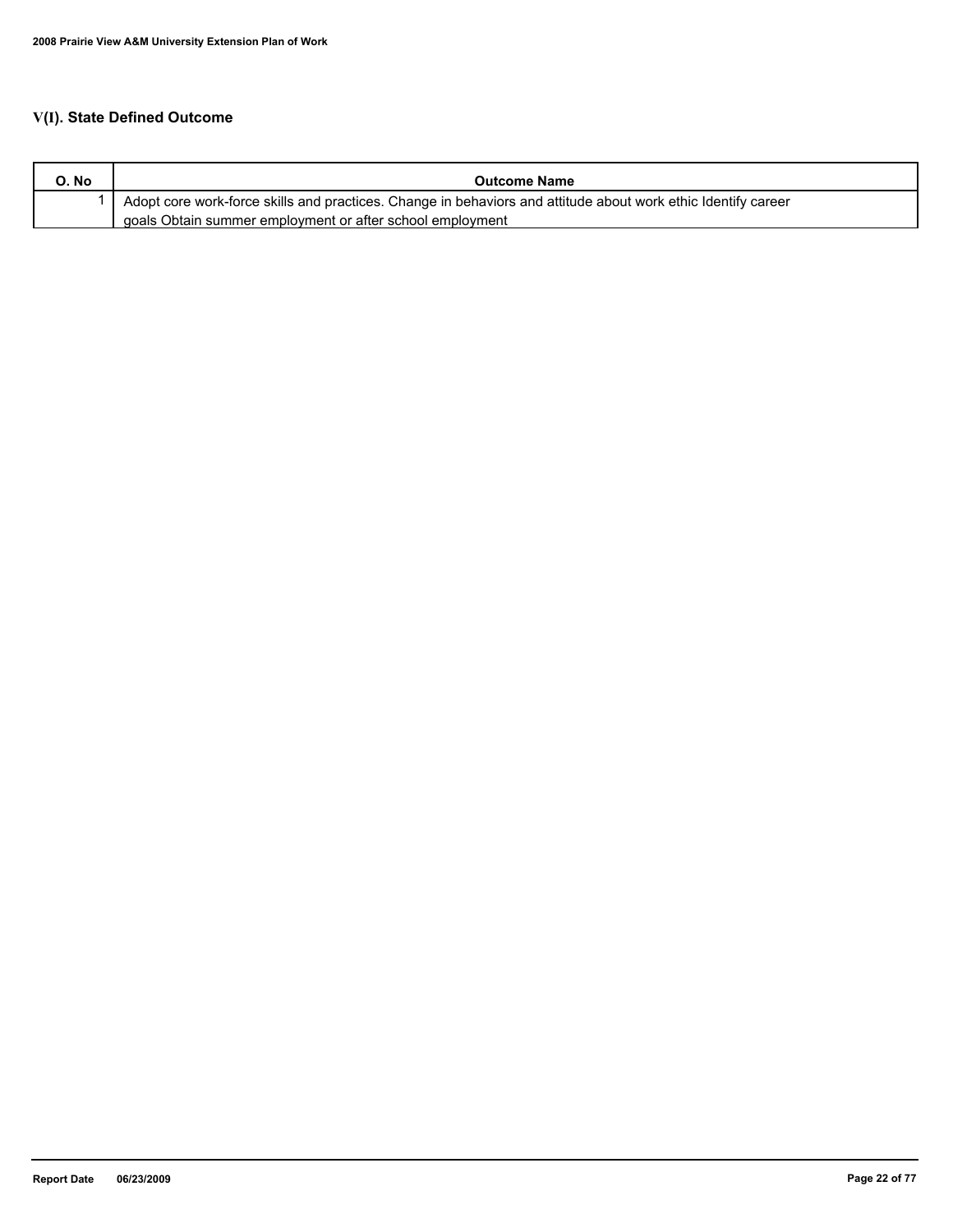#### **Outcome #1**

#### **1. Outcome Target**

Adopt core work-force skills and practices. Change in behaviors and attitude about work ethic Identify career goals Obtain summer employment or after school employment

| 2. Outcome Type : | Change in Action Outcome Measure |           |            |        |
|-------------------|----------------------------------|-----------|------------|--------|
| 2008:2016         | 2009:2218                        | 2010:2329 | 2011 :2562 | 2012:0 |

### **3. Associated Institute Type(s)**

•1890 Extension

### **4. Associated Knowledge Area(s)**

- 608 Community Resource Planning and Development
- 806 Youth Development

### **V(J). Planned Program (External Factors)**

#### **1. External Factors which may affect Outcomes**

- Appropriations changes
- Economy
- Competing Programatic Challenges
- Populations changes (immigration, new cultural groupings, etc.)
- Competing Public priorities
- Other (social environmental changes)

#### **Description**

Major changes in the population and in funding will affect the outcomes of the program.

### **V(K). Planned Program (Evaluation Studies and Data Collection)**

### **1. Evaluation Studies Planned**

- After Only (post program)
- Retrospective (post program)
- Comparisons between different groups of individuals or program participants experiencing different levels of program intensity.
- Before-After (before and after program)

#### **Description**

Pre and post test and surveys will be used to evaluate the program.

### **2. Data Collection Methods**

- Other (surveys and monthly reports)
- Whole population
- Sampling
- Observation
- **Tests**

### **Description**

Population sampling as well as observations will be used to collect data for the program.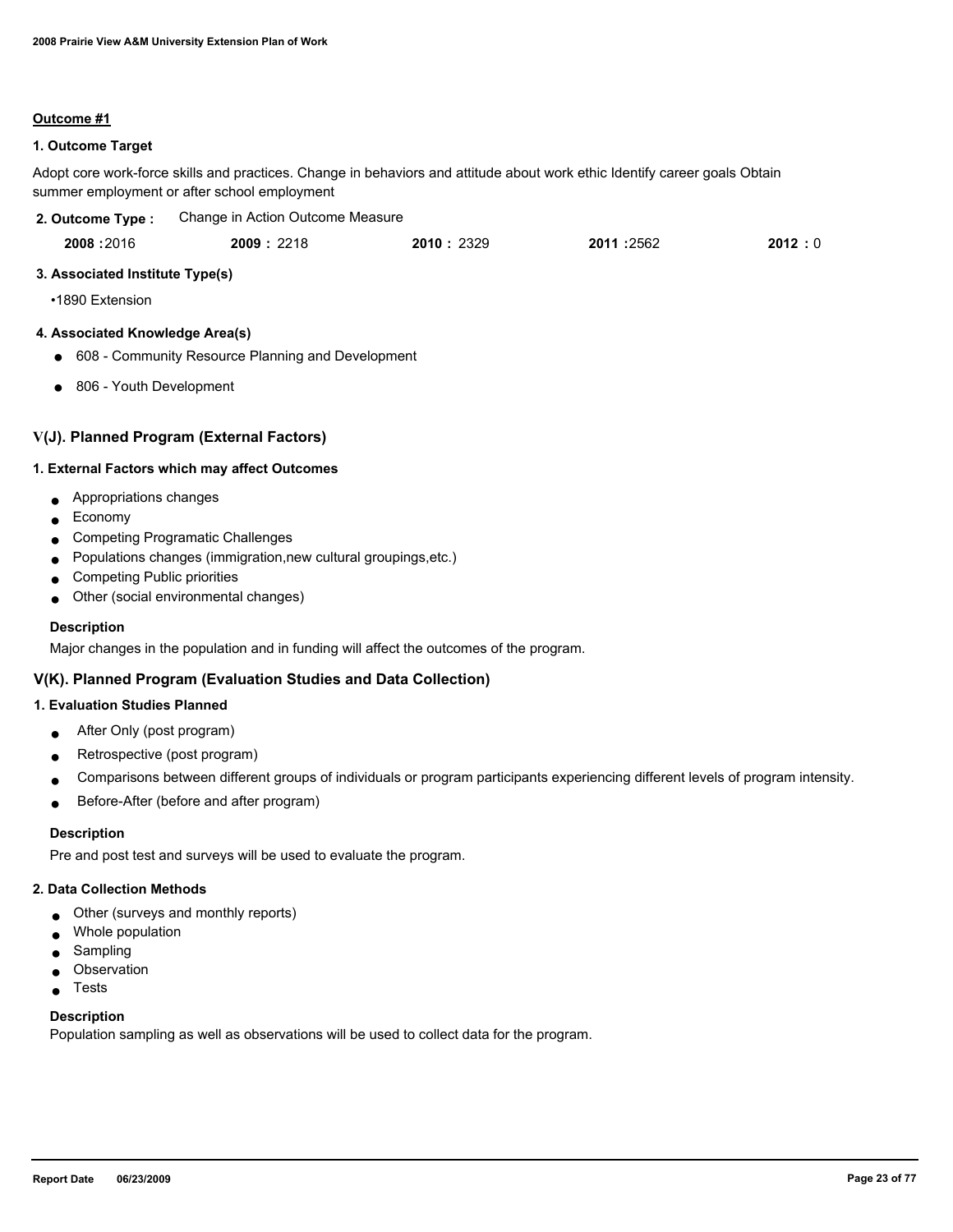### **V(A). Planned Program (Summary)**

#### **Program #4**

#### **1. Name of the Planned Program**

Economic Growth & Development

#### **2. Brief summary about Planned Program**

 This program provides technical and educational assistance to low-income, agricultural and traditional business clientele to help them establish, maintain and expand their businesses. The program also facilitates the creation of additional jobs.

**3. Program existence : 4. Program duration :** New (One year or less) Long-Term (More than five years) **6. Expending other than formula funds or state-matching funds : 5. Expending formula funds or state-matching funds :** Yes

No

#### **V(B). Program Knowledge Area(s)**

#### **1. Program Knowledge Areas and Percentage**

● 602 100% Business Management, Finance, and Taxation

#### **V(C). Planned Program (Situation and Scope)**

#### **1. Situation and priorities**

 In Texas, every county the 1890 Extension program serves has identified economic growth and developments as an issue or problem. This was revealed through the program development process of long range planning. Stakeholders including clientele, community and county leaders, advisory committee members, and agency and organization representatives ranked this issue as priority for the 1890 Extension program to address. Business development activity lags in traditionally agricultural and natural resource dependent communities among low-income and underrepresented groups. This was ascertained by the Rural Business-Cooperative Service. This is also true in suburban and urban areas for these groups. Specific recommendations have been made to provide assistance to small farmers in helping them to establish, maintain and expand their farming operations in addition to providing technical assistance to traditional business owners and those wanting to start a business. These recommendations are expected to result in the improvement of economic conditions among the low-income and an increase in the number of jobs available to them.

 Unemployment and poverty are major social problems in the United States in inner city and rural areas. Information taken from the 2002 Volume 48 issue of the Consumer Interests Annual says findings from the Self Employment Learning Program (SELF), a five year study conducted by the Aspen Institute of 405 very low to moderate income small business owners from seven micro enterprise development programs, show positive change over time in business profitability and expansion, income and welfare status. After the first year of the study, 46% of businesses showed profitable gains on a monthly basis, with 17% breaking even. Thirty-four percent employed additional people, thus creating jobs in their communities. After the fifth year of the study, 72% of poor micro entrepreneurs experienced gains in household income with an average change of \$8,484.00. More than half (53%) of poor entrepreneurs made enough gains to move out of poverty and an average of 61% of the poor decreased their reliance on government assistance. Survival rate of businesses was 49% after five years. Those whose businesses stayed open experienced more success in getting out of poverty compared to those whose businesses closed or chose wage employment alone.

#### **2. Scope of the Program**

■ In-State Extension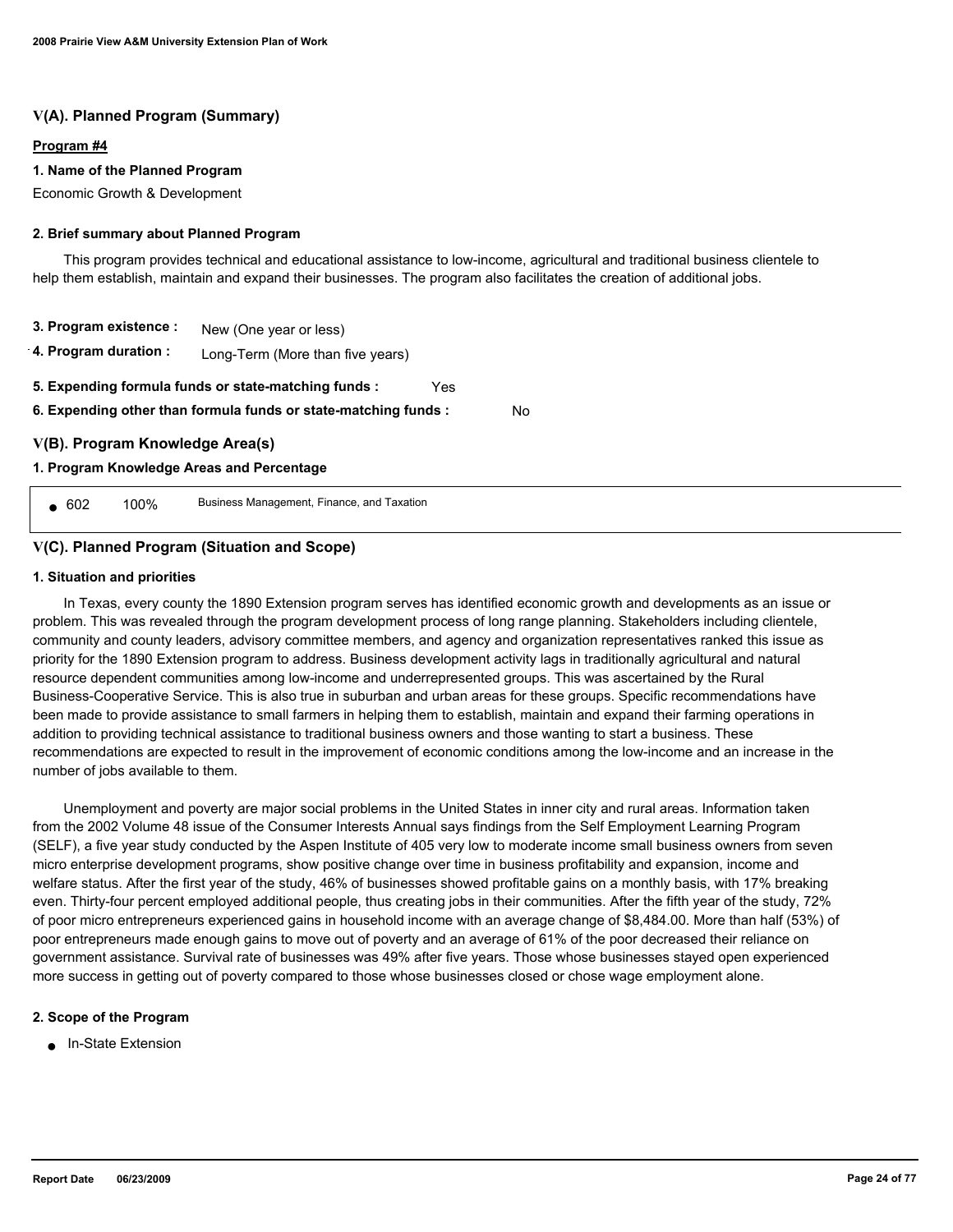### **V(D). Planned Program (Assumptions and Goals)**

#### **1. Assumptions made for the Program**

 Business development activity lags in traditional agricultural and natural resource dependent communities among low-income and underrepresented groups. This is also true in suburban and urban areas. Both county and headquarters staff will work together in implementing the program to address this issue. Most of the technical information will be provided by technical subject matter specialists and project personnel. However, county staff will also provide technical information and assistance. County staff and volunteers will be charged with the responsibility of identifying clientele, individuals and groups that are interested in receiving technical help in the areas of business development, maintenance and expansion. Technical assistance will be provided on an individual basis and in groups. Clientele receiving assistance will establish and maintain profitable businesses and create additional employment opportunities. Information taken from the 2002, Volume 48 issue of the "Consumer Interest Annual" says finding from the Self Employment Learning Program (SEL), a five year study conducted by the Aspen Institute of 405 very low to moderate income small business owners from seven micro enterprise development programs, show positive change over time in business profitability and expansion, income and welfare status. After the first year of the study, 46% of businesses showed profitable gains on a monthly basis. Thirty-four percent employed additional people, thus creating jobs in their communities. After the fifth year of the study, 72% of poor micro entrepreneurs experienced gains in household income with an average change of \$8,484.00. More than half (53%) of poor entrepreneurs made enough gains to move out of poverty. Researches in several fields show that micro enterprise development is an effective tool for building social and human capital towards poverty alleviation. **2. Ultimate goal(s) of this Program**

 Limited resource individuals and underrepresented groups in agriculture and natural resource dependent communities will establish, maintain, expand businesses and create additional jobs.

#### **V(E). Planned Program (Inputs)**

#### **1. Estimated Number of professional FTE/SYs to be budgeted for this Program**

| Year |      | <b>Extension</b> |      | Research |
|------|------|------------------|------|----------|
|      | 1862 | 1890             | 1862 | 1890     |
| 2008 | 0.0  | 6.0              | 0.0  | $0.0\,$  |
| 2009 | 0.0  | 6.0              | 0.0  | 0.0      |
| 2010 | 0.0  | 6.0              | 0.0  | 0.0      |
| 2011 | 0.0  | 6.0              | 0.0  | 0.0      |
| 2012 | 0.0  | 6.0              | 0.0  | 0.0      |

### **V(F). Planned Program (Activity)**

#### **1. Activity for the Program**

Conduct educational programs

Conduct business development seminars

Provide one-on-one consultations

Assist communities in assessing their strengths and weaknesses

Conduct business development training

Assist clients with writing business plans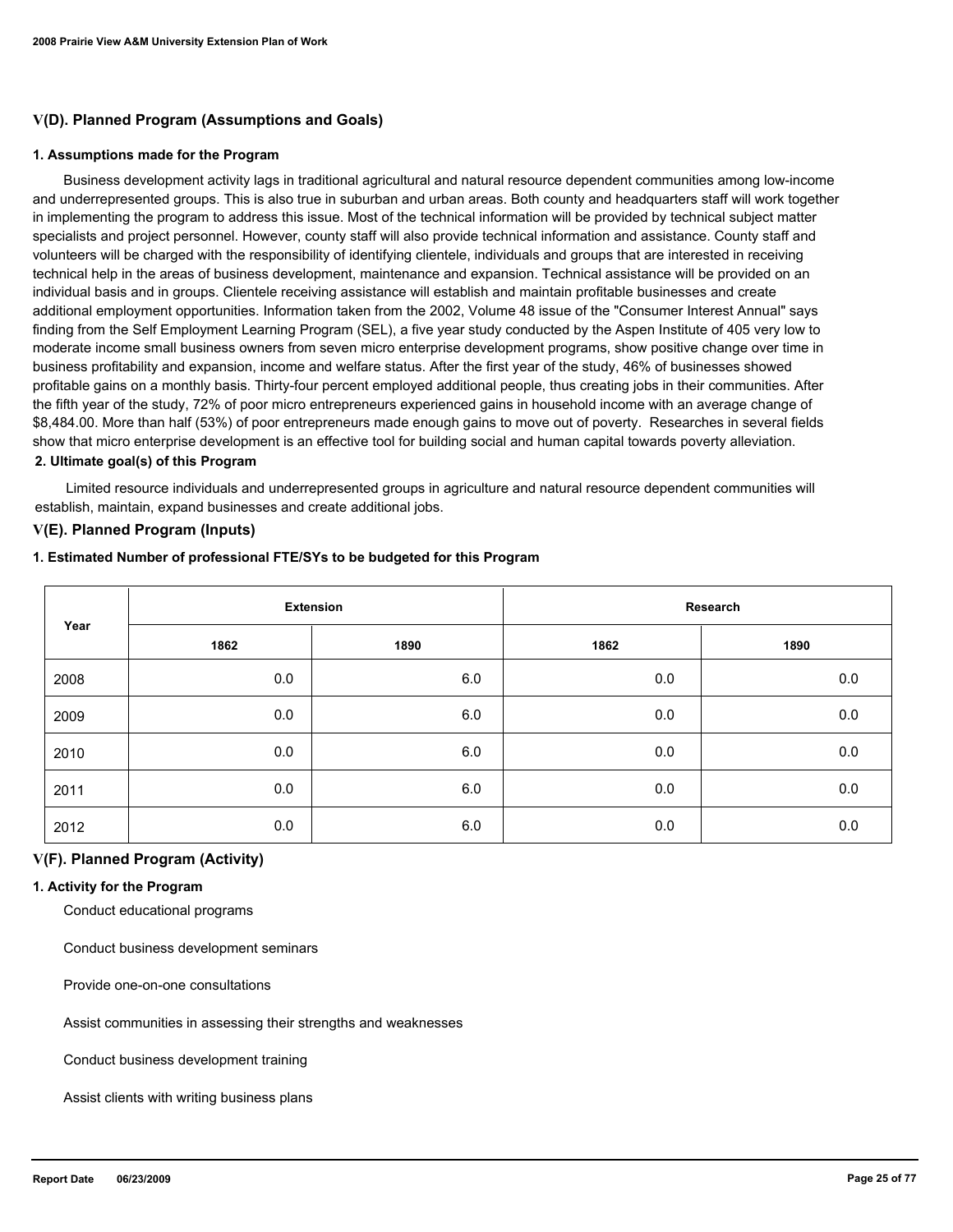#### **2. Type(s) of methods to be used to reach direct and indirect contacts**

| <b>Extension</b>                                                                         |                                                                                                  |  |
|------------------------------------------------------------------------------------------|--------------------------------------------------------------------------------------------------|--|
| <b>Direct Methods</b>                                                                    | <b>Indirect Methods</b>                                                                          |  |
| <b>Group Discussion</b><br>$\bullet$<br>One-on-One Intervention<br>$\bullet$<br>Workshop | Web sites<br>Newsletters<br>TV Media Programs<br><b>Public Service Announcement</b><br>$\bullet$ |  |

#### **3. Description of targeted audience**

 Low-income individuals, underrepresented groups, limited resource business owners and small farm and potential small farm producers.

### **V(G). Planned Program (Outputs)**

#### **1. Standard output measures**

#### **Target for the number of persons(contacts) to be reached through direct and indirect contact methods**

|      | <b>Direct Contacts Adults</b> | <b>Indirect Contacts Adults</b> | <b>Direct Contacts Youth</b> | <b>Indirect Contacts Youth</b> |
|------|-------------------------------|---------------------------------|------------------------------|--------------------------------|
| Year | <b>Target</b>                 | <b>Target</b>                   | <b>Target</b>                | <b>Target</b>                  |
| 2008 | 760                           | 2800                            | 200                          | 1500                           |
| 2009 | 770                           | 2800                            | 200                          | 1500                           |
| 2010 | 780                           | 2800                            | 200                          | 1500                           |
| 2011 | 790                           | 2800                            | 200                          | 1500                           |
| 2012 | 795                           | 2800                            | 200                          | 1500                           |

#### **2. (Standard Research Target) Number of Patent Applications Submitted**

#### **Expected Patent Applications**

| 2008:0 | <b>2009:0</b> | 2010:0 | 2011:0 | 2012:0 |
|--------|---------------|--------|--------|--------|
|        |               |        |        |        |

#### **3. Expected Peer Review Publications**

| Year | <b>Research Target</b> | <b>Extension Target</b> | <b>Total</b> |
|------|------------------------|-------------------------|--------------|
| 2008 |                        |                         | 0            |
| 2009 |                        |                         | 0            |
| 2010 |                        |                         | 0            |
| 2011 |                        |                         | 0            |
| 2012 |                        |                         | 0            |

### **V(H). State Defined Outputs**

### **1. Output Target**

Conduct educational programs on production, management and marketing for small farm producers Conduct business ● development seminars and workshops Provide one-on-one consultations for small business owners and aspiring entrepreneurs Assist clients in developing business plans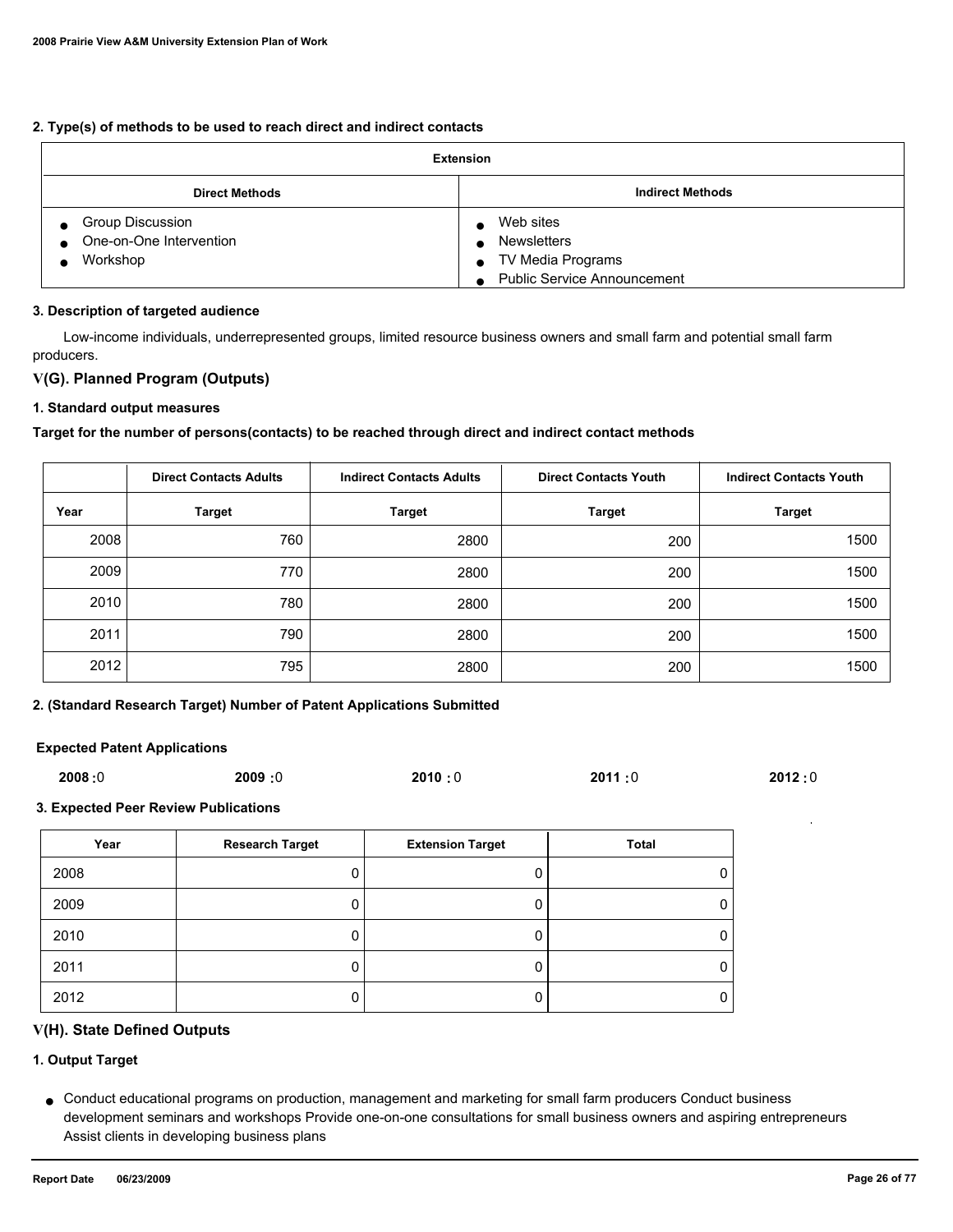| 2009:720<br>2010:730<br>2012:0<br>2008:710<br>2011:740 |
|--------------------------------------------------------|
|--------------------------------------------------------|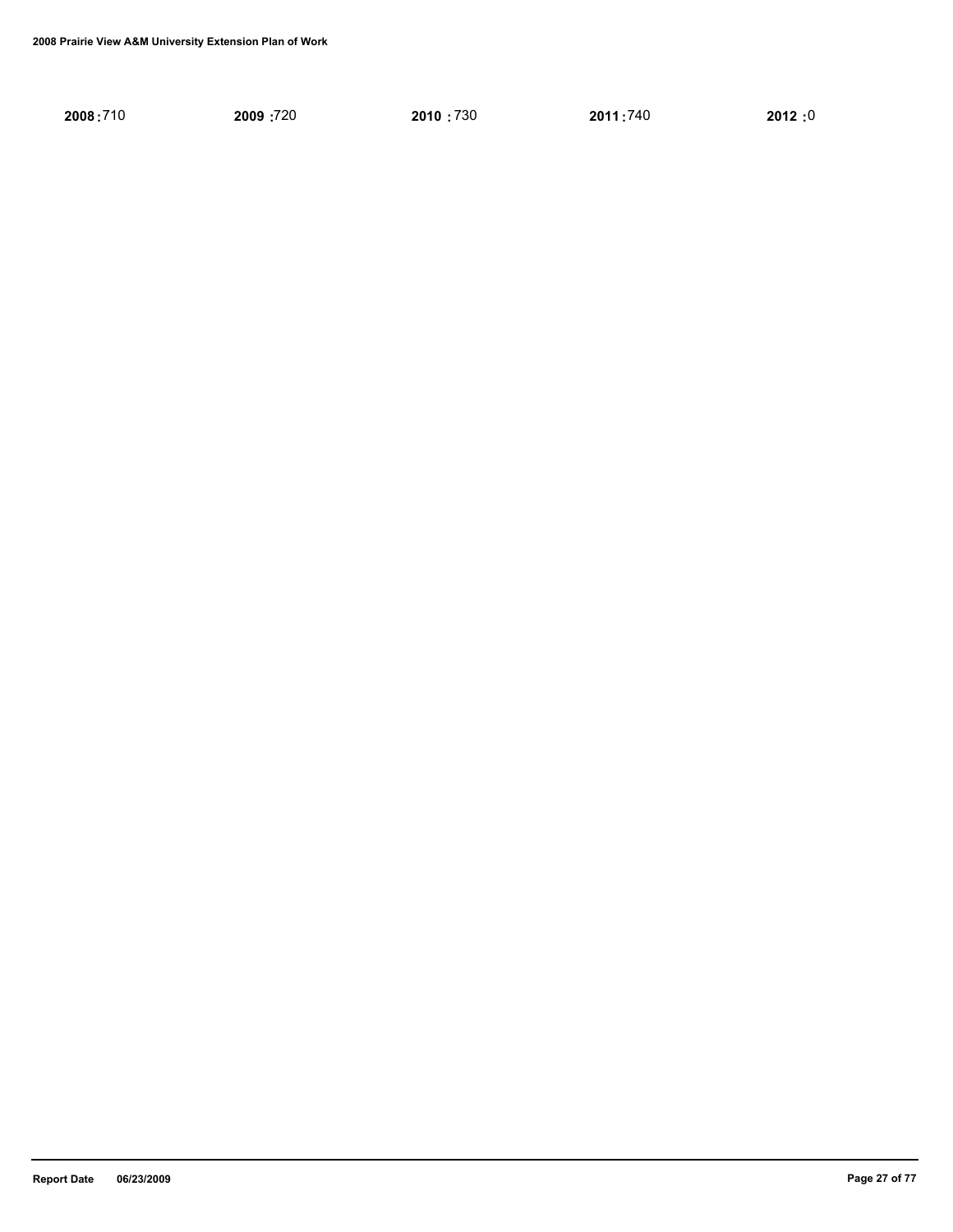# **V(I). State Defined Outcome**

| O. No | <b>Outcome Name</b>                                                                                   |
|-------|-------------------------------------------------------------------------------------------------------|
|       | Business plans approved New businesses started Jobs maintained/saved Jobs created Businesses expanded |
|       | Youth maintaining businesses Youth starting new businesses Dollars saved Businesses experiencing      |
|       | increased income Loans and grants received                                                            |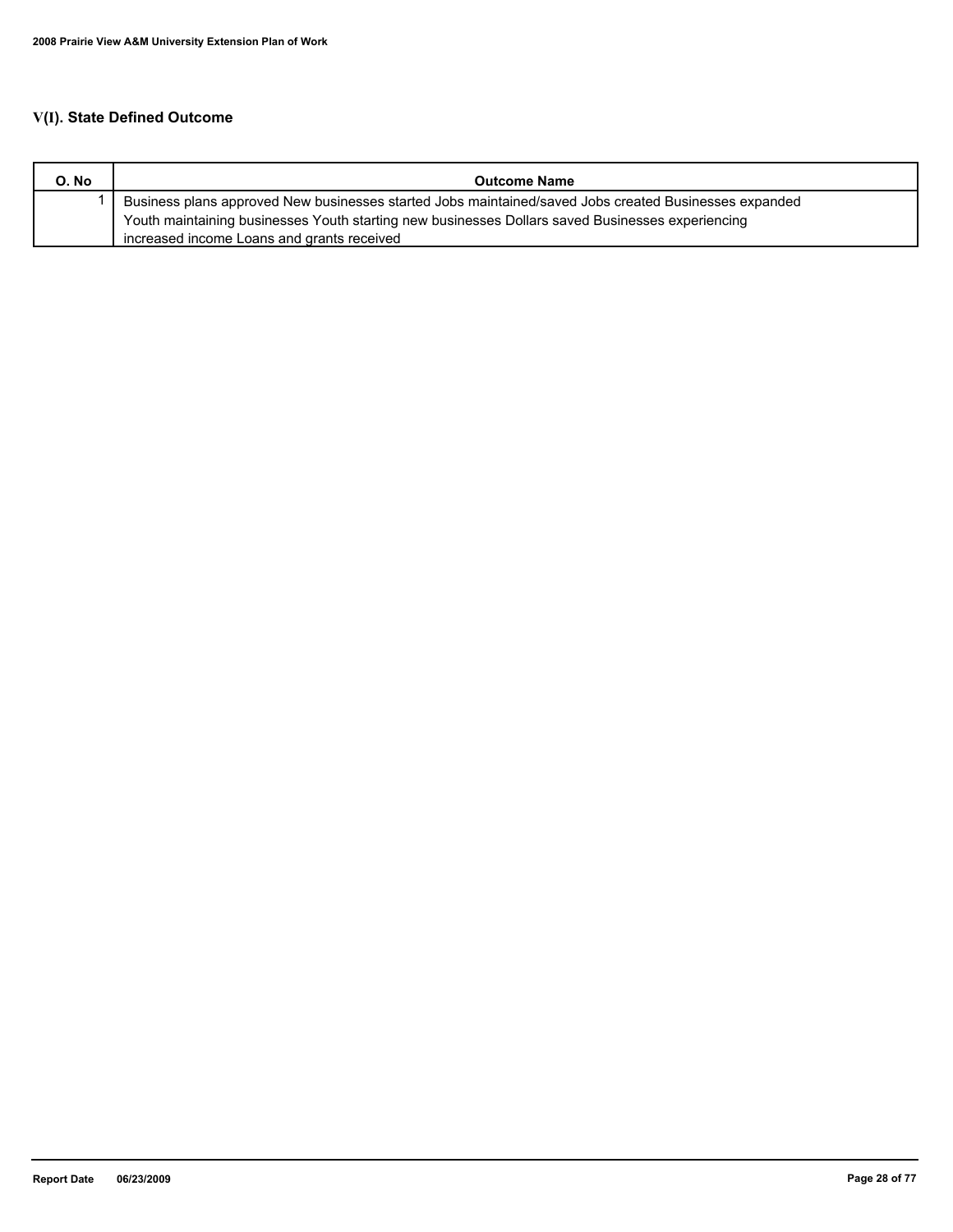#### **Outcome #1**

#### **1. Outcome Target**

Business plans approved New businesses started Jobs maintained/saved Jobs created Businesses expanded Youth maintaining businesses Youth starting new businesses Dollars saved Businesses experiencing increased income Loans and grants received

| 2. Outcome Type: | Change in Action Outcome Measure |
|------------------|----------------------------------|
|                  |                                  |

| 2008:350 | 2009: 360 | 2010: 370 | 2011 :380 | 2012:0 |
|----------|-----------|-----------|-----------|--------|
|          |           |           |           |        |

### **3. Associated Institute Type(s)**

•1890 Extension

#### **4. Associated Knowledge Area(s)**

● 602 - Business Management, Finance, and Taxation

### **V(J). Planned Program (External Factors)**

#### **1. External Factors which may affect Outcomes**

- Government Regulations
- Appropriations changes
- Natural Disasters (drought, weather extremes, etc.)
- Economy

#### **Description**

Hurricanes and droughts can effect the local economy and thus effect the program.

### **V(K). Planned Program (Evaluation Studies and Data Collection)**

#### **1. Evaluation Studies Planned**

- Comparisons between program participants (individuals,group,organizations) and non-participants
- Other (Numbers from outcome indicators)
- After Only (post program)

#### **Description**

Post test as well as participant comparisons will be used to evaluate the program.

#### **2. Data Collection Methods**

- On-Site
- Observation
- Other (Survey and monthly reports)

#### **Description**

Surveys and observation of participants will be the major forms of data collection.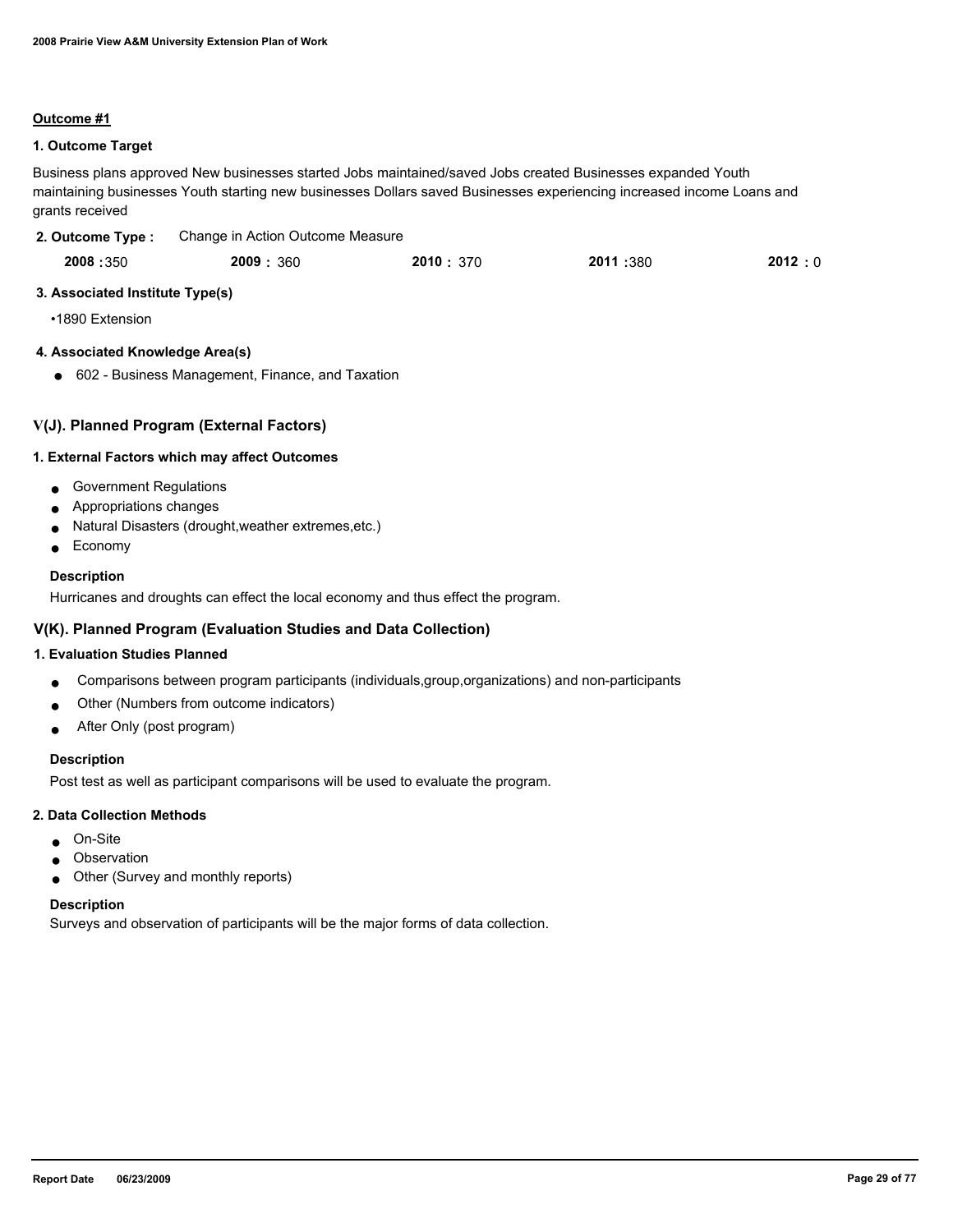### **V(A). Planned Program (Summary)**

#### **Program #5**

### **1. Name of the Planned Program**

Housing

#### **2. Brief summary about Planned Program**

 This program provides assistance to low-income families and individuals to help them acquire standard and improved housing. The county staff will receive training in housing at the state level in addition to becoming knowledgeable of local programs. Educational programs will be conducted in the counties and one-on-one assistance will be provided for those requiring additional help such as credit counseling and completing loan applications.

- **3. Program existence :** New (One year or less)
- **4. Program duration :** Long-Term (More than five years)
- **5. Expending formula funds or state-matching funds :** Yes
- **6. Expending other than formula funds or state-matching funds :** No

### **V(B). Program Knowledge Area(s)**

#### **1. Program Knowledge Areas and Percentage**

804 100% Human Environmental Issues Concerning Apparel, Textiles, and Residential and Commercial Structures

### **V(C). Planned Program (Situation and Scope)**

#### **1. Situation and priorities**

 The program development process identified housing as a critical issue in most parts of Texas. In the counties being served by the 1890 Cooperative Extension Program, there is a shortage of affordable housing and housing for the low-income. Most low-income families live in substandard housing except for those being supported by government housing assistance programs. Many low-income families are unaware of the various housing programs established to assist them in obtaining standard decent housing. Many low-income families that qualify for government assistance worsen their financial condition in obtaining better housing by not utilizing government assistance programs, and others continue to dwell in substandard housing.

 Nearly 70% of Americans own their homes, a record high, but the rate of home ownership for working families with children is lower than in 1978, according to a study released by the Center for Housing Policy published in an article of USA Today. The surprising trend is being driven by a combination of factors: souring housing costs that have over shot wage increases, higher health care bills and a rise in the number of single parents. Minority working families have struggled the most. Their home ownership rate has stagnated at 45%, far below white families (71%) as of 2003, the last year for which figures were available. The effects are even being felt in communities where teachers, police and firefighters can't afford to live in the communities where they work, if they want to own homes. The drop in home ownership rates for working families also has repercussion for their children Studies have shown that children of home owners are more likely to have behavior problems. Home ownership for working families is not the highest in the South. In the state of Arizona home prices have soared 49% since 2002, while income has risen an average of 3%. In essence, the study highlights a shortage of affordable housing. There are government assistance programs, but they have a diminishing influence on the housing market, reveals a report from the Joint Center for Housing Studies at Harvard University.Texas is among the states with the 10 lowest homeownership rates in the nation.

#### **2. Scope of the Program**

■ In-State Extension

### **V(D). Planned Program (Assumptions and Goals)**

#### **1. Assumptions made for the Program**

 The implementation of this state program will cause low-income individuals and families to acquire standard housing. County staff will receive state level training from agencies and organizations on housing programs that will benefit the low-income. The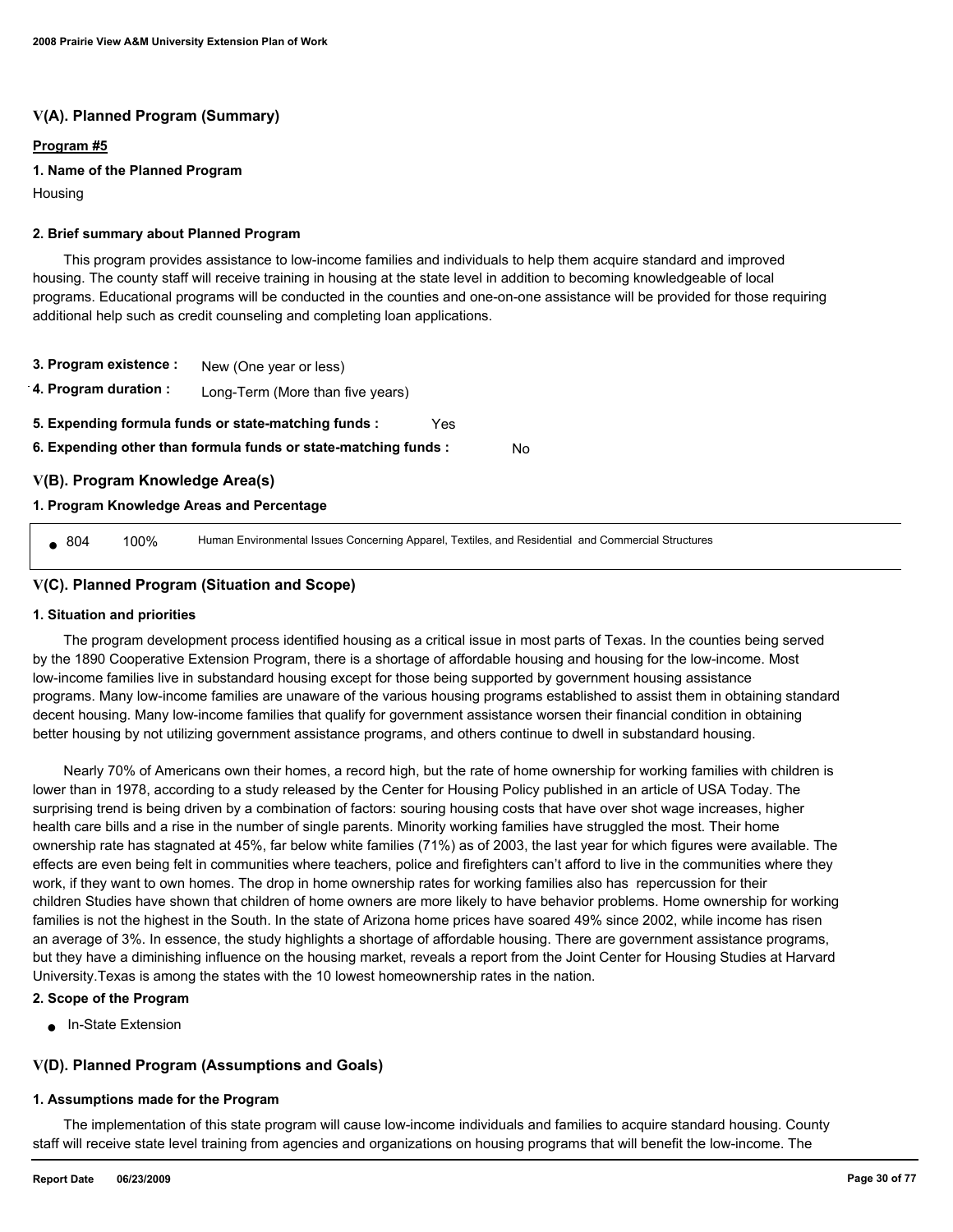state staff will provide challenges and directives for county staff to address and implement. The county staff is expected to become knowledgeable of local housing programs and include this information in their housing education and assistance efforts. Volunteers will be asked to assist in identifying potential home owners and those that need improved housing. Counties will conduct housing fairs and other housing educational programs. Those needing assistance to complete housing applications will receive this from county staff. Credit counseling assistance will also be provided to help those that do not currently qualify for home loans to qualify in the future. The county staff will involve other agencies and organizations to conduct educational programs. Research has shown that the concept approach has been implemented in the past, currently and has proven to yield positive results.

#### **2. Ultimate goal(s) of this Program**

Low income individuals and families will acquire and maintain housing that meets approved government inspection standards.

### **V(E). Planned Program (Inputs)**

#### **1. Estimated Number of professional FTE/SYs to be budgeted for this Program**

|      |      | <b>Extension</b> |         | Research |
|------|------|------------------|---------|----------|
| Year | 1862 | 1890             | 1862    | 1890     |
| 2008 | 0.0  | 3.1              | $0.0\,$ | $0.0\,$  |
| 2009 | 0.0  | 3.2              | 0.0     | $0.0\,$  |
| 2010 | 0.0  | 3.2              | 0.0     | $0.0\,$  |
| 2011 | 0.0  | 3.3              | 0.0     | 0.0      |
| 2012 | 0.0  | 3.3              | 0.0     | 0.0      |

### **V(F). Planned Program (Activity)**

#### **1. Activity for the Program**

 Conduct housing fairs and other educational programs and workshops Provide one-on-one technical and educational assistance

#### **2. Type(s) of methods to be used to reach direct and indirect contacts**

| <b>Extension</b>                                            |                                                                                                                  |  |  |
|-------------------------------------------------------------|------------------------------------------------------------------------------------------------------------------|--|--|
| <b>Indirect Methods</b><br><b>Direct Methods</b>            |                                                                                                                  |  |  |
| Workshop<br>• One-on-One Intervention<br>• Group Discussion | <b>Public Service Announcement</b><br>Web sites<br>Other 1 (Exhibits)<br>TV Media Programs<br><b>Newsletters</b> |  |  |

#### **3. Description of targeted audience**

 Low-income individuals and families Extension educators

### **V(G). Planned Program (Outputs)**

#### **1. Standard output measures**

**Target for the number of persons(contacts) to be reached through direct and indirect contact methods**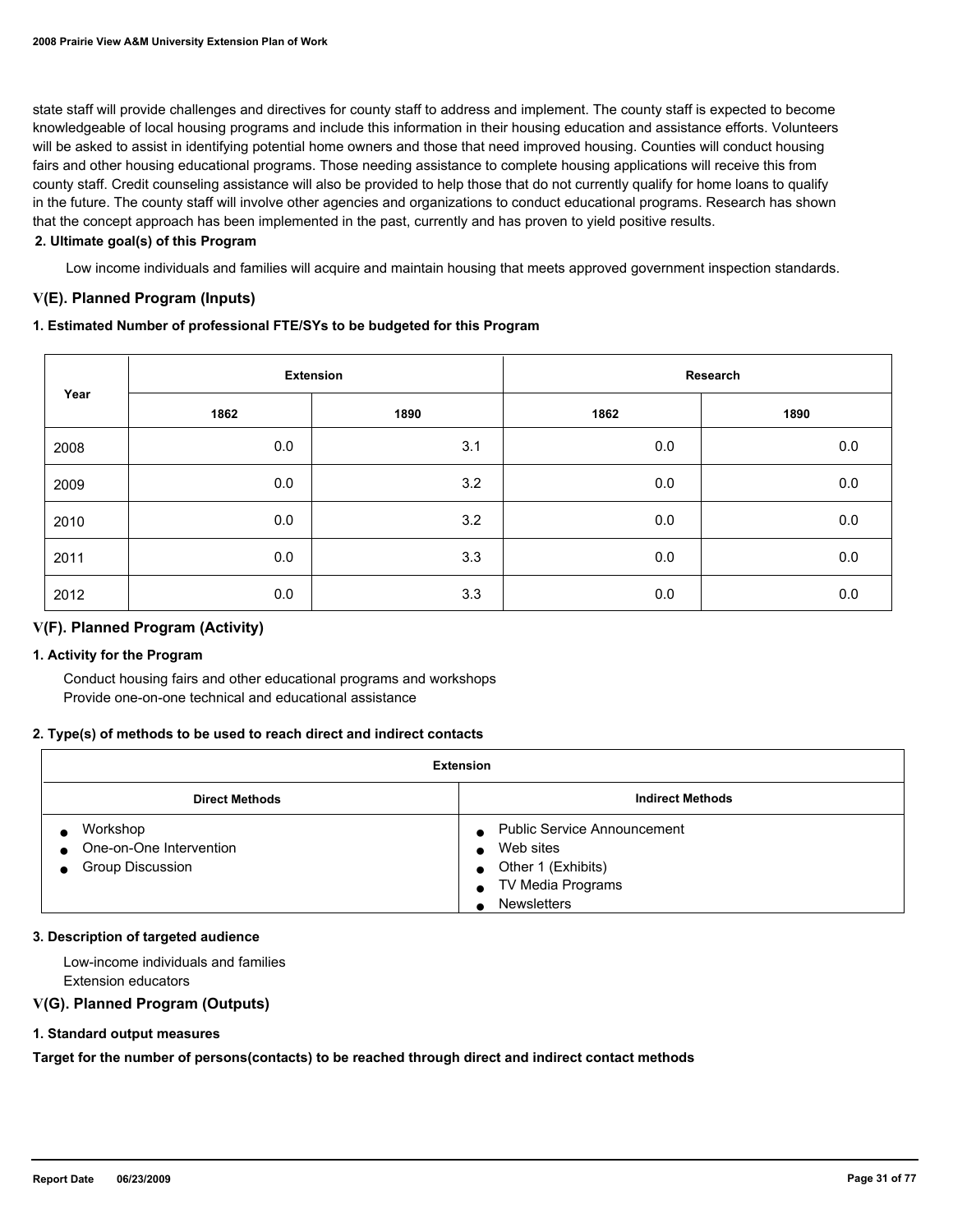|      | <b>Direct Contacts Adults</b> | <b>Indirect Contacts Adults</b> | <b>Direct Contacts Youth</b> | <b>Indirect Contacts Youth</b> |
|------|-------------------------------|---------------------------------|------------------------------|--------------------------------|
| Year | <b>Target</b>                 | <b>Target</b>                   | <b>Target</b>                | <b>Target</b>                  |
| 2008 | 1125                          | 151000                          |                              | 0                              |
| 2009 | 1150                          | 152000                          |                              | 0                              |
| 2010 | 1175                          | 153000                          |                              | 0                              |
| 2011 | 1200                          | 154000                          |                              | 0                              |
| 2012 | 1200                          | 154000                          |                              | O                              |

#### **2. (Standard Research Target) Number of Patent Applications Submitted**

#### **Expected Patent Applications**

| 2008:0 | 2009:0 | 2010:0 | 2011:0 | 2012:0 |
|--------|--------|--------|--------|--------|
|        |        |        |        |        |

**3. Expected Peer Review Publications**

| Year | <b>Research Target</b> | <b>Extension Target</b> | Total |
|------|------------------------|-------------------------|-------|
| 2008 | O                      | U                       |       |
| 2009 | υ                      | U                       |       |
| 2010 | 0                      | 0                       |       |
| 2011 | O                      | O                       |       |
| 2012 | 0                      | O                       |       |

### **V(H). State Defined Outputs**

#### **1. Output Target**

Provide families and individuals information on housing programs targeting low-income Provide assistance to low-income ● individuals and families needing help in completing housing loan applications County staff in 26 counties will conduct at least one housing program targeting low-income residents. Conduct one state level training on housing for Extension staff.

| 2008:725 | 2009:750 | 2010:775 | 2011:800 | 2012 :0 |
|----------|----------|----------|----------|---------|
|          |          |          |          |         |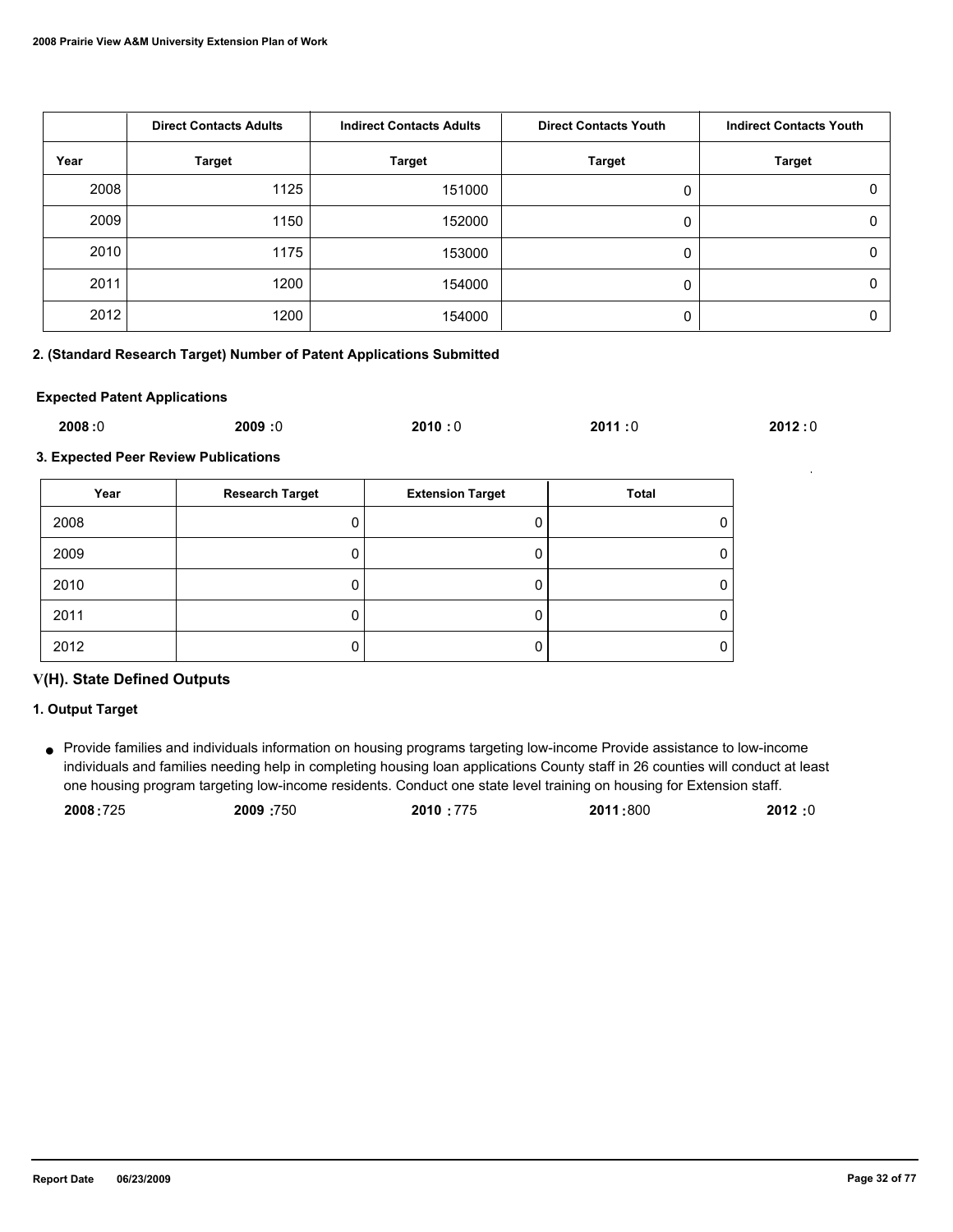# **V(I). State Defined Outcome**

| No | name<br>зонн                                                                                                                                                      |
|----|-------------------------------------------------------------------------------------------------------------------------------------------------------------------|
|    | <br>standards.<br>that meets<br>. Inspection<br>tamilies<br>acquire<br>housing<br><b>individuals</b><br>aover<br>≅rnmen⊾<br>over.<br>and<br>will<br>≅app.<br>,,,, |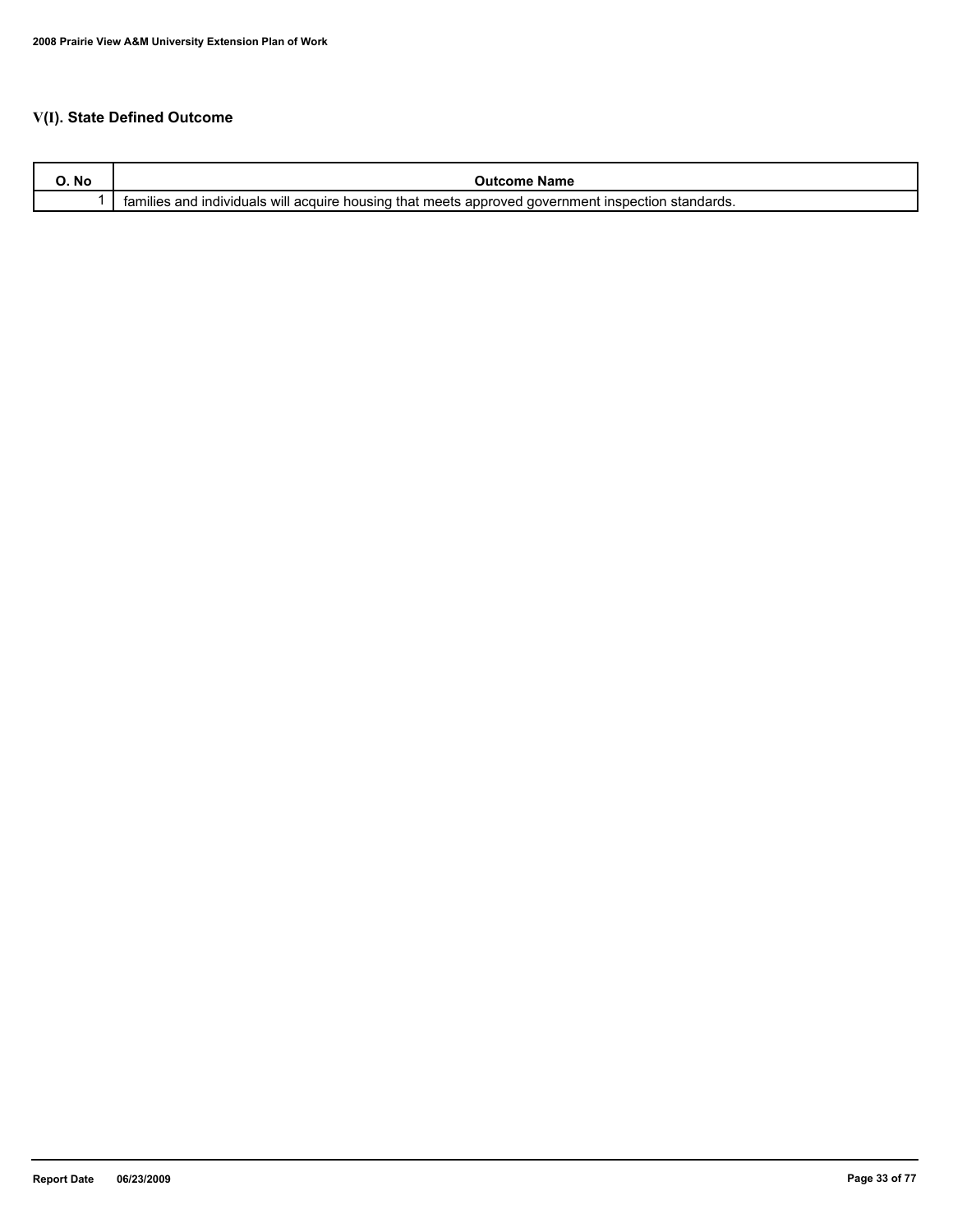#### **Outcome #1**

#### **1. Outcome Target**

families and individuals will acquire housing that meets approved government inspection standards.

| 2. Outcome Type: | Change in Condition Outcome Measure |            |           |        |
|------------------|-------------------------------------|------------|-----------|--------|
| 2008:100         | 2009:110                            | 2010 : 120 | 2011 :130 | 2012:0 |

#### **3. Associated Institute Type(s)**

•1890 Extension

#### **4. Associated Knowledge Area(s)**

● 804 - Human Environmental Issues Concerning Apparel, Textiles, and Residential and Commercial Structures

### **V(J). Planned Program (External Factors)**

#### **1. External Factors which may affect Outcomes**

- Government Regulations
- Appropriations changes
- Economy

#### **Description**

Natural disasters such as hurricanes are external factors that can affect the outcome of the program.

### **V(K). Planned Program (Evaluation Studies and Data Collection)**

### **1. Evaluation Studies Planned**

● Comparisons between program participants (individuals,group,organizations) and non-participants

#### **Description**

Participant comparison will be used to evaluate the program.

#### **2. Data Collection Methods**

- On-Site
- Observation
- Other (surveys and monthly reports)

#### **Description**

On-site observation will be used to collect data.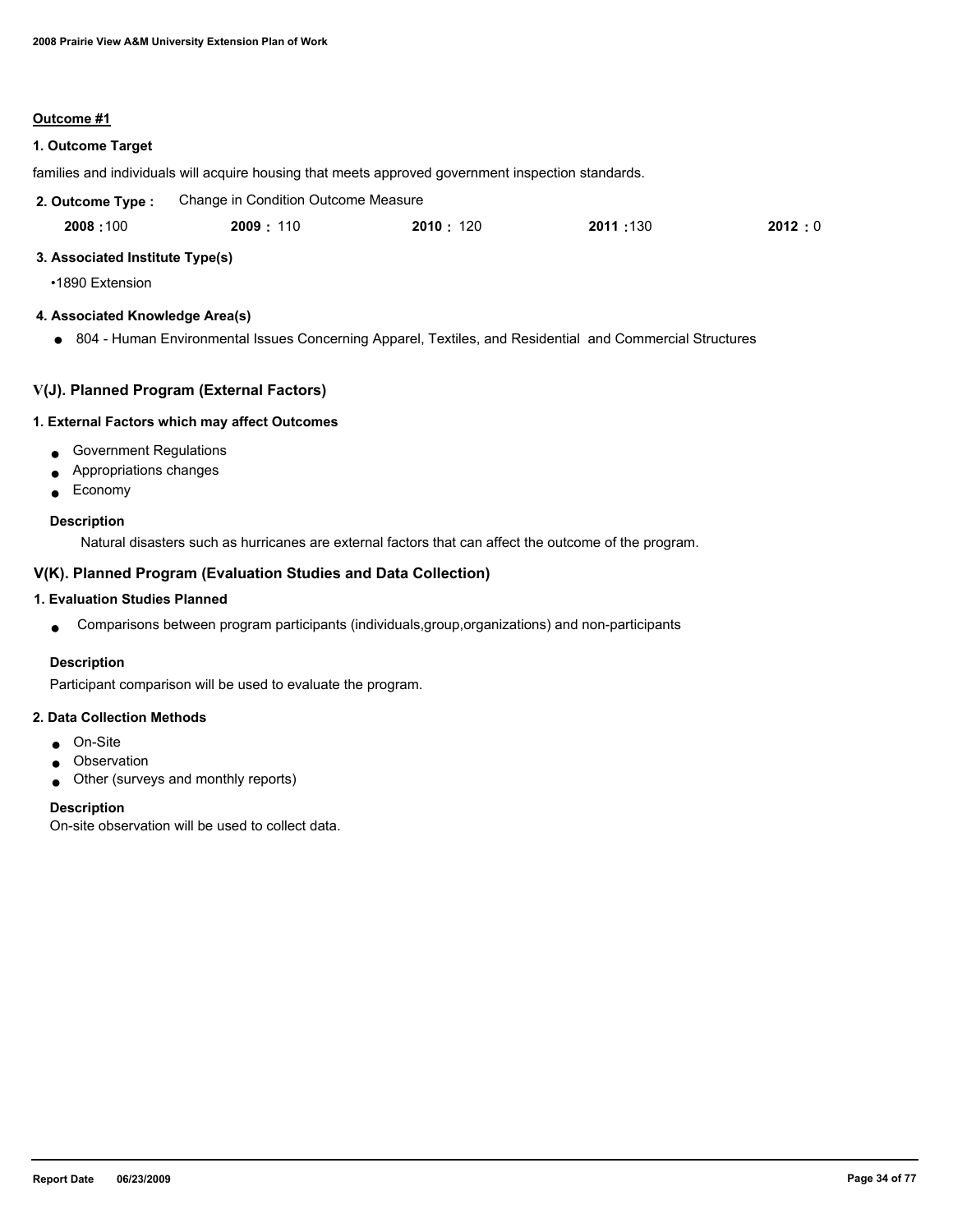### **V(A). Planned Program (Summary)**

#### **Program #6**

#### **1. Name of the Planned Program**

Community Development

#### **2. Brief summary about Planned Program**

 This planned program addresses needs in low-income, rural communities and small towns. Some of the same problems that exist in low-income, rural communities also exist in small towns. There is a need to acquire, maintain and improve community facilities. Specifically volunteer fire and health departments, rural water systems, community centers, parks, marketing facilities etc. were identified as needs. Also, community beautification and cleanup were ranked very high as needs. This program will assist low-income, rural communities and small towns in addressing many of the needs that have been identified.

No

- **3. Program existence :** New (One year or less)
- **4. Program duration :** Long-Term (More than five years)
- **5. Expending formula funds or state-matching funds :** Yes
- **6. Expending other than formula funds or state-matching funds :**

### **V(B). Program Knowledge Area(s)**

#### **1. Program Knowledge Areas and Percentage**

● 805 100% Community Institutions, Health, and Social Services

### **V(C). Planned Program (Situation and Scope)**

#### **1. Situation and priorities**

 People residing in rural towns and neighborhoods have realized the importance of conducting clean-up, fix-up activities on a regular basis. A number of rural towns and communities have chosen to conduct community clean-ups at least two times a year. There are many advantages to maintaining attractive towns and neighborhoods. Published in the Window and State Government, Texas Comptroller of Public Accounts, are several success stories about small towns and neighborhoods attracting businesses, needed resources and people. County officials in Angelina County say attracting major employers is an indirect result of their focus on maintaining a clean, litter-free community. Bill Wellborn president and CEO of the Lufkin/Angelina County Economic Development Partnership, says "to make a home for world-class companies you have to have a world-class community. If you look at trying to attract new business and industry, you need to have a clean and neat community. If you don't have those things in the decision-making process you never make it past the first visit." "First impressions mean a lot when a person is driving through your community and you have litter on your highway and don't have proper upkeep of your medians," says Melinda Kartye, Angelina Beautiful-Clean executive director. Clean, landscaped entrances to communities, well maintained streets, and manicured homes in neighborhoods can create a positive first impression for prospective employers.

 Through the program development process, community development was identified as an area that needed to be addressed in low-income rural communities. Rural communities are unlike urban communities where, in most cases, needed resources and facilities are a part of the community infrastructure. Some of the rural communities' infrastructure and facilities are community driven and require the effort and support of community residents. Many of the rural communities are experiencing difficulty in obtaining and upgrading some of the basic needed resources. Some of those include rural water systems, volunteer fire and safety departments, meeting and recreation facilities and marketing facilities. The communities in which the low-income reside are generally unsightly and require major work and the cooperation of residents to upgrade their status. That is the case in the counties where programs are implemented by 1890 Cooperative Extension. Residents are not motivated to maintain and improve their communities and consequently, the unsightliness and living conditions continue to worsen. The communities are plagued with debris, trash, tall weeds, unkempt lawns, unsightly homes that need repair and painting, etc. These communities usually lack educational and recreational activities for youth and adults. Crime is prevalent and on the rise in these communities. When indicators of a community in distress are routinely ignored, the community becomes a negative target for opportunists. Litter and illegal dumping are early indicators of a community in distress. It will not take long before outsiders think that the community has no "owners" or individuals concerned with its safety. It may appear to be abandoned by residents and local businesses. Graffiti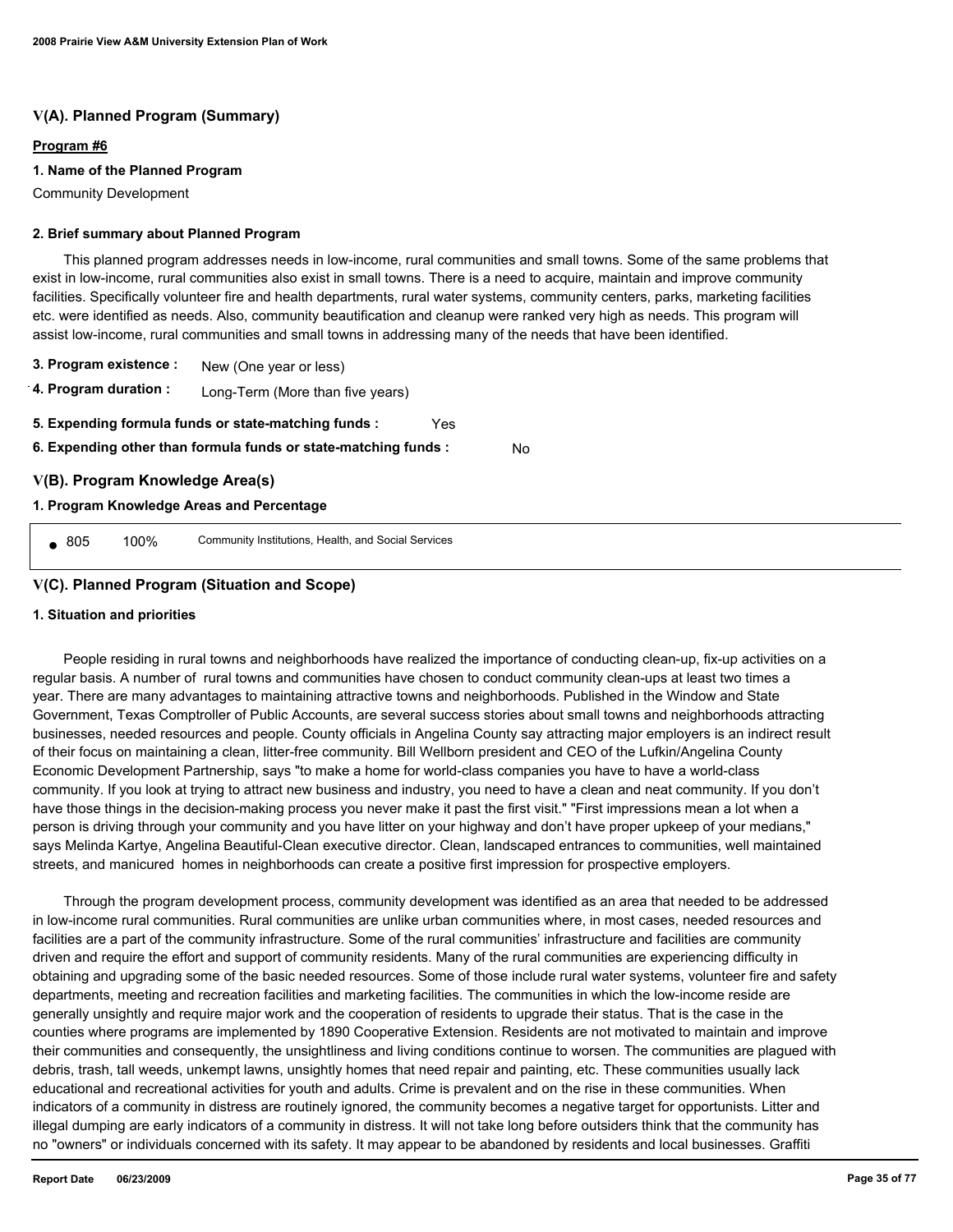vandalized vehicles and poorly maintained or abandoned buildings mark a neighborhood. What follow are rapid decay and a loss of community safety.

#### **2. Scope of the Program**

■ In-State Extension

#### **V(D). Planned Program (Assumptions and Goals)**

#### **1. Assumptions made for the Program**

 The implementation of this program is expected to make residents of small towns and rural low-income neighborhoods feel better about where they live. In working with county staff and local leaders, small towns and communities will organize and work on issues that are important to the community. Nearly all of the counties have identified community clean-up as one of the top issues to be addressed. Another issue that was identified is the acquisition and maintenance of community and facilities. Unsightly communities will improve their appearance. Needed community facilities will be acquired, maintained and improved such as rural water systems, parks, community centers, volunteer fire departments, and farmers markets. Residents will adopt recommended practices for home owners such as carrying out timely lawn maintenance schedules, landscaping their homes, cleaning up unsightly debris, removing junk vehicles, and improving and maintaining the exterior of their homes. Some of the organized groups will apply for and receive their 501©3 status. This will put them in a position to apply for monies to further improve their community or small town. New businesses will locate in some of these rural areas, thus creating additional jobs or employment for community residents.

#### **2. Ultimate goal(s) of this Program**

Low-income communities/neighborhoods will acquire, maintain and enhance community facilities.

 Community residents and leaders will become involved in activities that enhance their communities and their place of residence.

Communities will establish a crime watch program.

#### **V(E). Planned Program (Inputs)**

#### **1. Estimated Number of professional FTE/SYs to be budgeted for this Program**

|      |      | <b>Extension</b> |      | Research |
|------|------|------------------|------|----------|
| Year | 1862 | 1890             | 1862 | 1890     |
| 2008 | 0.0  | 4.1              | 0.0  | 0.0      |
| 2009 | 0.0  | 4.1              | 0.0  | $0.0\,$  |
| 2010 | 0.0  | 4.2              | 0.0  | $0.0\,$  |
| 2011 | 0.0  | 4.2              | 0.0  | 0.0      |
| 2012 | 0.0  | 4.2              | 0.0  | 0.0      |

#### **V(F). Planned Program (Activity)**

#### **1. Activity for the Program**

 To accomplish the goals of this program, workshops and trainings will be conducted for both staff and clientele. Staff will conduct educational programs for clientele. One-on-one assistance will be provided to groups and community leader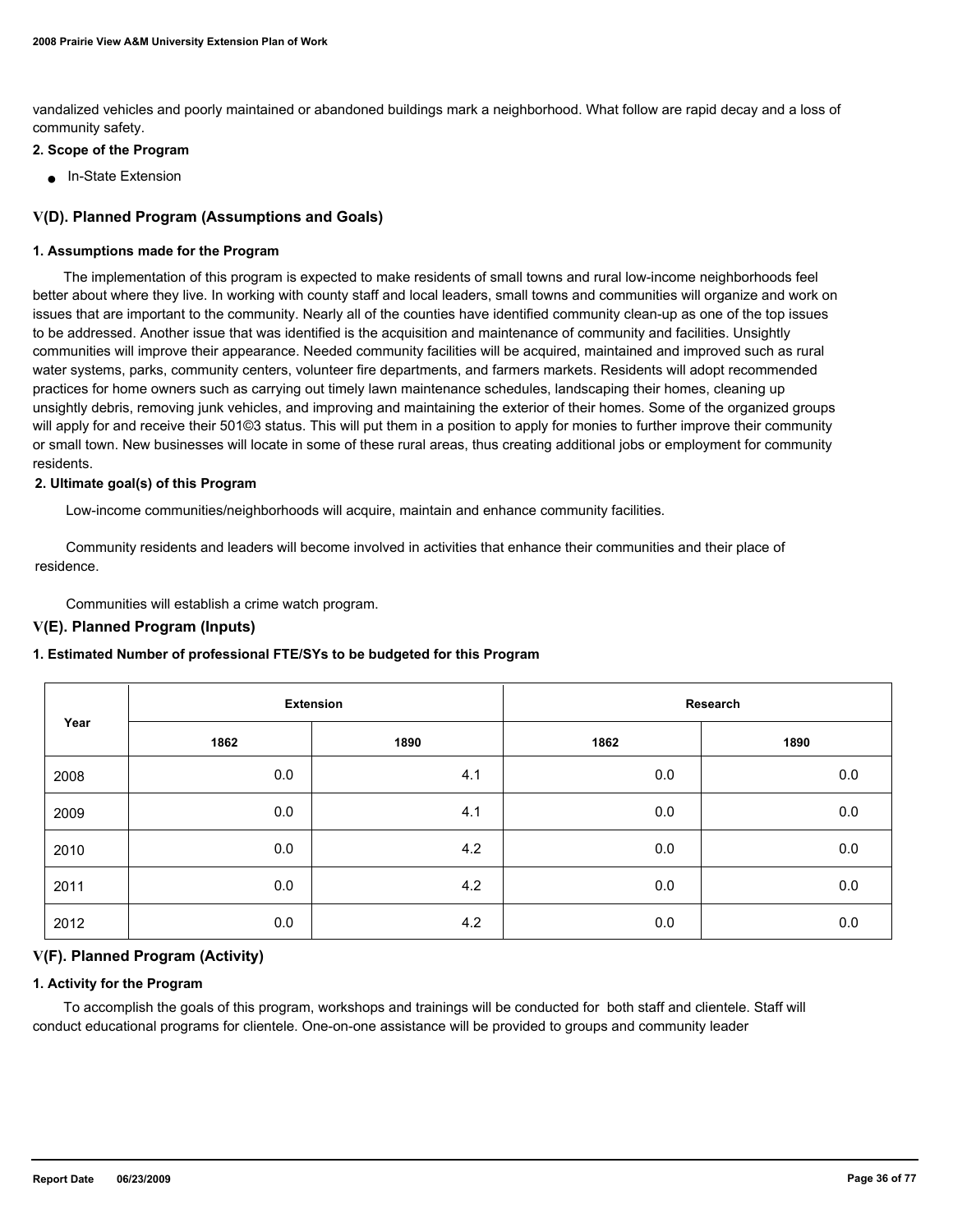### **2. Type(s) of methods to be used to reach direct and indirect contacts**

| <b>Extension</b>                                        |                                                                                                    |
|---------------------------------------------------------|----------------------------------------------------------------------------------------------------|
| <b>Direct Methods</b>                                   | <b>Indirect Methods</b>                                                                            |
| Group Discussion<br>Workshop<br>One-on-One Intervention | <b>Newsletters</b><br>• Public Service Announcement<br>TV Media Programs<br>$\bullet$<br>Web sites |

#### **3. Description of targeted audience**

Low income community residents, low income neighborhods, small town officials, community leaders

# **V(G). Planned Program (Outputs)**

#### **1. Standard output measures**

### **Target for the number of persons(contacts) to be reached through direct and indirect contact methods**

|      | <b>Direct Contacts Adults</b> | <b>Indirect Contacts Adults</b> | <b>Direct Contacts Youth</b> | <b>Indirect Contacts Youth</b> |
|------|-------------------------------|---------------------------------|------------------------------|--------------------------------|
| Year | <b>Target</b>                 | <b>Target</b>                   | <b>Target</b>                | <b>Target</b>                  |
| 2008 | 1300                          | 160000                          | 0                            |                                |
| 2009 | 1400                          | 170000                          | 0                            |                                |
| 2010 | 1500                          | 180000                          | 0                            |                                |
| 2011 | 1600                          | 190000                          | 0                            |                                |
| 2012 | 1600                          | 190000                          |                              |                                |

## **2. (Standard Research Target) Number of Patent Applications Submitted**

### **Expected Patent Applications**

| 2008:0 | <b>2009:0</b> | 2010:0 | 2011:0 | 2012:0 |
|--------|---------------|--------|--------|--------|

### **3. Expected Peer Review Publications**

| Year | <b>Research Target</b> | <b>Extension Target</b> | Total |
|------|------------------------|-------------------------|-------|
| 2008 |                        |                         |       |
| 2009 |                        |                         |       |
| 2010 |                        |                         |       |
| 2011 |                        |                         |       |
| 2012 |                        |                         |       |

### **V(H). State Defined Outputs**

# **1. Output Target**

Develop and conduct programs that promote community maintenance and improvement in counties Conduct in-service training ● for county staff on community beautification and enhancements Assist communities with receiving their 501©3 status Disseminate applicable information in rural communities needing facilities and facilities upgrades Provide technical assistance to communities when needed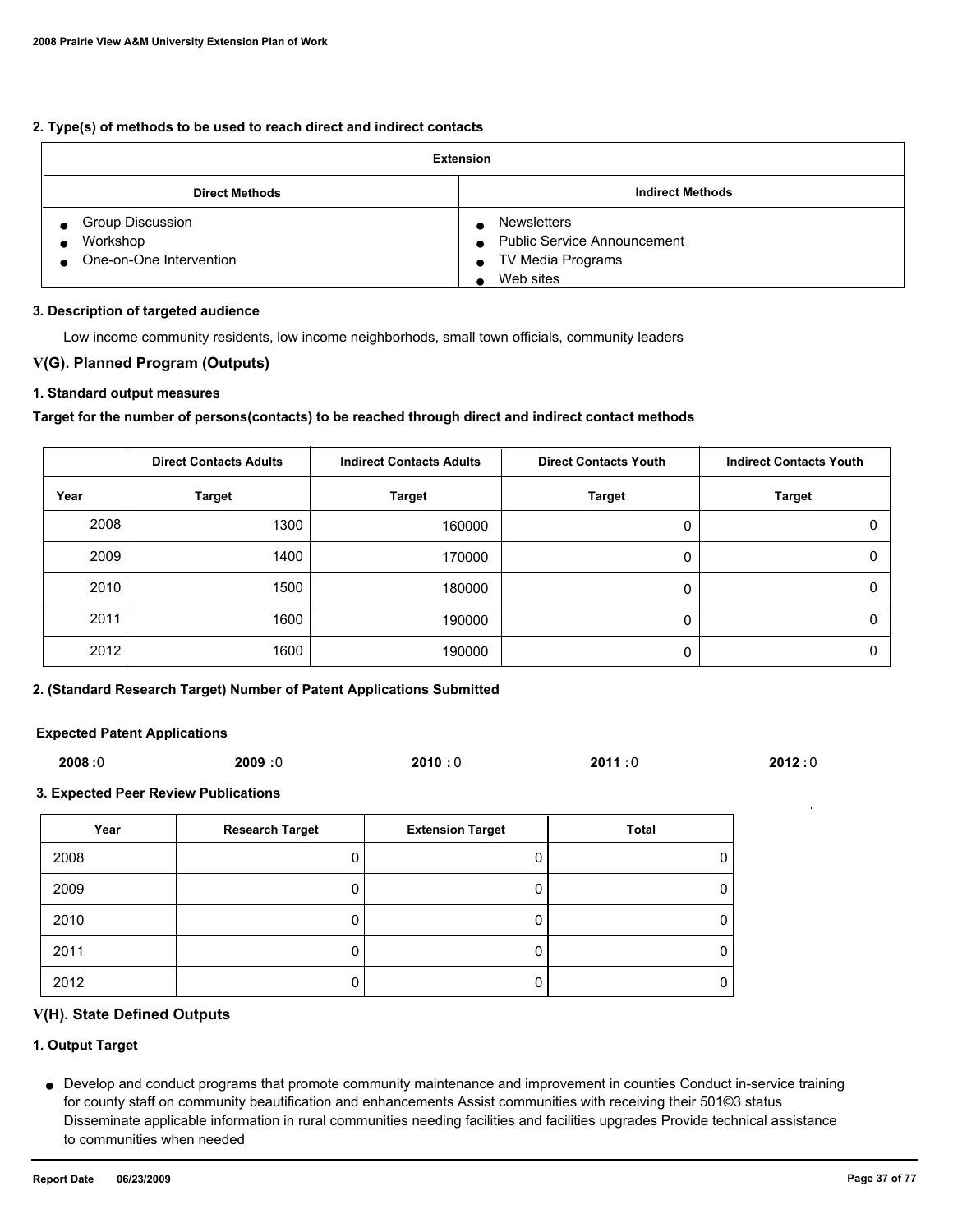| 2008:900 |  |  |  |
|----------|--|--|--|
|          |  |  |  |

 **2008 :** 900 **2009** 900 **: 2010 :** 900 **2011 :** 900 **2012 :** 0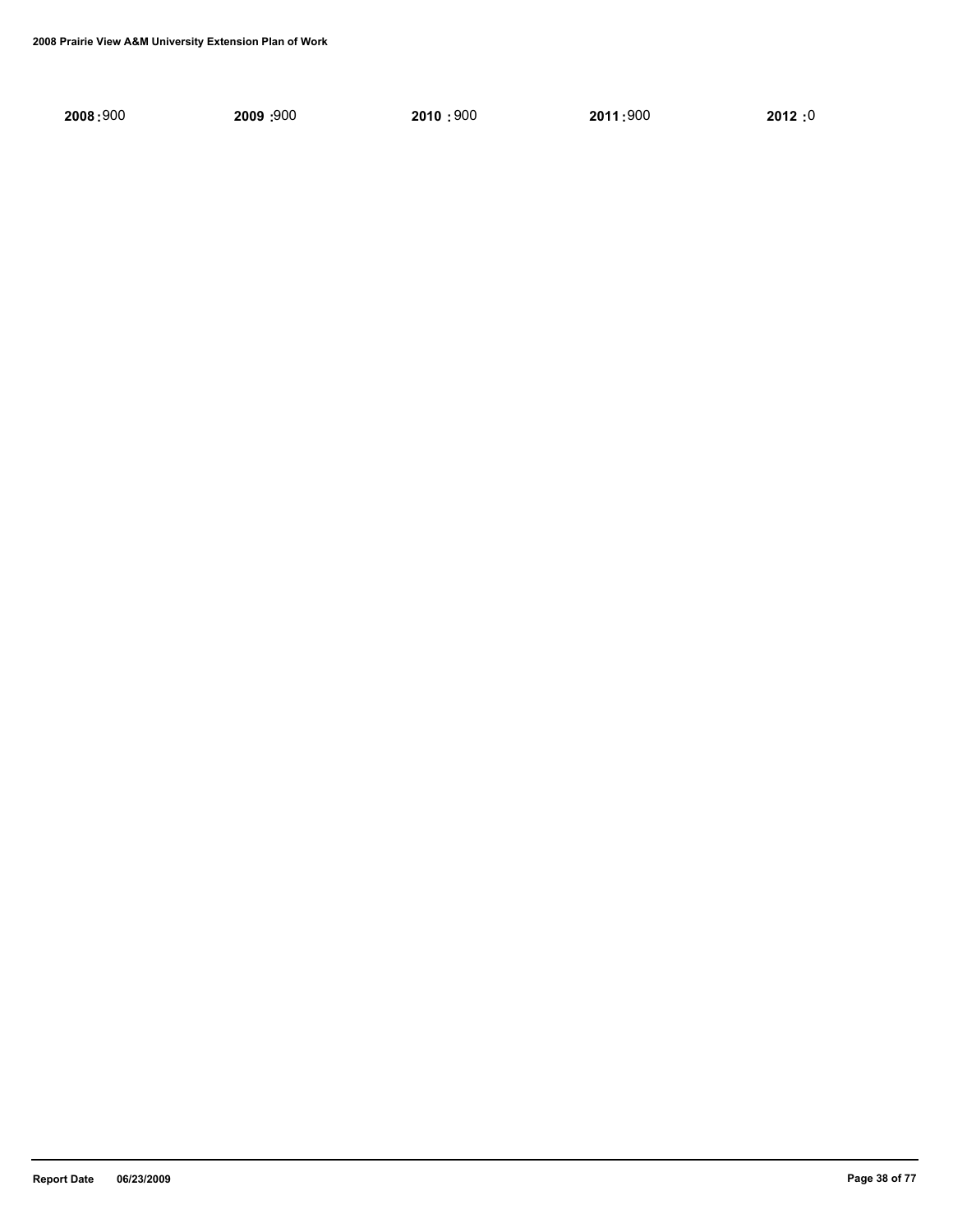| O. No | <b>Outcome Name</b>                                                                                                                                                                                                                                                                                                                                                                                                                                                                                                                           |
|-------|-----------------------------------------------------------------------------------------------------------------------------------------------------------------------------------------------------------------------------------------------------------------------------------------------------------------------------------------------------------------------------------------------------------------------------------------------------------------------------------------------------------------------------------------------|
|       | People in communities will organize to enhance their communities and the place where they reside<br>Community residents will participate in community clean-up and fix-up activities Families and individuals will<br>adopt home beautification and maintenance practices Community residents will establish and conduct<br>programs that provide education recreation and a safe environment Communities will establish rural water<br>systems, and repair, upgrade and expand existing ones Organized communities will acquire and maintain |
|       | quality volunteer fire and safety departments Communities will acquire facilities to conduct meetings and<br>recreational and educational activities Organized groups and individuals will establish facilities to market their<br>products                                                                                                                                                                                                                                                                                                   |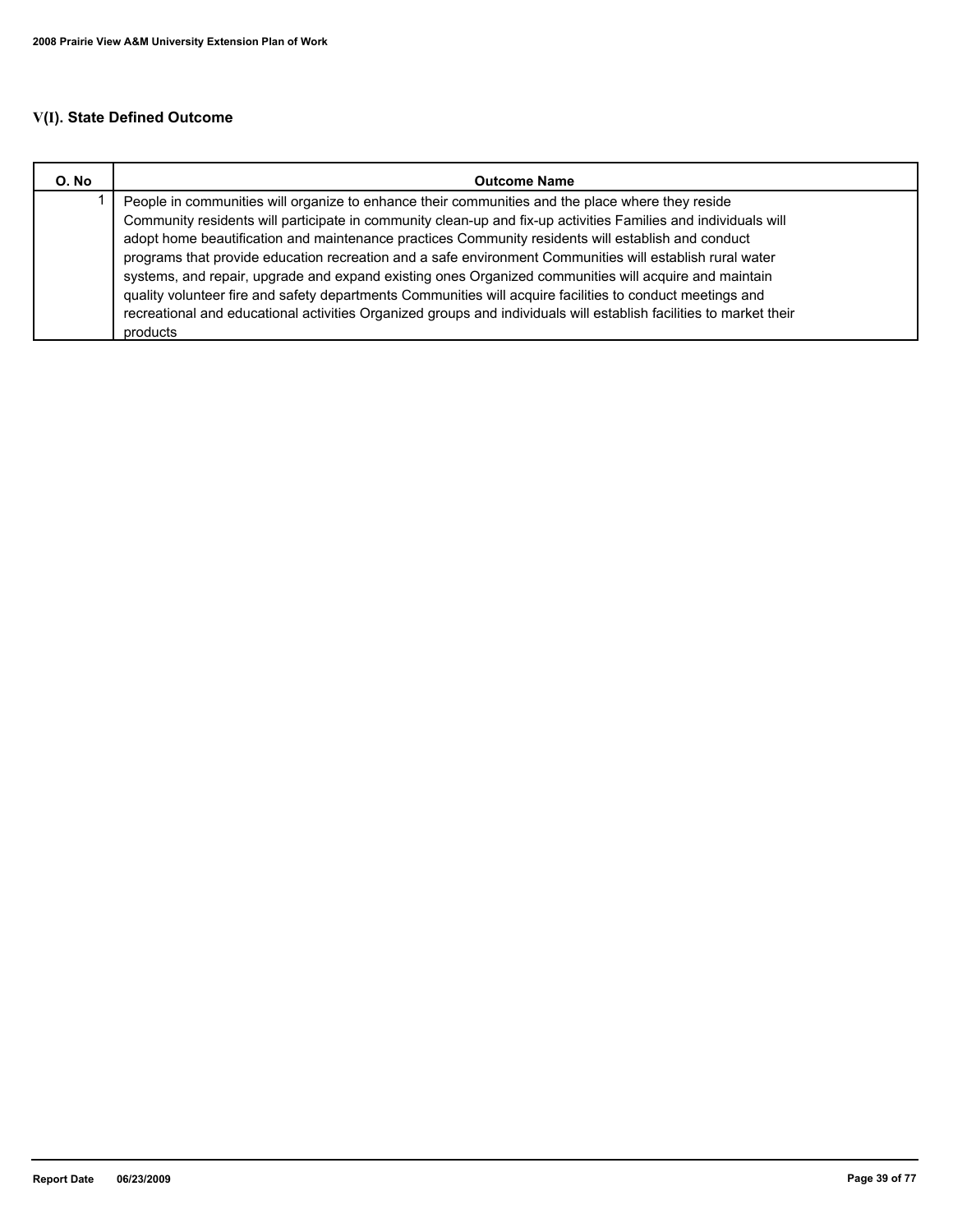# **1. Outcome Target**

People in communities will organize to enhance their communities and the place where they reside Community residents will participate in community clean-up and fix-up activities Families and individuals will adopt home beautification and maintenance practices Community residents will establish and conduct programs that provide education recreation and a safe environment Communities will establish rural water systems, and repair, upgrade and expand existing ones Organized communities will acquire and maintain quality volunteer fire and safety departments Communities will acquire facilities to conduct meetings and recreational and educational activities Organized groups and individuals will establish facilities to market their products

| 2. Outcome Type: | Change in Condition Outcome Measure |
|------------------|-------------------------------------|
|                  |                                     |

|  | 2008:780 | 2009:810 | 2010: 830 | 2011 :860 | 2012:0 |
|--|----------|----------|-----------|-----------|--------|
|--|----------|----------|-----------|-----------|--------|

# **3. Associated Institute Type(s)**

•1890 Extension

# **4. Associated Knowledge Area(s)**

● 805 - Community Institutions, Health, and Social Services

# **V(J). Planned Program (External Factors)**

### **1. External Factors which may affect Outcomes**

- Economy
- Appropriations changes
- Government Regulations

### **Description**

Changes in government regulations and changes in funding will affect the program outcomes.

# **V(K). Planned Program (Evaluation Studies and Data Collection)**

### **1. Evaluation Studies Planned**

- Comparisons between different groups of individuals or program participants experiencing different levels of program intensity.
- Comparison between locales where the program operates and sites without program intervention
- Comparisons between program participants (individuals,group,organizations) and non-participants

### **Description**

A comparison among participants will be done.

### **2. Data Collection Methods**

- On-Site
- Observation
- Other (surveys and monthly reports)

### **Description**

Participant observation will be used to collect data.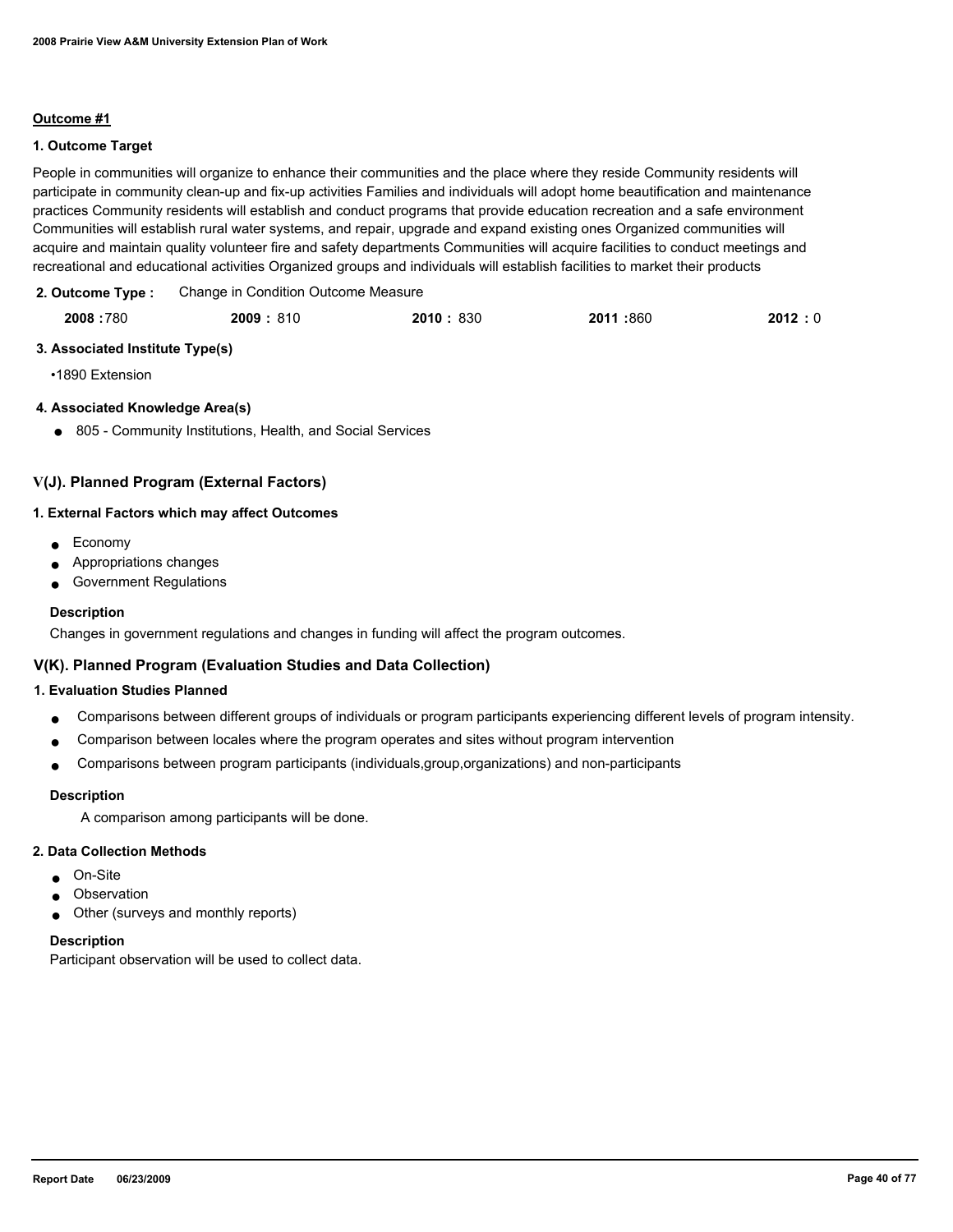# **V(A). Planned Program (Summary)**

## **Program #7**

### **1. Name of the Planned Program**

Sustainable Agriculture Production Systems

### **2. Brief summary about Planned Program**

 This program will focus on developing a sustainable farming operations focusing on small scale family farms and farmers that are socially disadvantaged. The purpose is to ensure that these agricultural operations are not only profitable but that they are also friendly to the community and the environment.

 In general, these alternatives and sustainable production practices could enhance profitability of farming operations and minimize fluctuation in farm income to improve the economic well being which may improve the quality of life of limited-resource farmers.

**3. Program existence :** Intermediate (One to five years)

**4. Program duration :** Long-Term (More than five years)

**5. Expending formula funds or state-matching funds :** Yes

**6. Expending other than formula funds or state-matching funds :** No

# **V(B). Program Knowledge Area(s)**

# **1. Program Knowledge Areas and Percentage**

| $\bullet$ 102 | 20%                 | Soil, Plant, Water, Nutrient Relationships                                                             |
|---------------|---------------------|--------------------------------------------------------------------------------------------------------|
| $\bullet$ 205 | $\mathbf{r}$<br>20% | $\sim$<br>$\sim$<br>$\epsilon$<br>$\bullet$<br>Plant Management Systems                                |
| $\bullet$ 211 | $\bullet$<br>20%    | $\sim$<br>$\bullet$<br>$\bullet$<br>$\bullet$<br>Insects, Mites, and Other Arthropods Affecting Plants |
| $\bullet$ 301 | $\sim$<br>20%       | $\sim$<br>$\blacksquare$<br>$\bullet$<br>$\bullet$<br>Reproductive Performance of Animals              |
| $\bullet$ 303 | $\sim$<br>20%       | $\bullet$<br>$\blacksquare$<br>$\bullet$<br>$\bullet$<br>Genetic Improvement of Animals                |

# **V(C). Planned Program (Situation and Scope)**

### **1. Situation and priorities**

 A majority of the agricultural producers that get assistance from the Cooperative Extension Program are small farmers with less than 50 acres of land. Many of these socially disadvantaged farmers work full time, and the farm is a second source of income. A low-input sustainable agricultural system is needed to assist these producers get optimum production in the most economical manner.

The South lends itself to many sustainable alternatives because of its mild climate and

 long growing season. Fruit and vegetable crop productions have been suggested as agricultural alternatives that could improve the income situation of small-scale farmers who utilize Cooperative Extension. Many of these individuals are limited resource farmers seeking methods to improve their crop production potential and profitability. Studies have shown that low-input, alternative agriculture using alternative crops and environmentally friendly production practices will enhance productivity without polluting the environment. Variety trials, fertilizer treatments and different cultural practices have been investigated to determine the relationship between plants and growth factors, appropriate crop management practices and pest control. For small livestock producers, sustainable methods are being promoted that will assist these agricultural operations facing problems such as inadequate rotational grazing techniques, poor selection and management of breeding stock, and problems of controlling animal diseases and parasites.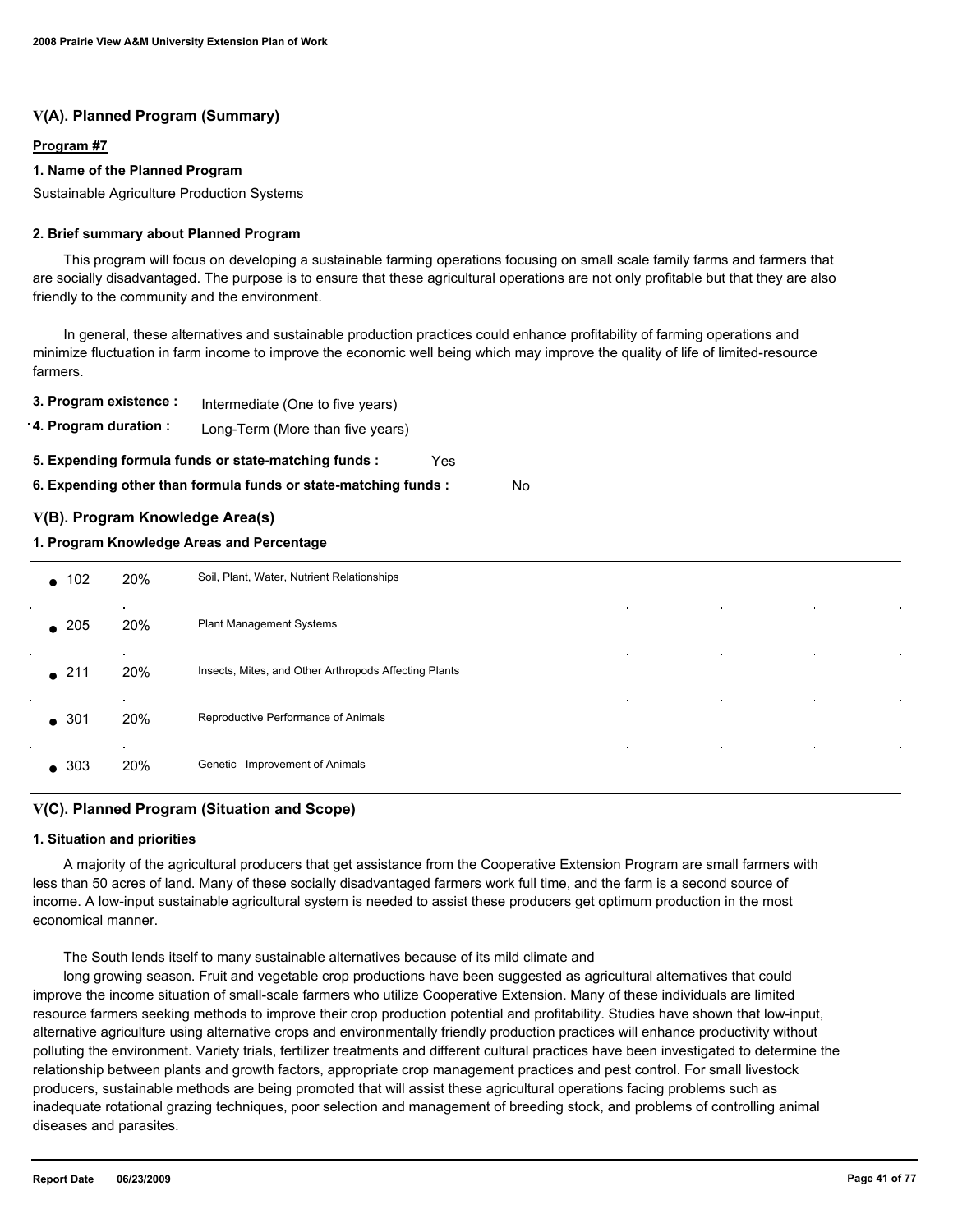# **2. Scope of the Program**

■ In-State Extension

# **V(D). Planned Program (Assumptions and Goals)**

## **1. Assumptions made for the Program**

 This program assumes that with contributions from the Cooperative Extension staff, better production practices will be identified and used for the profitable production of fruits, vegetables, livestock and other alternative crops. To ensure full participation of the stakeholders, applied research will be conducted with socially disadvantaged farmers. This applied research will allow the farmers to work closely with Cooperative Extension staff while gaining hands-on experience in sustainable agriculture. This training will be in addition to the workshops, seminars and other educational programs provided to the farmers. The planning and execution of the plans will continue to be in collaboration with clientele.

### **2. Ultimate goal(s) of this Program**

 To train agricultural producers in the use of alternative enterprises and production systems that will help them maximize the quality and quantity of goods produced. The impact of different cropping/production systems and cultural practices will be used to increase farm profitability.

# **V(E). Planned Program (Inputs)**

# **1. Estimated Number of professional FTE/SYs to be budgeted for this Program**

|      |      | <b>Extension</b> |         | Research |
|------|------|------------------|---------|----------|
| Year | 1862 | 1890             | 1862    | 1890     |
| 2008 | 0.0  | 6.8              | 0.0     | 0.0      |
| 2009 | 0.0  | 6.8              | 0.0     | 0.0      |
| 2010 | 0.0  | 6.8              | 0.0     | 0.0      |
| 2011 | 0.0  | 6.8              | 0.0     | 0.0      |
| 2012 | 0.0  | 6.8              | $0.0\,$ | 0.0      |

# **V(F). Planned Program (Activity)**

### **1. Activity for the Program**

 Cooperative Extension will: Conduct educational programs Conduct subject matter workshops / field days / tours Provide one-on-one technical assistance / consultations Conduct training programs Assist clients with development of farm plans Hold On Farm Demonstrations

### **2. Type(s) of methods to be used to reach direct and indirect contacts**

| Extension                                                                                    |                                                                                                         |
|----------------------------------------------------------------------------------------------|---------------------------------------------------------------------------------------------------------|
| <b>Direct Methods</b>                                                                        | <b>Indirect Methods</b>                                                                                 |
| Demonstrations<br>One-on-One Intervention<br>$\bullet$<br>Workshop<br><b>Education Class</b> | Web sites<br>TV Media Programs<br><b>Public Service Announcement</b><br>$\bullet$<br><b>Newsletters</b> |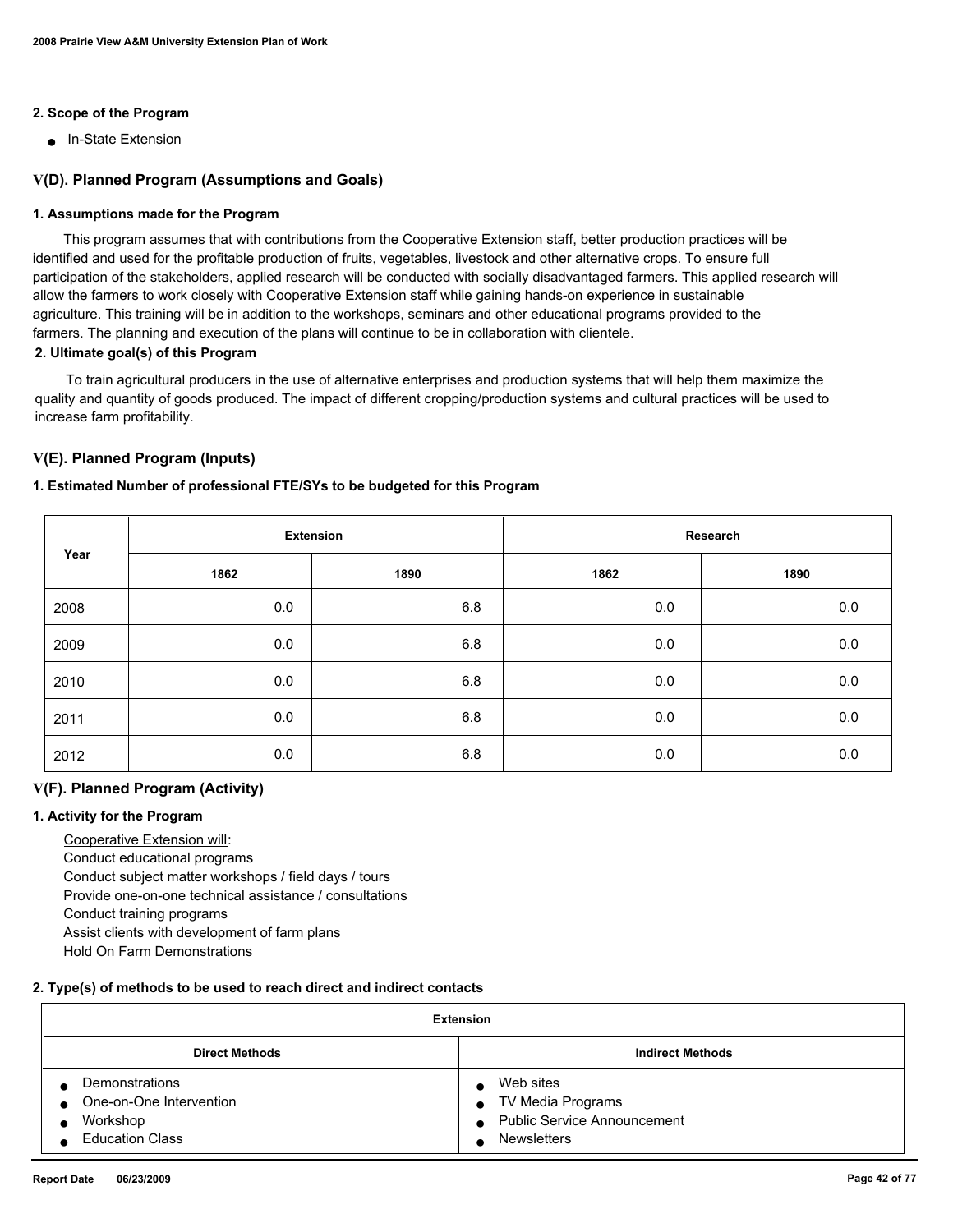| ີ`∩⊔∟<br>SIO. |  |
|---------------|--|

## **3. Description of targeted audience**

Small farmers; limited resource farmers; family farmers and socially disadvantaged farmers.

# **V(G). Planned Program (Outputs)**

# **1. Standard output measures**

# **Target for the number of persons(contacts) to be reached through direct and indirect contact methods**

|      | <b>Direct Contacts Adults</b> | <b>Indirect Contacts Adults</b> | <b>Direct Contacts Youth</b> | <b>Indirect Contacts Youth</b> |
|------|-------------------------------|---------------------------------|------------------------------|--------------------------------|
| Year | <b>Target</b>                 | <b>Target</b>                   | <b>Target</b>                | <b>Target</b>                  |
| 2008 | 275                           | 3200                            | 110                          | 275                            |
| 2009 | 275                           | 3200                            | 110                          | 275                            |
| 2010 | 275                           | 3200                            | 110                          | 275                            |
| 2011 | 275                           | 3200                            | 110                          | 275                            |
| 2012 | 275                           | 3200                            | 110                          | 275                            |

### **2. (Standard Research Target) Number of Patent Applications Submitted**

### **Expected Patent Applications**

| 2008:0 | 2009:0 | 2010:0 | 2011:0 | 2012:0 |
|--------|--------|--------|--------|--------|
|        |        |        |        |        |

# **3. Expected Peer Review Publications**

| Year | <b>Research Target</b> | <b>Extension Target</b> | Total |
|------|------------------------|-------------------------|-------|
| 2008 |                        | υ                       |       |
| 2009 |                        |                         |       |
| 2010 |                        | υ                       |       |
| 2011 |                        | U                       |       |
| 2012 |                        |                         |       |

# **V(H). State Defined Outputs**

### **1. Output Target**

Conduct educational programs focusing on sustainable production practices in crops and livestock. Provide one-on-one ● technical assistance/consultations. Assist small scale and socially disadvantaged farmers with alternative marketing plans.

| 2008:250 | 2009:250 | 2010:250 | 2011:250 | 2012:0 |
|----------|----------|----------|----------|--------|
|----------|----------|----------|----------|--------|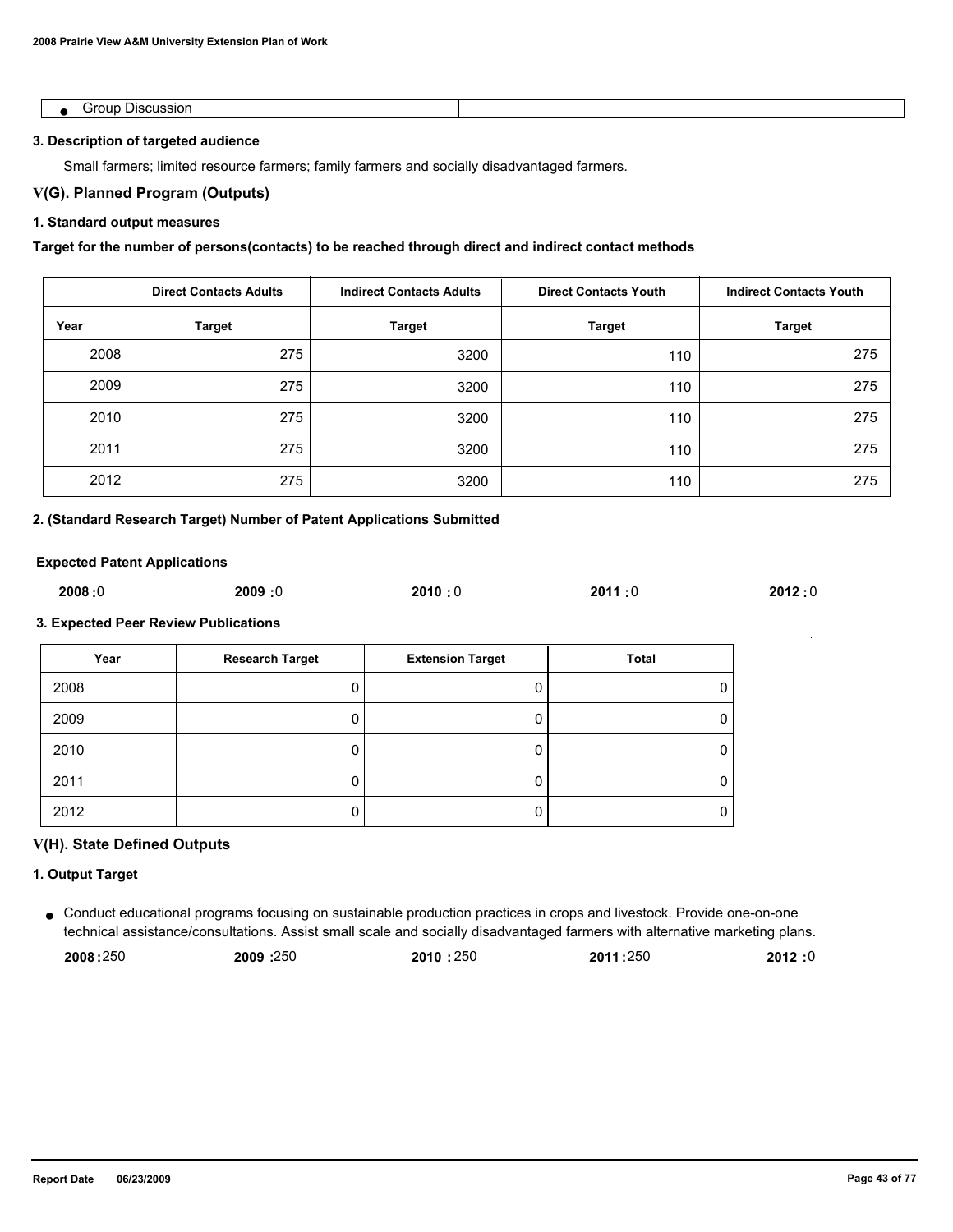| O. No | <b>Outcome Name</b>                                                                                          |
|-------|--------------------------------------------------------------------------------------------------------------|
|       | Program participants are expected to benefit from the educational training programs, workshops and technical |
|       | assistance offered by extension service personnel. This will be measured by: Number of farms adapting        |
|       | sustainable techniques for agricultural production Number of farms producing alternative crops Number of     |
|       | farms adopting new, sustainable management practices Number of farms participating in on-farm                |
|       | demonstrations in sustainable agriculture                                                                    |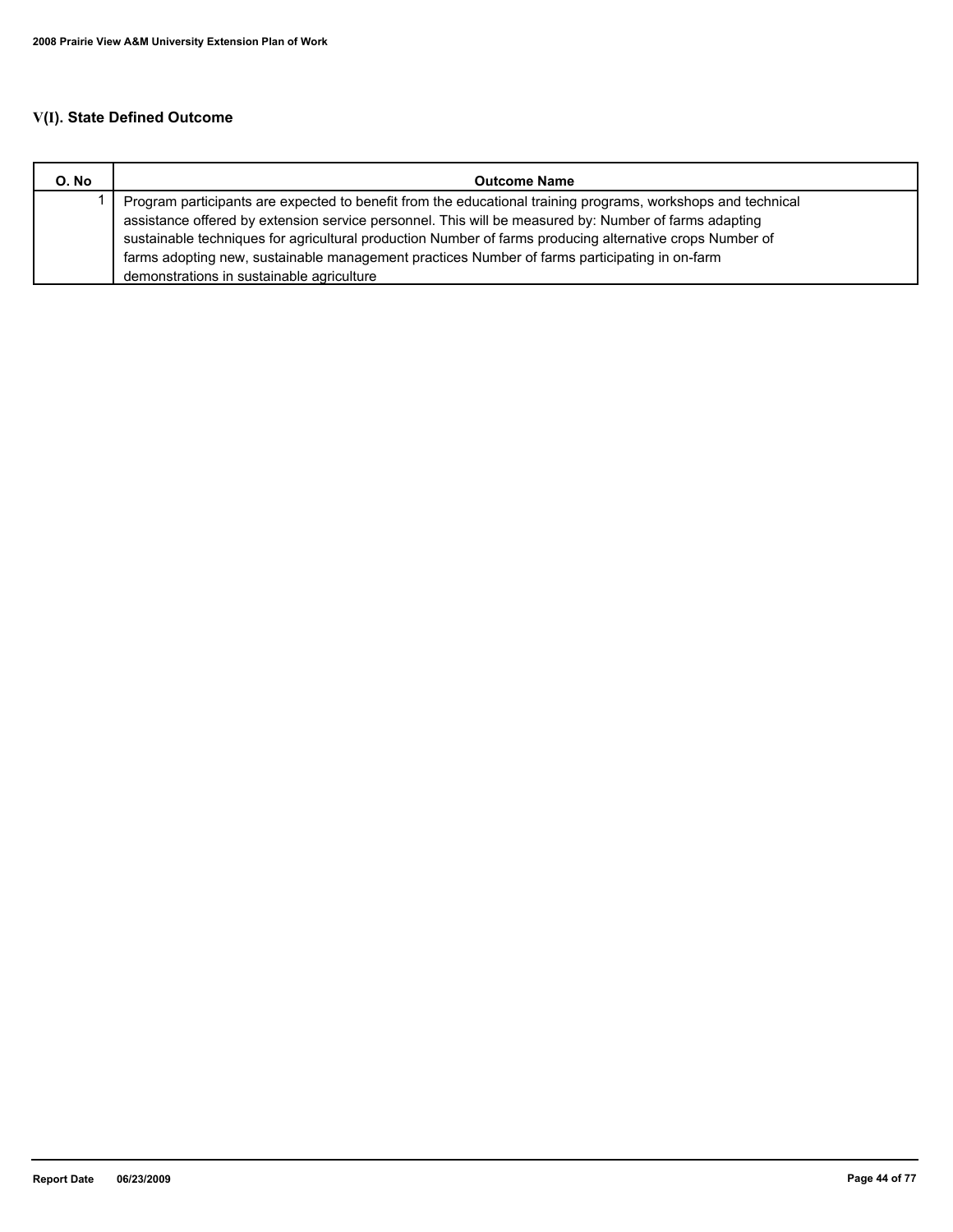# **1. Outcome Target**

Program participants are expected to benefit from the educational training programs, workshops and technical assistance offered by extension service personnel. This will be measured by: Number of farms adapting sustainable techniques for agricultural production Number of farms producing alternative crops Number of farms adopting new, sustainable management practices Number of farms participating in on-farm demonstrations in sustainable agriculture

Change in Knowledge Outcome Measure **2. Outcome Type :**

|  | 2008:150 | 2009: 150 | 2010: 150 | 2011:150 | 2012:0 |
|--|----------|-----------|-----------|----------|--------|
|--|----------|-----------|-----------|----------|--------|

#### **3. Associated Institute Type(s)**

•1890 Extension

### **4. Associated Knowledge Area(s)**

- 102 Soil, Plant, Water, Nutrient Relationships
- 205 Plant Management Systems
- 211 Insects, Mites, and Other Arthropods Affecting Plants
- 301 Reproductive Performance of Animals
- 303 Genetic Improvement of Animals

## **V(J). Planned Program (External Factors)**

# **1. External Factors which may affect Outcomes**

- Natural Disasters (drought,weather extremes,etc.)
- Economy
- Public Policy changes

#### **Description**

In recent years, disasters such as hurricanes and doughts have had major impacts on agriculture and on the economy in various parts of the state.

### **V(K). Planned Program (Evaluation Studies and Data Collection)**

#### **1. Evaluation Studies Planned**

- After Only (post program)
- During (during program)

#### **Description**

Preand post tests, along with surveys will be conducted to collect data.

### **2. Data Collection Methods**

- On-Site
- Mail
- Observation

#### **Description**

 A data collection survey will be conducted during and at the end of each year. Additionally, data collected during the monthly report process from Extension personnel will be used.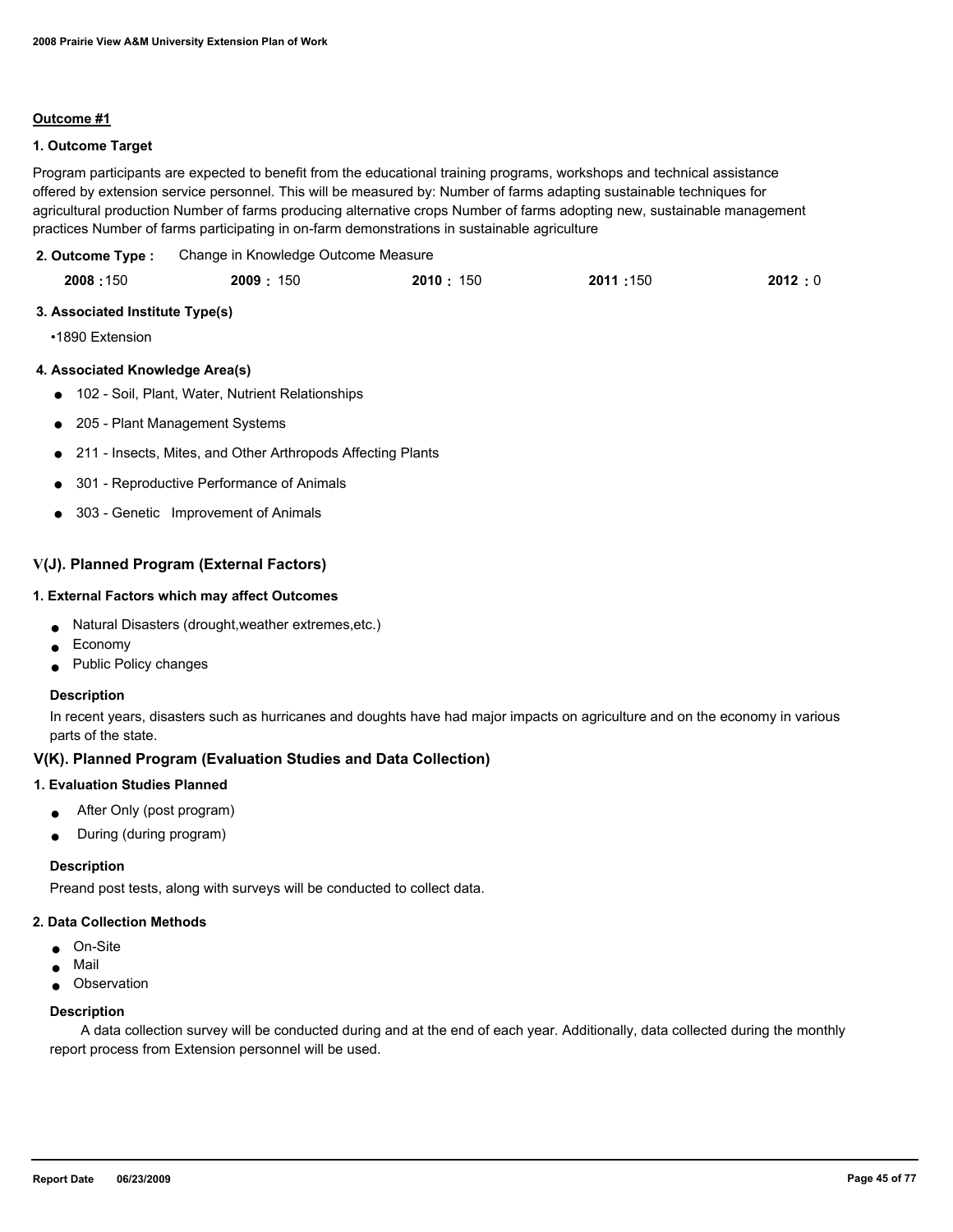# **V(A). Planned Program (Summary)**

## **Program #8**

### **1. Name of the Planned Program**

Small Farm Financial Management and Marketing

### **2. Brief summary about Planned Program**

 Programs conducted by the Cooperative Extension Program at Prairie View A&M University will be geared towards the needs of small scale and limited resource farmers and will focus on farm financial management, business planning and the marketing of agricultural products.

 In the area of Economics of Agricultural Production and Farm Management, the Cooperative Extension Program will assist small scale agricultural producers by conducting economic analyses that will assist them to be economically profitable and sustainable. Educational programs focusing on strategies for farm profitability and sustainability will be developed and used in the delivery of extension programs to small scale and limited resource farmers.

 The Cooperative Extension Program will conduct programming in the areas of farm and home planning including farm income, debt and spending as it addresses the area of Business Management and Finance, and Taxation. Educational programs, events, activities and technical assistance will be developed and implemented to address the relevant issues and needs of limited resource farm families.

 Educational programs focusing on alternative and niche markets will be provided to small scale and limited resource agricultural producers. Information about selling high quality products at the local and regional levels will be addressed. Other items included in the area of marketing and distribution practices will focus on gaining an understanding of the agricultural distribution network, better understanding of economic policy and the role that family farms play in the global marketing of agricultural products.

| 3. Program existence :                                          | Intermediate (One to five years) |  |  |  |  |  |
|-----------------------------------------------------------------|----------------------------------|--|--|--|--|--|
| 4. Program duration :<br>Long-Term (More than five years)       |                                  |  |  |  |  |  |
| 5. Expending formula funds or state-matching funds :<br>Yes     |                                  |  |  |  |  |  |
| 6. Expending other than formula funds or state-matching funds : |                                  |  |  |  |  |  |
| V(B). Program Knowledge Area(s)                                 |                                  |  |  |  |  |  |

**1. Program Knowledge Areas and Percentage**

| $-601$ | 50%                             | Economics of Agricultural Production and Farm Management                                                 |
|--------|---------------------------------|----------------------------------------------------------------------------------------------------------|
| 602    | $\bullet$<br>25%                | <b>Contractor</b><br><b>Contractor</b><br>$\sim$<br>$\sim$<br>Business Management, Finance, and Taxation |
| 604    | $\overline{\phantom{a}}$<br>25% | $\sim$<br>$\sim$<br>$\sim$<br>$\sim$<br>Marketing and Distribution Practices                             |

No

# **V(C). Planned Program (Situation and Scope)**

### **1. Situation and priorities**

 Agriculture is a major component of the economy in Texas. Texas has 228,926 farms which sell \$14,134,744 in agricultural products annually. Small and limited resource farms (e.g., farms generating less than \$10,000 in annual sales) constitute approximately 71.5% of these farms, according to the 2002 Census of Agriculture (USDA, NASS, 2003).

 Small and limited resource farmers are a large and important part of the state and national economy. Nearly 40% of the value of farm products produced in the United States is still generated by small farms. According to the 2002 U.S. Census of Agriculture, 39% of farms had sales of less than \$2,500. These farms are engaged in a variety of crop and livestock enterprises, including traditional field crops, beef, and new alternatives crops targeted to niche markets. Small farmers have numerous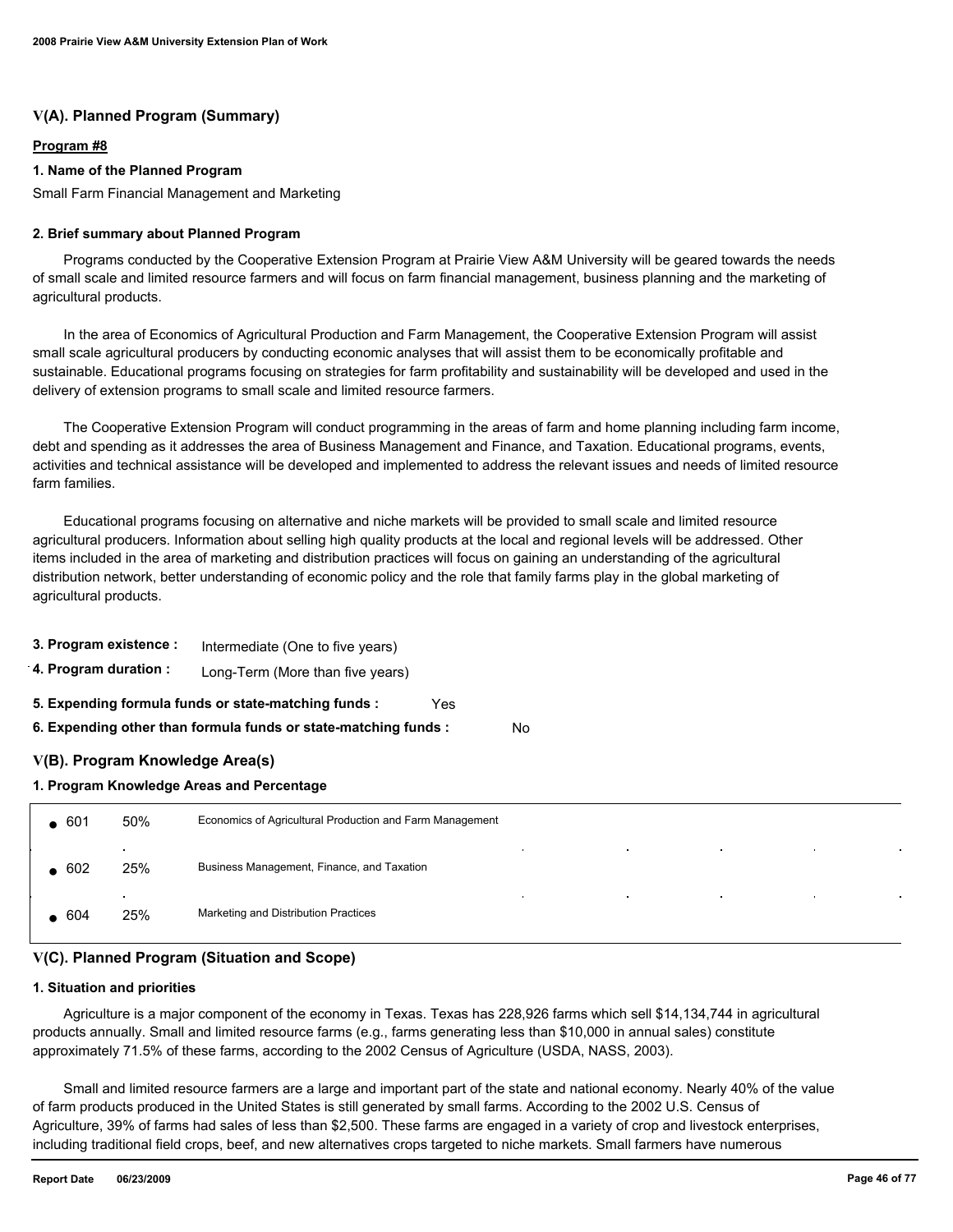challenges, some of which are due to the lack of size, lack of knowledge about enterprise selection appropriate to financial resources and lack of skills. The Cooperative Extension Program will continue to address problems associated with enterprise and market selection and optimal resource allocation in production, risk management. Furthermore, extension and outreach programs will be designed with the ultimate goal of enhancing the economic viability of small and limited resource farms and families. Some major factors affecting small farmers and ranchers are poor management skills, inability to maintain cash flow, past racial discrimination and lack of information to make informed decisions resulting in a lack of effective management. Therefore, farm business and financial management are needed to address these issues.

 Small farm families face barriers to entry into commercial markets. These barriers are mainly due to the lack of knowledge of market structure requirements of values and size as well market demand. These farm families lack knowledge of marketing strategies to enhance farm income.

#### **2. Scope of the Program**

■ In-State Extension

# **V(D). Planned Program (Assumptions and Goals)**

#### **1. Assumptions made for the Program**

 Many small scale farmers and ranchers in Texas depend upon the technical assistance provided by Land-Grant institutions, non-profit groups, state and federal agencies. Small farmers and ranchers are continuing to experience financial difficulties which led to bankruptcy, foreclosures and stressful emotional conditions.

 The Cooperative Extension Program at Prairie View A&M University will continue to address these issues and focus on the needs of limited resource farmers. Focusing on theses specific needs will help this audience improve their lives. By providing this type of assistance, it is assumed that farmers will be more profitable, decrease debt and improve business management skills. Improvements in these areas will help them to increase their chances of getting loans and other assistance made available by federal and state agencies.

### **2. Ultimate goal(s) of this Program**

 The overall,ultimate goal is to enhance the economic viability of small and limited resource farm families by strengthening their technical knowledge and skills and economic decision-making so that they can contribute fully to the agricultural economy.

# **V(E). Planned Program (Inputs)**

### **1. Estimated Number of professional FTE/SYs to be budgeted for this Program**

| Year |      | <b>Extension</b> | Research |      |  |
|------|------|------------------|----------|------|--|
|      | 1862 | 1890             | 1862     | 1890 |  |
| 2008 | 0.0  | 7.2              | 0.0      | 0.0  |  |
| 2009 | 0.0  | 7.2              | 0.0      | 0.0  |  |
| 2010 | 0.0  | 7.2              | 0.0      | 0.0  |  |
| 2011 | 0.0  | 7.2              | 0.0      | 0.0  |  |
| 2012 | 0.0  | 7.2              | 0.0      | 0.0  |  |

### **V(F). Planned Program (Activity)**

### **1. Activity for the Program**

Cooperative Extension will:

Conduct educational programs

Conduct subject matter workshops / field days / tours

Provide one-on-one technical assistance / consultations

Conduct training programs

Assist clients with development of farm plans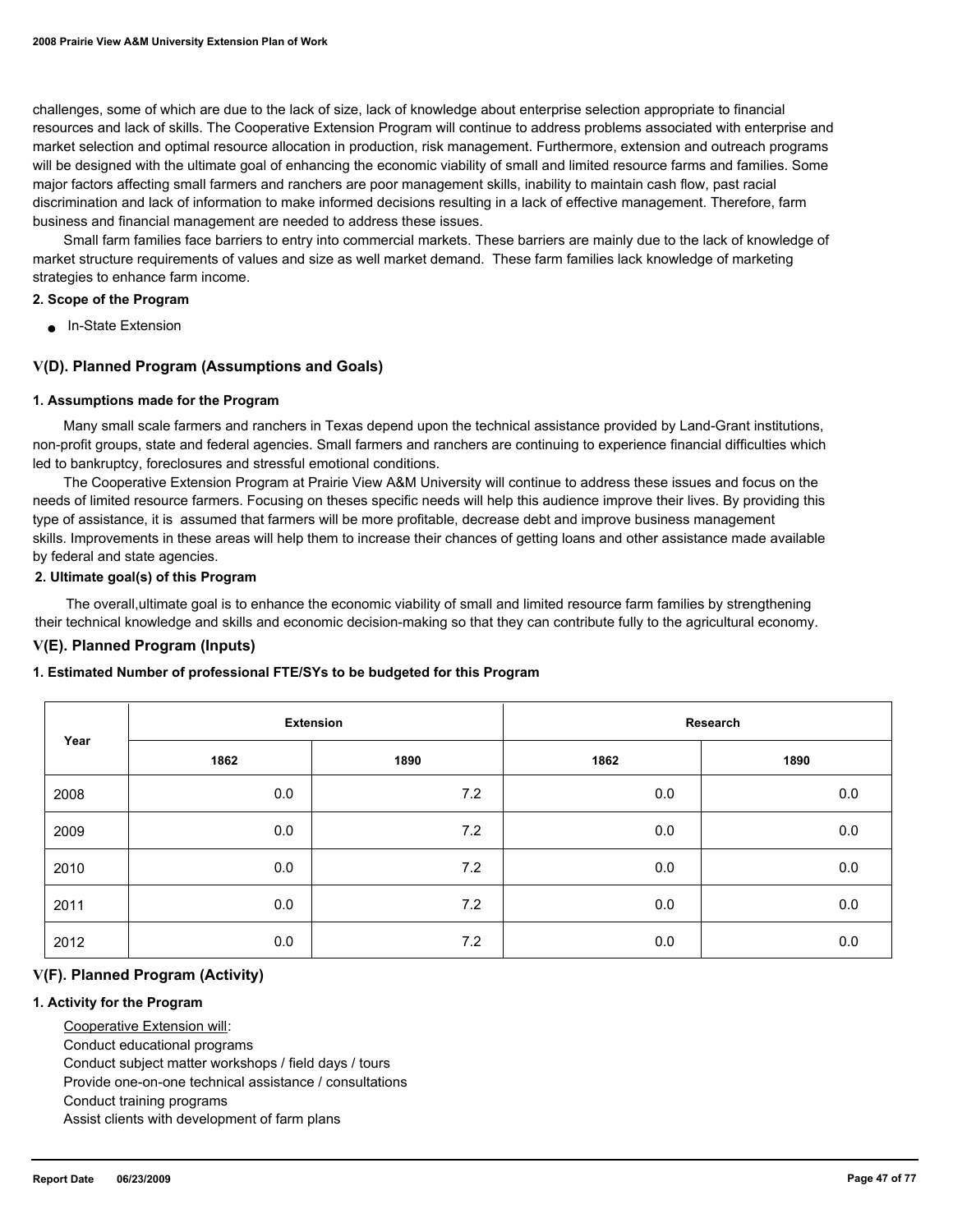# **2. Type(s) of methods to be used to reach direct and indirect contacts**

| <b>Extension</b>                                                                                           |                                                                                                                 |  |  |
|------------------------------------------------------------------------------------------------------------|-----------------------------------------------------------------------------------------------------------------|--|--|
| <b>Direct Methods</b>                                                                                      | <b>Indirect Methods</b>                                                                                         |  |  |
| Group Discussion<br><b>Education Class</b><br>One-on-One Intervention<br>Workshop<br><b>Demonstrations</b> | <b>Newsletters</b><br>• Public Service Announcement<br>TV Media Programs<br>$\bullet$<br>Web sites<br>$\bullet$ |  |  |

# **3. Description of targeted audience**

Small farmers; limited resource farmers; family farmers and socially disadvantaged farmers.

# **V(G). Planned Program (Outputs)**

# **1. Standard output measures**

# **Target for the number of persons(contacts) to be reached through direct and indirect contact methods**

|      | <b>Direct Contacts Adults</b> | <b>Indirect Contacts Adults</b> | <b>Direct Contacts Youth</b> | <b>Indirect Contacts Youth</b> |
|------|-------------------------------|---------------------------------|------------------------------|--------------------------------|
| Year | <b>Target</b>                 | <b>Target</b>                   | <b>Target</b>                | <b>Target</b>                  |
| 2008 | 275                           | 1850                            | 50                           | 100                            |
| 2009 | 275                           | 1850                            | 50                           | 100                            |
| 2010 | 275                           | 1850                            | 50                           | 100                            |
| 2011 | 275                           | 1850                            | 50                           | 100                            |
| 2012 | 275                           | 1850                            | 50                           | 100                            |

# **2. (Standard Research Target) Number of Patent Applications Submitted**

## **Expected Patent Applications**

|  | 2008:0 | <b>2009:0</b> | 2010:0 | 2011:0 | 2012:0 |
|--|--------|---------------|--------|--------|--------|
|--|--------|---------------|--------|--------|--------|

### **3. Expected Peer Review Publications**

| Year | <b>Research Target</b> | <b>Extension Target</b> | Total |
|------|------------------------|-------------------------|-------|
| 2008 |                        |                         |       |
| 2009 |                        |                         |       |
| 2010 |                        |                         |       |
| 2011 |                        |                         |       |
| 2012 |                        | υ                       |       |

# **V(H). State Defined Outputs**

# **1. Output Target**

Conduct educational programs focusing on farm financial management, production and marketing. Provide one-on-one ● technical assistance/consultations. Assist small scale and socially disadvantaged farmers with farm plans.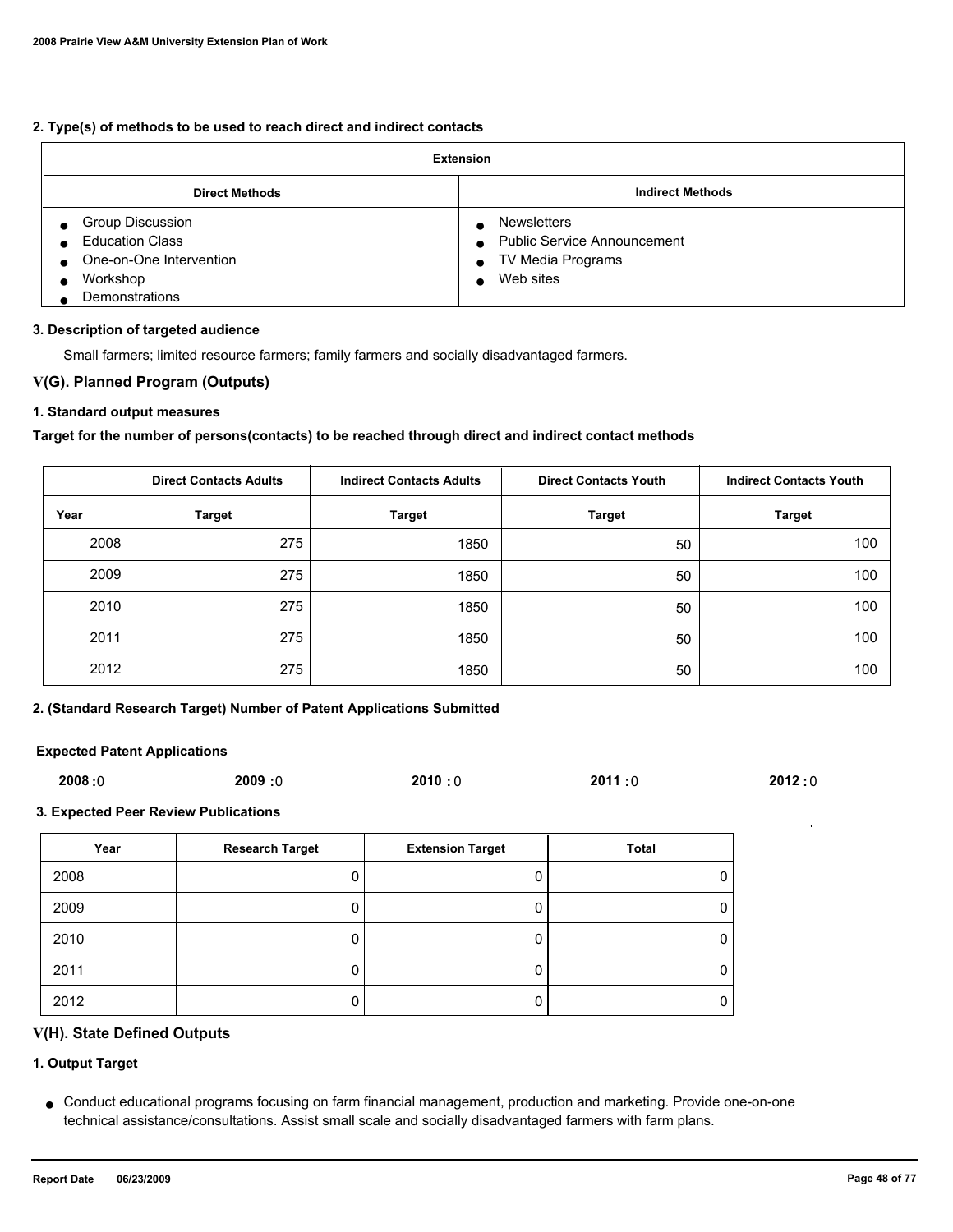| 2008:500 | 2009: 500 | 2010:500 | 2011:500 | 2012:0 |
|----------|-----------|----------|----------|--------|
|          |           |          |          |        |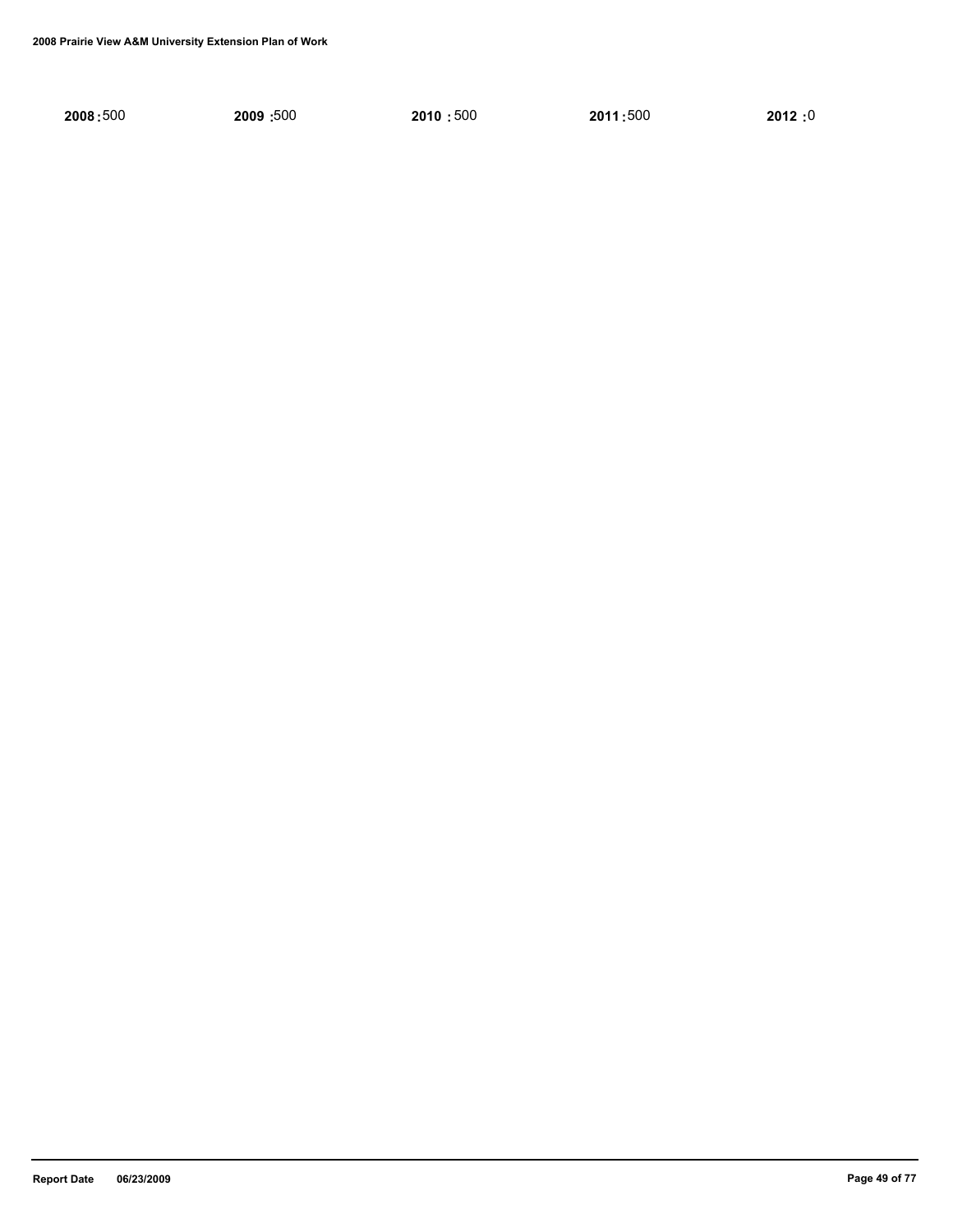| O. No | <b>Outcome Name</b>                                                                                          |
|-------|--------------------------------------------------------------------------------------------------------------|
|       | Program participants are expected to benefit from the educational training programs, workshops and technical |
|       | assistance offered by extension service personnel. This will be measured by: Number of farms adapting a      |
|       | record keeping system Number of farm plans developed Number of farms with increase in income Number of       |
|       | farms adopting new management practices Number of farm loans received as a result of farm business           |
|       | planning                                                                                                     |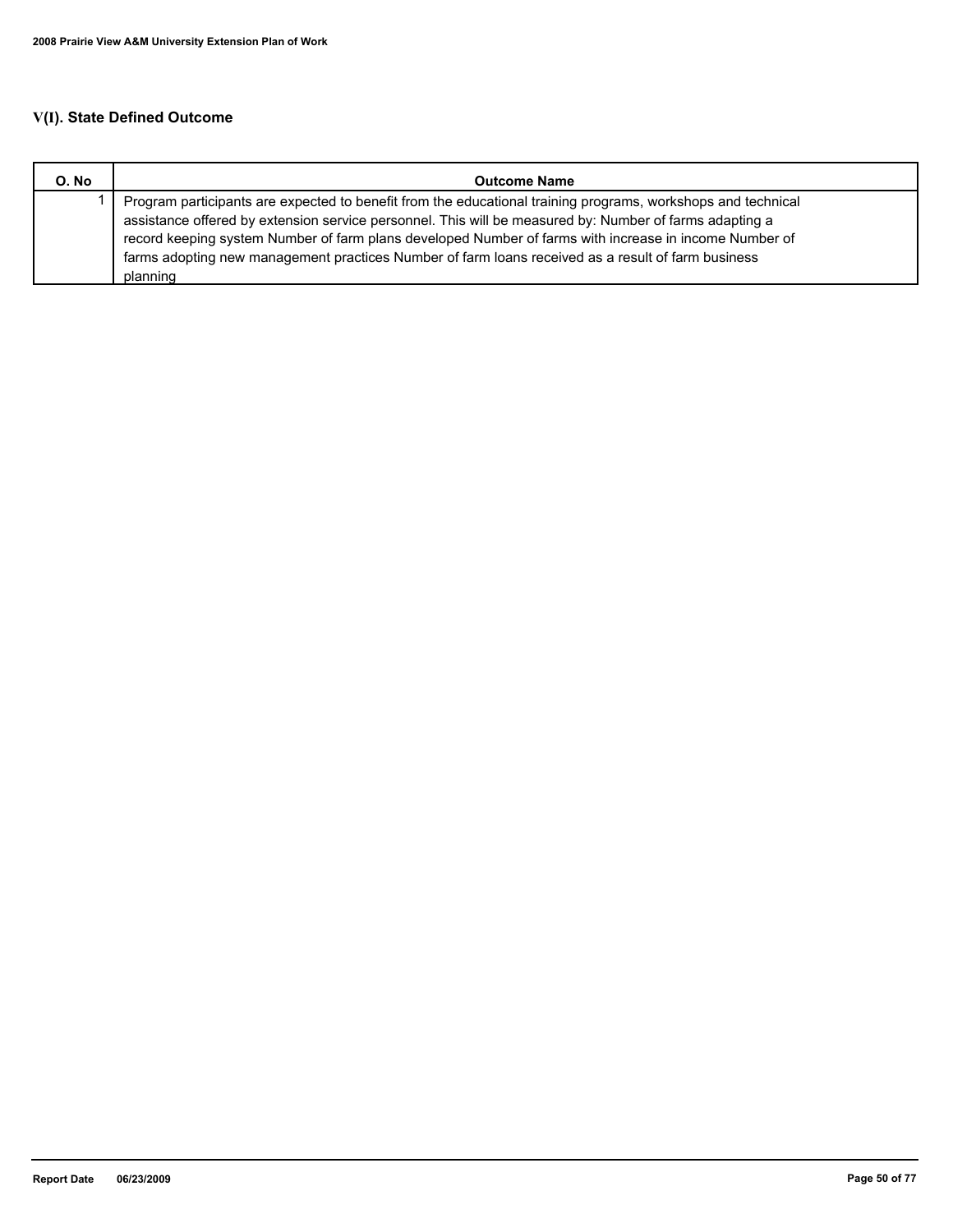## **1. Outcome Target**

Program participants are expected to benefit from the educational training programs, workshops and technical assistance offered by extension service personnel. This will be measured by: Number of farms adapting a record keeping system Number of farm plans developed Number of farms with increase in income Number of farms adopting new management practices Number of farm loans received as a result of farm business planning

Change in Knowledge Outcome Measure **2. Outcome Type :**

| 2008:200 | 2009: 200 | 2010: 200 | 2011 :200 | 2012:0 |
|----------|-----------|-----------|-----------|--------|
|          |           |           |           |        |

#### **3. Associated Institute Type(s)**

•1890 Extension

### **4. Associated Knowledge Area(s)**

- 601 Economics of Agricultural Production and Farm Management
- 602 Business Management, Finance, and Taxation
- 604 Marketing and Distribution Practices

# **V(J). Planned Program (External Factors)**

#### **1. External Factors which may affect Outcomes**

- Public Policy changes
- Natural Disasters (drought, weather extremes, etc.)
- **Economy**

### **Description**

Natural disasters such as droughts have made agricultural productions difficult for small scale farmers.

# **V(K). Planned Program (Evaluation Studies and Data Collection)**

## **1. Evaluation Studies Planned**

- Before-After (before and after program)
- After Only (post program)
- During (during program)

#### **Description**

Both pre and post test and also surveys will be used to collect data.

#### **2. Data Collection Methods**

- Mail
- On-Site

#### **Description**

 A data collection survey will be conducted during, and at the end of each year. Additionally, data collected during the monthly report process from Extension personnel will be used.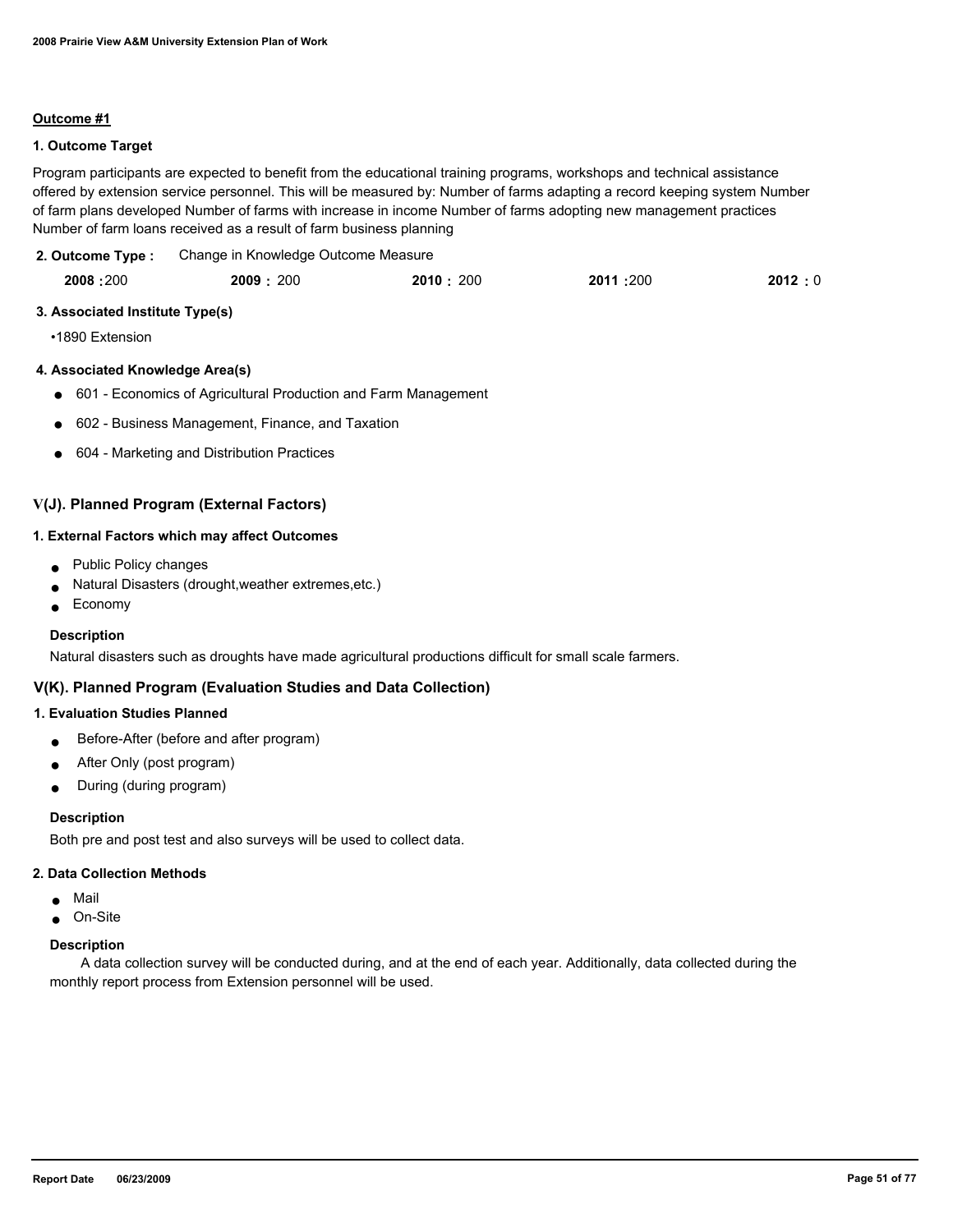# **V(A). Planned Program (Summary)**

## **Program #9**

# **1. Name of the Planned Program**

Natural Resources, Water and the Environment

### **2. Brief summary about Planned Program**

 Programs conducted by the Cooperative Extension Program at Prairie View A&M University will be geared towards the needs of small scale and limited resource farmers and will focus on soil testing, nutrient management in the soil, reducing nutrient run-off, water conservation, quality, and rights, and forest stewardship practices utilized by private forest landowners.

 In the area of Soil, Plant, Water and Nutrient Relationships, the Cooperative Extension Program will assist small scale agricultural producers by conducting educational programs focusing on the importance of soil testing as well as hands-on demonstrations on the correct way to take soil samples to be tested. These educational programs will also focus on nutrient management in the soil and ways to reduce nutrient run-off into various water sources.

 The Cooperative Extension Program will conduct programming in the areas of Conservation and Efficient Use of Water for small scale and limited resource farmers. These educational programs will focus on best management practices (BMPs) to conserve water and determine water quality. These educational programs will also include information on water rights as they relate to private landowners as well as defining water districts and their role in assisting private landowners.

 Educational programs in the area of Management and Sustainability of Forest Resources will focus on limited resource producers gaining an understanding of timber management and BMPs for forestry and bidding out and marketing timber.

- **3. Program existence :** Intermediate (One to five years)
- **4. Program duration :** Long-Term (More than five years)
- **5. Expending formula funds or state-matching funds :** Yes
- **6. Expending other than formula funds or state-matching funds :** No

# **V(B). Program Knowledge Area(s)**

### **1. Program Knowledge Areas and Percentage**

| $\bullet$ 102 | 60%                 | Soil, Plant, Water, Nutrient Relationships                                                |
|---------------|---------------------|-------------------------------------------------------------------------------------------|
| $\bullet$ 111 | $\mathbf{r}$<br>20% | $\sim$<br>$\sim$<br>$\sim$<br>$\cdot$<br>Conservation and Efficient Use of Water          |
| $\bullet$ 123 | $\bullet$<br>20%    | $\sim$<br>$\sim$<br>$\sim$<br>$\sim$<br>Management and Sustainability of Forest Resources |

# **V(C). Planned Program (Situation and Scope)**

### **1. Situation and priorities**

 Issues concerning natural resources, water and the environment are becoming increasingly more important. It is critical that small scale and limited resource producers understand nutrient management in the soil, water conservation and BMPs for forestry management to maximize profits for their operations. In addition, as issues become more important to society, more laws are being formed and educational programs on these topics will help small and limited resource producers comply with the law.

 As fuel and fertilizer prices continue to increase, small scale and limited resource producers must take measures to decrease production costs in order to make profits. Soil testing is an important determinant of which nutrients currently are in the soil and the nutrients needed by the soil. Small scale and limited resource producers can greatly benefit from this information by applying only fertilizers with the appropriate ratios and not applying general fertilizers that may not be improving the soil nutrient load. Also, the fuel and fertilizer costs have forced many small scale and limited resource producers to start applying animal manure as a source of nutrients for the soil. It is essential that these producers have an understanding of the rate of application for manures, potential run-off issues associated with manure application and the build-up of nutrients in the soil due to animal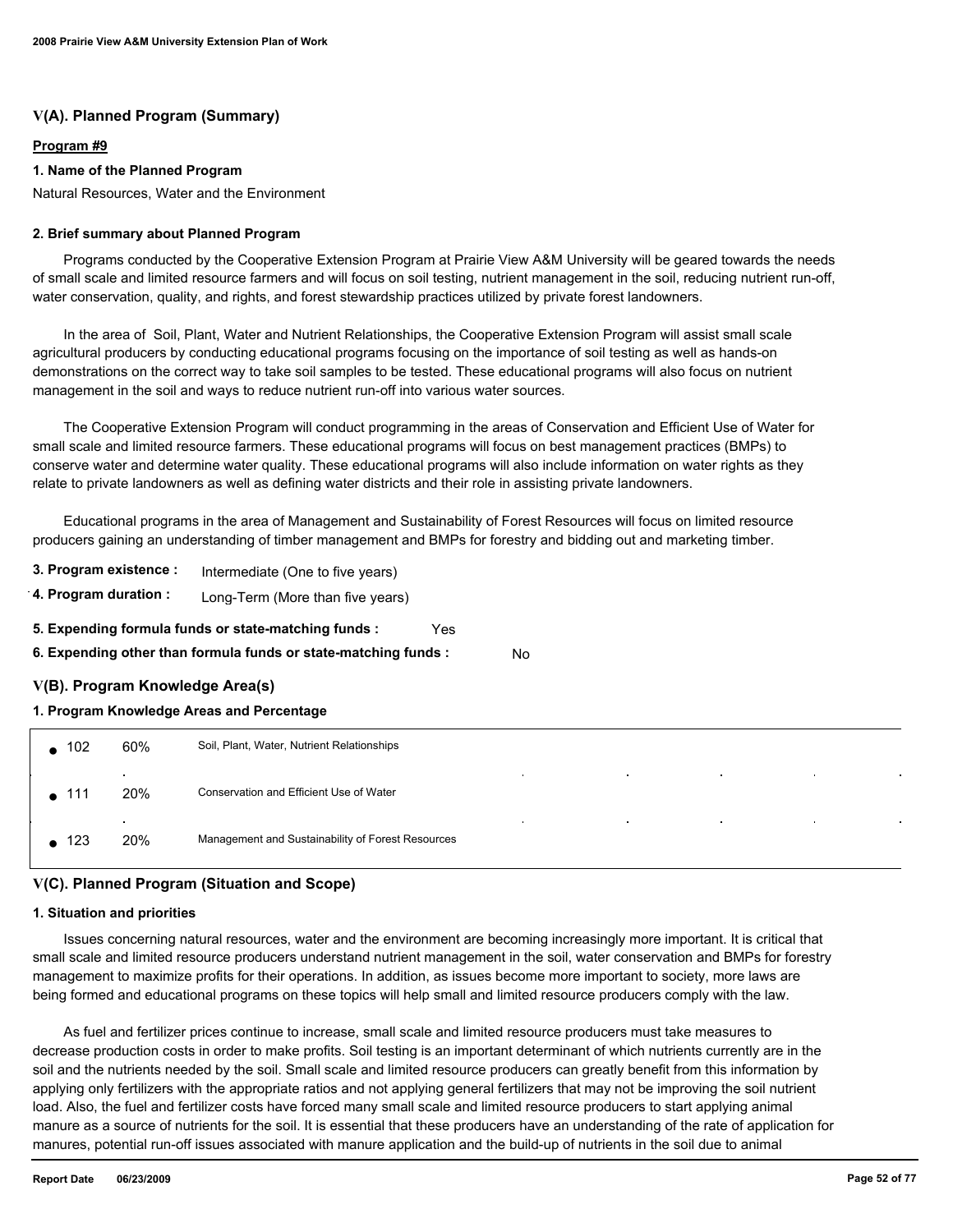#### manures.

 Water is the most important and most precious natural resource utilized. Water conservation is an important practice in which everyone can participate. Individuals in metropolitan areas are constantly looking for water sources in rural areas to continue to provide fresh water to people in densely populated areas. Many of these city dwellers go into rural communities and attempt to buy the water rights from the people, thus potentially leaving those people without water. Small scale and limited resource producers must understand these issues and the importance of water rights as well as water quality to assure that they can continue to provide healthy water to their family, livestock and as a watering source for fruits, vegetables and forages.

 Timber production can serve as a long-term investment that many small scale and limited resource producers can utilize to diversify their operations. There are many BMPs that can be performed to assure a quality crop of timber. It is important that small scale and limited resource producers understand these BMPs since it is usually several years before there is a return on the initial investment.

 The Cooperative Extension Program will continue to address problems associated with soil testing and nutrient management, water conservation and quality and best management practices associated with the sustainability of forestry for small scale and limited resource producers. Furthermore, extension and outreach programs will be designed with the ultimate goal of enhancing the economic viability of small and limited resource farms and families. Some major factors affecting small farmers and ranchers are poor management skills, inability to maintain cash flow, past racial discrimination, and lack of information to make informed decisions resulting in a lack of effective management. Therefore, information provided in educational programs conducted by the Cooperative Extension Program will give small scale and limited resource producers the confidence needed to make appropriate decisions concerning their operations.

### **2. Scope of the Program**

■ In-State Extension

### **V(D). Planned Program (Assumptions and Goals)**

#### **1. Assumptions made for the Program**

 Much like larger agricultural producers, small farmers and ranchers are concerned about water quality, the natural resources and any potential negative effects that their business may have on the environment. Many small scale farmers and ranchers in Texas depend upon the technical assistance provided by the Land-Grant institutions, non-profit groups and state and federal agencies to address these concerns.

 The Cooperative Extension Program at Prairie View A&M University will continue to address these issues and focus on the needs of limited resource farmers. Focusing on these specific needs will help this audience to improve their way of life. By providing this type of assistance, it is assumed that farmers will gain knowledge that will assist them in becoming more profitable, to decrease debt, and improve business and management skills while keeping their environment safe.

# **2. Ultimate goal(s) of this Program**

 The ultimate goal is to enhance small scale and socially disadvantaged farmers' understanding of the environment in which they operate. By strengthening their knowledge about environmental issues, they will be better equipped to make informed decisions concerning protecting and enhancing natural resources.

# **V(E). Planned Program (Inputs)**

### **1. Estimated Number of professional FTE/SYs to be budgeted for this Program**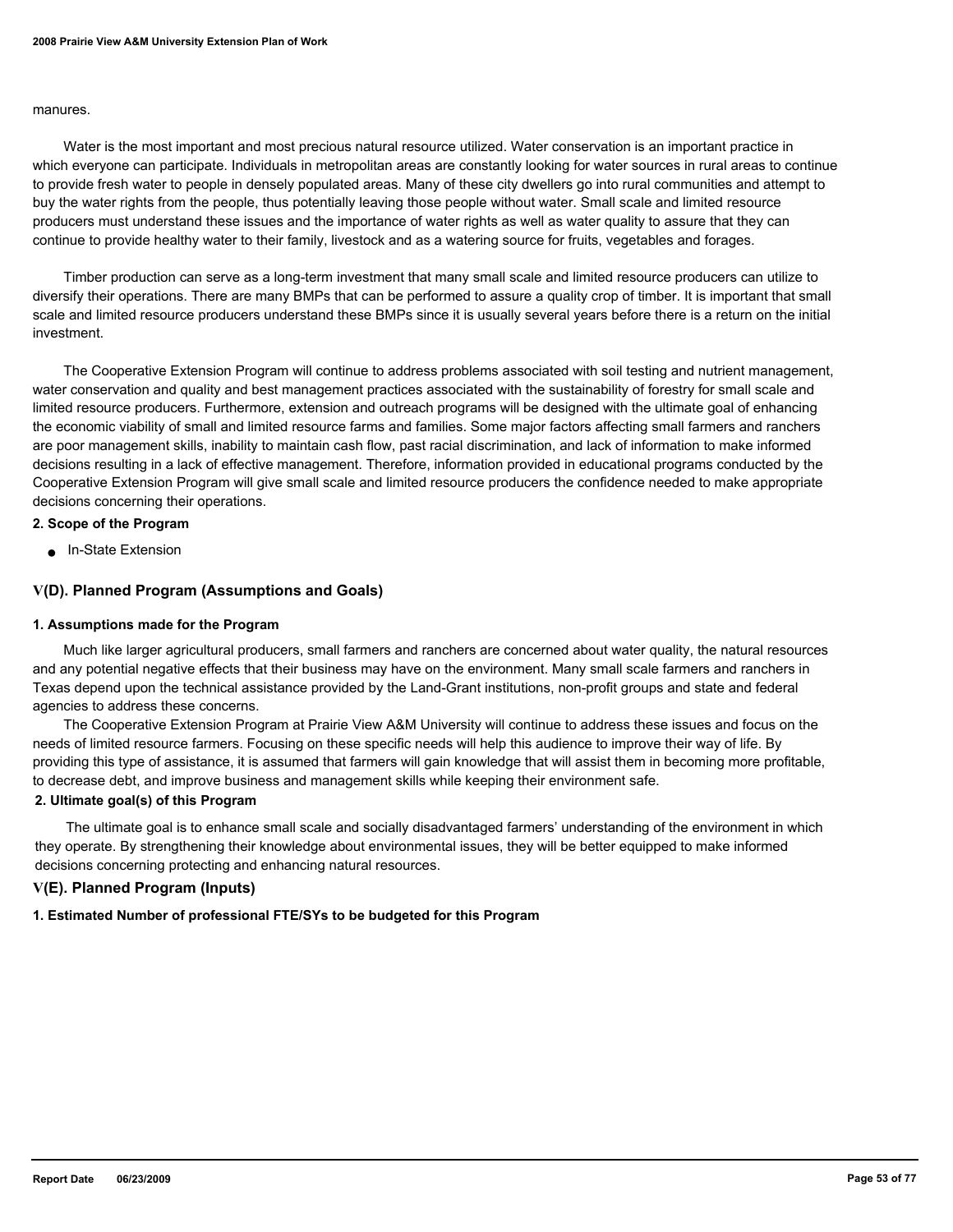| Year |      | <b>Extension</b> |      | Research |  |
|------|------|------------------|------|----------|--|
|      | 1862 | 1890             | 1862 | 1890     |  |
| 2008 | 0.0  | 4.2              | 0.0  | 0.0      |  |
| 2009 | 0.0  | 4.2              | 0.0  | $0.0\,$  |  |
| 2010 | 0.0  | 4.2              | 0.0  | 0.0      |  |
| 2011 | 0.0  | 4.2              | 0.0  | 0.0      |  |
| 2012 | 0.0  | 4.2              | 0.0  | 0.0      |  |

# **V(F). Planned Program (Activity)**

# **1. Activity for the Program**

 Cooperative Extension will: Conduct educational programs Conduct subject matter workshops/field days/tours Provide one-on-one technical assistance/consultations Conduct training programs Assist clients with development of farm plans

# **2. Type(s) of methods to be used to reach direct and indirect contacts**

| <b>Extension</b>                                                                                    |                                                                                            |  |
|-----------------------------------------------------------------------------------------------------|--------------------------------------------------------------------------------------------|--|
| <b>Direct Methods</b>                                                                               | <b>Indirect Methods</b>                                                                    |  |
| Workshop<br>One-on-One Intervention<br>Group Discussion<br><b>Education Class</b><br>Demonstrations | <b>Newsletters</b><br><b>Public Service Announcement</b><br>TV Media Programs<br>Web sites |  |

### **3. Description of targeted audience**

Small scale, limited resource, traditionally underserved farmers and landowners.

# **V(G). Planned Program (Outputs)**

## **1. Standard output measures**

**Target for the number of persons(contacts) to be reached through direct and indirect contact methods**

|      | <b>Direct Contacts Adults</b> | <b>Indirect Contacts Adults</b> | <b>Direct Contacts Youth</b> | <b>Indirect Contacts Youth</b> |
|------|-------------------------------|---------------------------------|------------------------------|--------------------------------|
| Year | <b>Target</b>                 | <b>Target</b>                   | <b>Target</b>                | <b>Target</b>                  |
| 2008 | 350                           | 3000                            | 100                          | 225                            |
| 2009 | 350                           | 3000                            | 100                          | 225                            |
| 2010 | 350                           | 3000                            | 100                          | 225                            |
| 2011 | 350                           | 3000                            | 100                          | 225                            |
| 2012 | 350                           | 3000                            | 100                          | 225                            |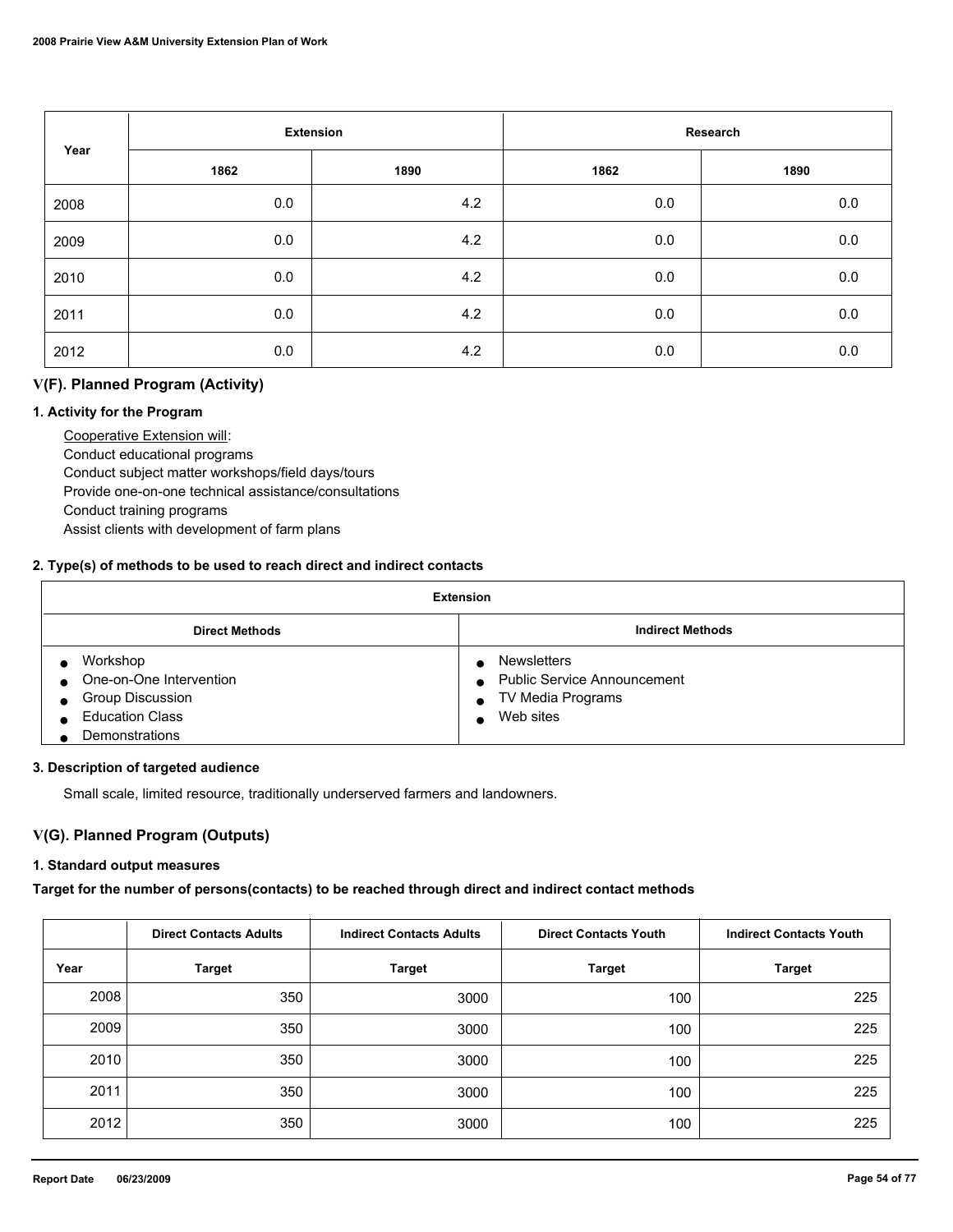# **2. (Standard Research Target) Number of Patent Applications Submitted**

#### **Expected Patent Applications**

| 2008:0 | 2009:0 | 2010:0 | 2011:0 | 2012:0 |
|--------|--------|--------|--------|--------|
|        |        |        |        |        |

### **3. Expected Peer Review Publications**

| Year | <b>Research Target</b> | <b>Extension Target</b> | <b>Total</b> |
|------|------------------------|-------------------------|--------------|
| 2008 |                        |                         | 0            |
| 2009 | υ                      |                         | 0            |
| 2010 |                        |                         | 0            |
| 2011 | υ                      |                         | 0            |
| 2012 | U                      |                         | 0            |

# **V(H). State Defined Outputs**

### **1. Output Target**

● Conduct educational programs focusing on natural resources, water and the environment Provide one-on-one technical assistance/consultations. Assist small scale and socially disadvantaged farmers and the Natural Resources Conservation Service to develop best management practices and/or conservation plans.

| 2008:575 | 2009:575 | 2010:575 | 2011:575 | 2012:0 |
|----------|----------|----------|----------|--------|
|          |          |          |          |        |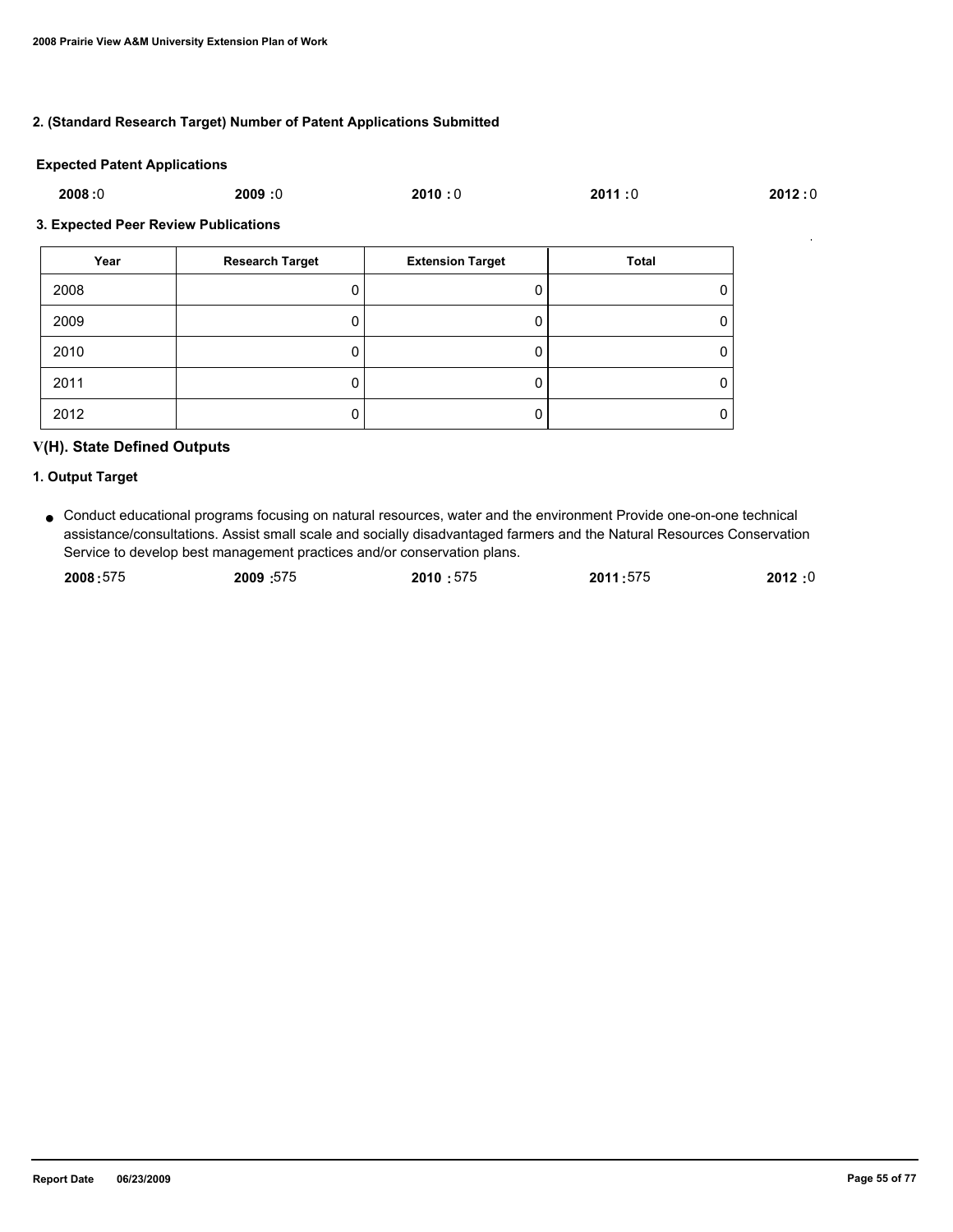| O. No | <b>Outcome Name</b>                                                                                    |
|-------|--------------------------------------------------------------------------------------------------------|
|       | Program participants are expected to benefit from the educational training programs, workshops, and    |
|       | technical assistance offered by extension service personnel. This will be measured by: Number of farms |
|       | adopting best management practices Number of conservation plans developed Number of farms with forest  |
|       | management plans Number of farms adopting new management techniques                                    |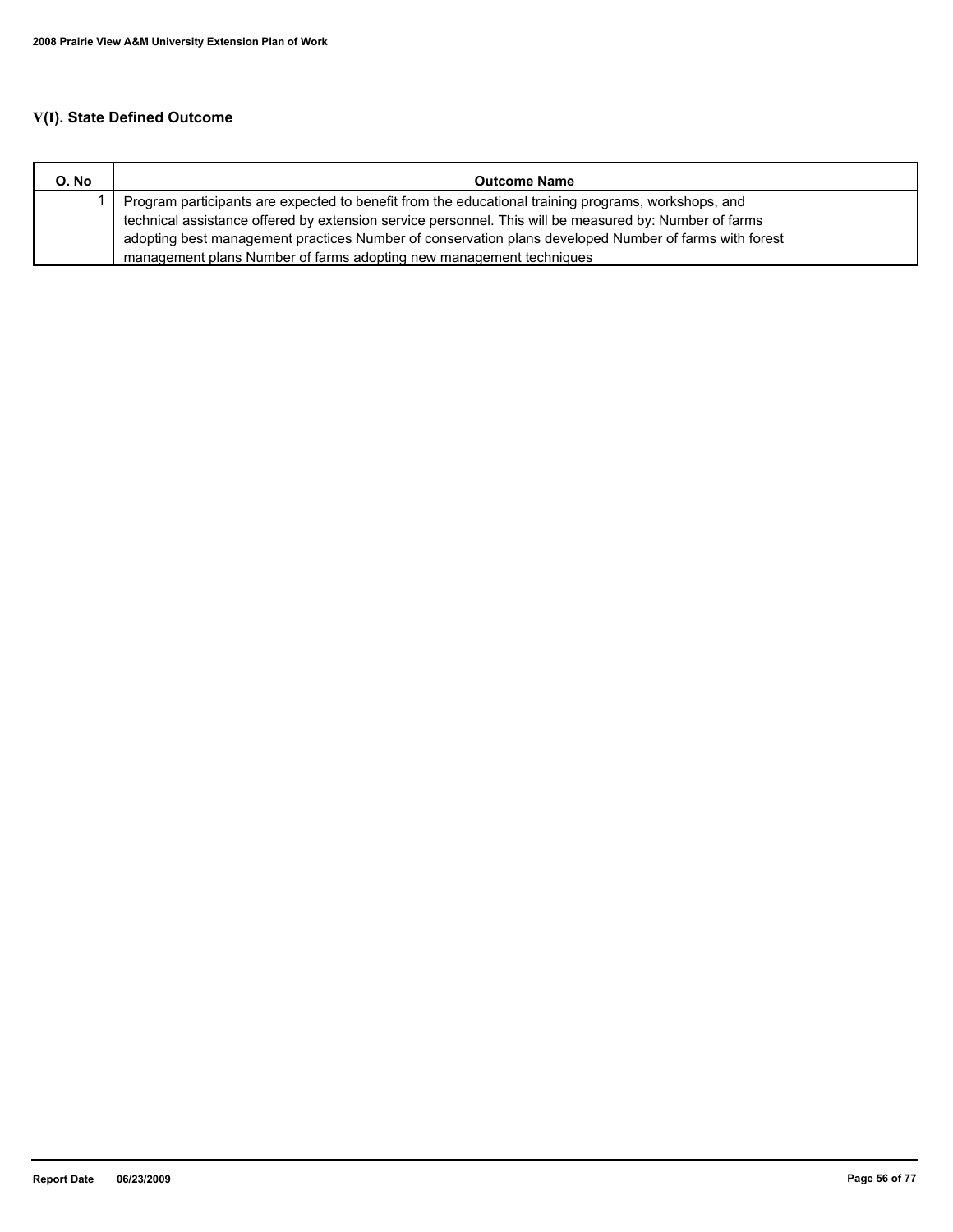## **1. Outcome Target**

Program participants are expected to benefit from the educational training programs, workshops, and technical assistance offered by extension service personnel. This will be measured by: Number of farms adopting best management practices Number of conservation plans developed Number of farms with forest management plans Number of farms adopting new management techniques

Change in Knowledge Outcome Measure **2. Outcome Type :**

| 2008:100 | 2009: 100 | 2010:100 | 2011:100 | 2012:0 |
|----------|-----------|----------|----------|--------|
|          |           |          |          |        |

#### **3. Associated Institute Type(s)**

•1890 Extension

### **4. Associated Knowledge Area(s)**

- 102 Soil, Plant, Water, Nutrient Relationships
- 111 Conservation and Efficient Use of Water
- 123 Management and Sustainability of Forest Resources

# **V(J). Planned Program (External Factors)**

#### **1. External Factors which may affect Outcomes**

- Economy
- Government Regulations
- Natural Disasters (drought, weather extremes, etc.)
- Public Policy changes

#### **Description**

Natural disasters such as hurricanes and droughts can play a major factor in the availability and use of the natural resources, water and the environment.

# **V(K). Planned Program (Evaluation Studies and Data Collection)**

### **1. Evaluation Studies Planned**

- Before-After (before and after program)
- During (during program)
- After Only (post program)

#### **Description**

Pre and post test along with surveys will be used to help evaluate the program.

#### **2. Data Collection Methods**

- Mail
- On-Site

#### **Description**

 A data collection survey will be conducted during and at the end of each year. Additionally, data collected during the monthly report process from Extension personnel will be used.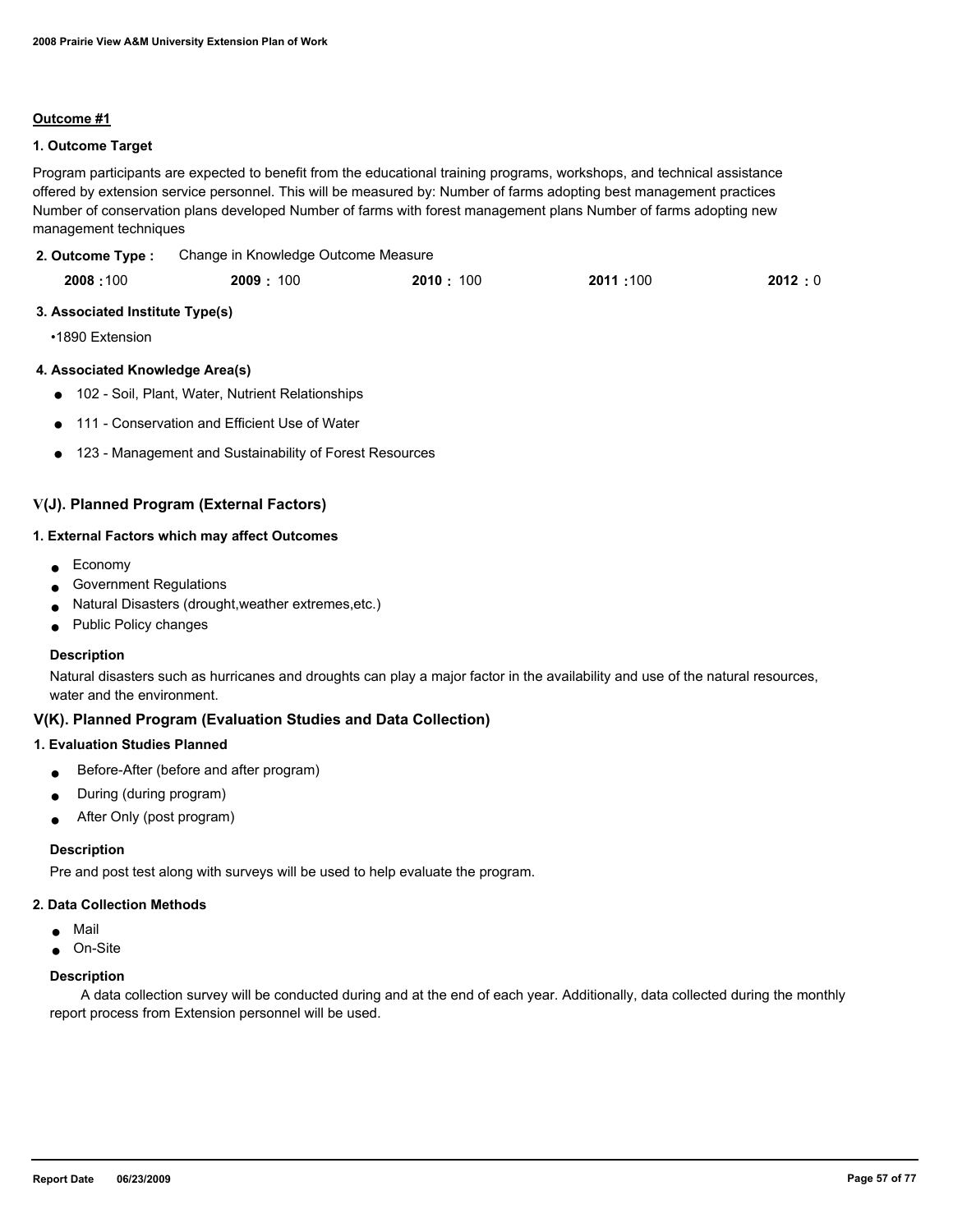# **V(A). Planned Program (Summary)**

### **Program #10**

### **1. Name of the Planned Program**

Families, Youth and Communities - 1

### **2. Brief summary about Planned Program**

 This program provides limited resource families with information to develop an understanding of how individuals and families obtain and use resources of time, money and human capital to achieve their standard of living and overall quality of life.

No

| 3. Program existence :<br>Intermediate (One to five years)                                                                     |                                 |  |  |  |
|--------------------------------------------------------------------------------------------------------------------------------|---------------------------------|--|--|--|
| 4. Program duration :                                                                                                          | Medium Term (One to five years) |  |  |  |
| 5. Expending formula funds or state-matching funds :<br>Yes<br>6. Expending other than formula funds or state-matching funds : |                                 |  |  |  |
| V(B). Program Knowledge Area(s)                                                                                                |                                 |  |  |  |
| 1. Program Knowledge Areas and Percentage                                                                                      |                                 |  |  |  |

● 801 100% Individual and Family Resource Management

### **V(C). Planned Program (Situation and Scope)**

#### **1. Situation and priorities**

 Many families are suffering financial difficulties rather than enjoying a sense of financial security. The ability of families to function in a supportive economic and social environment is increasingly challenged by poverty, moderate and costly housing, lack of money management skills, and personal financial insecurity. The Center for Public Priorities states that poverty in Texas is more pronounced than in the nation as a whole. The poor are concentrated in the state's largest cities and in the Texas-Mexico border region. Poverty rates are also much higher for the state's large and growing Latino population and for African-American Texans. Child poverty, particularly among young children is significantly higher in Texas than in the nation as a whole. Low wages in many of the growth sectors of the state's economy contribute to Texas' large working-poor population, as do limited public assistance benefits.

 Many poor families with children in Texas are working families. Of the 513,000 families with children below poverty, 81 percent – 415,000 are headed by a worker. A family is considered "worker-headed" if either the head-of-household or spouse worked at some point during the year. Approximately 1.7 million people, 943,000 of whom are children, live in these working-poor families. In Texas, 22% African-Americans live in poverty, 29 percent Hispanics and 17.3 percent of persons 65 and above are among poverty stricken families. Although income levels, lifestyles, and expenses may differ, the basic principles of money management are constant. Regardless of resources, families want to spend and save wisely, rear children to be productive citizens, and demonstrate positive family and community changes. Some financial problems are often the result of failure to manage money effectively, regardless of income. To avoid financial crisis and obtain satisfaction from income, individuals and families must have a tailored money management plan. Strong families are the foundation for quality communities and a nation with a positive future.

### **2. Scope of the Program**

● In-State Extension

# **V(D). Planned Program (Assumptions and Goals)**

#### **1. Assumptions made for the Program**

 Studies have shown that including all family members in short and long term financial planning result in positive sustainability. Additional factors challenging poverty stricken families includes lack of health care, poor living conditions, low self-esteem, inadequate immunizations, and preventable illnesses. The recession and slow economic recovery have plagued some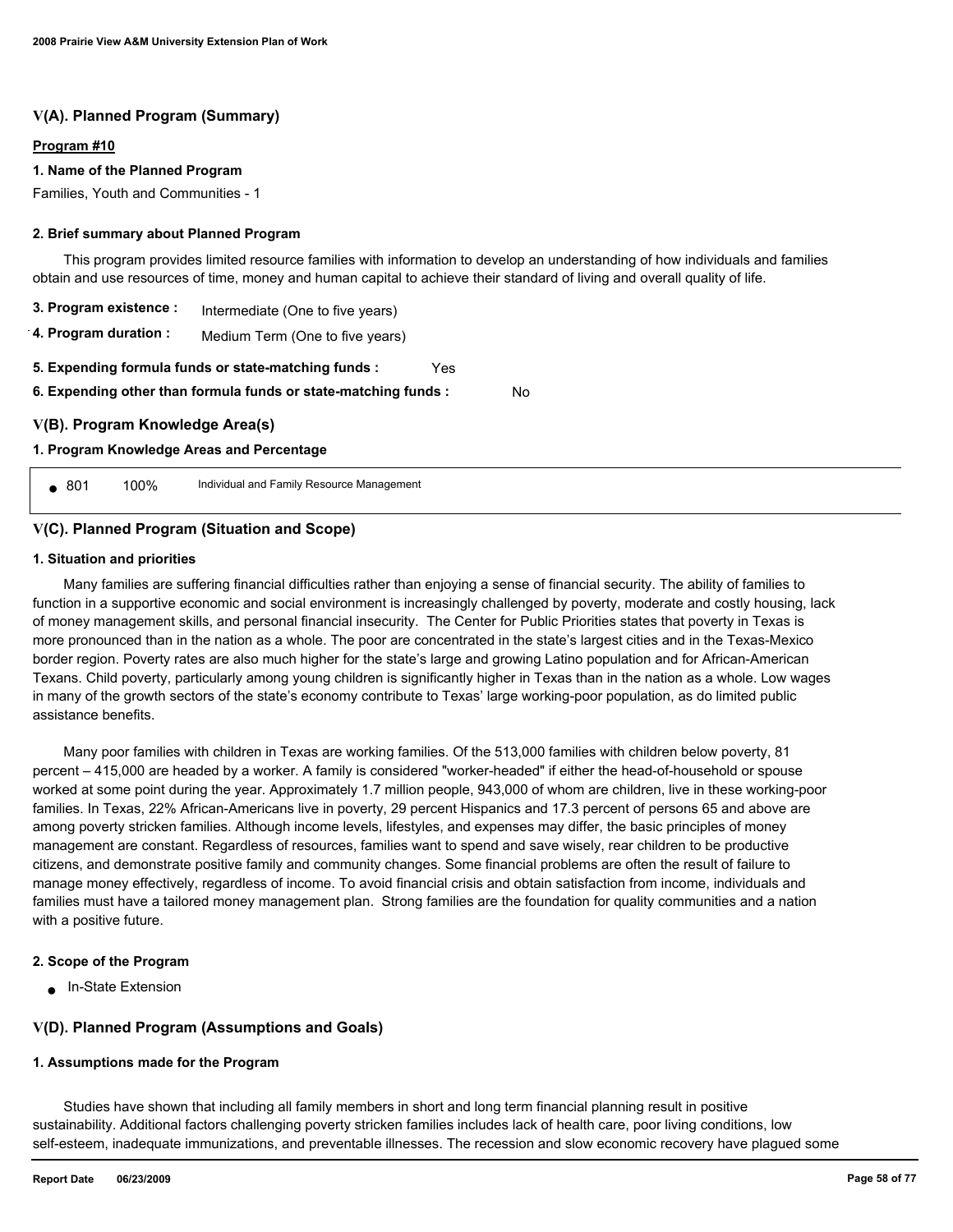of the economic gains, thereby reducing socio economic attainments in the minority community. Sixty percent of families enrolled in a series of financial management activities reported an improvement in budgeting and prioritizing wants versus needs. Extension staff will plan and implement educational programs to meet the diverse needs of families. Established and new partnerships will serve as a major factor in reaching the limited resource audiences. Teaching methods will include resource management classes, newsletters, credit reports retrieval, and predatory lending and consumer fraud. Expected behavior changes among individuals will be increased knowledge and skills relating to budgeting, savings, investing and debt management.

## **2. Ultimate goal(s) of this Program**

Families with limited resources will prioritize financial goals and develop skills in budgeting, savings and investing.

# **V(E). Planned Program (Inputs)**

# **1. Estimated Number of professional FTE/SYs to be budgeted for this Program**

| Year |      | <b>Extension</b> |      | Research |
|------|------|------------------|------|----------|
|      | 1862 | 1890             | 1862 | 1890     |
| 2008 | 0.0  | 3.1              | 0.0  | 0.0      |
| 2009 | 0.0  | 3.1              | 0.0  | 0.0      |
| 2010 | 0.0  | 3.1              | 0.0  | 0.0      |
| 2011 | 0.0  | 3.1              | 0.0  | 0.0      |
| 2012 | 0.0  | 3.1              | 0.0  | 0.0      |

# **V(F). Planned Program (Activity)**

### **1. Activity for the Program**

Individuals and families will learn to take control of their finances through experiential learning activities.

### **2. Type(s) of methods to be used to reach direct and indirect contacts**

| Extension                                                                                                         |                                                                                            |  |
|-------------------------------------------------------------------------------------------------------------------|--------------------------------------------------------------------------------------------|--|
| <b>Indirect Methods</b><br><b>Direct Methods</b>                                                                  |                                                                                            |  |
| Other 1 (conference/seminars)<br>Other 2 (Trade Shows)<br>Workshop<br>One-on-One Intervention<br>Group Discussion | TV Media Programs<br>Web sites<br><b>Public Service Announcement</b><br><b>Newsletters</b> |  |

### **3. Description of targeted audience**

Low Income families, Single Parents, College Students

### **V(G). Planned Program (Outputs)**

### **1. Standard output measures**

**Target for the number of persons(contacts) to be reached through direct and indirect contact methods**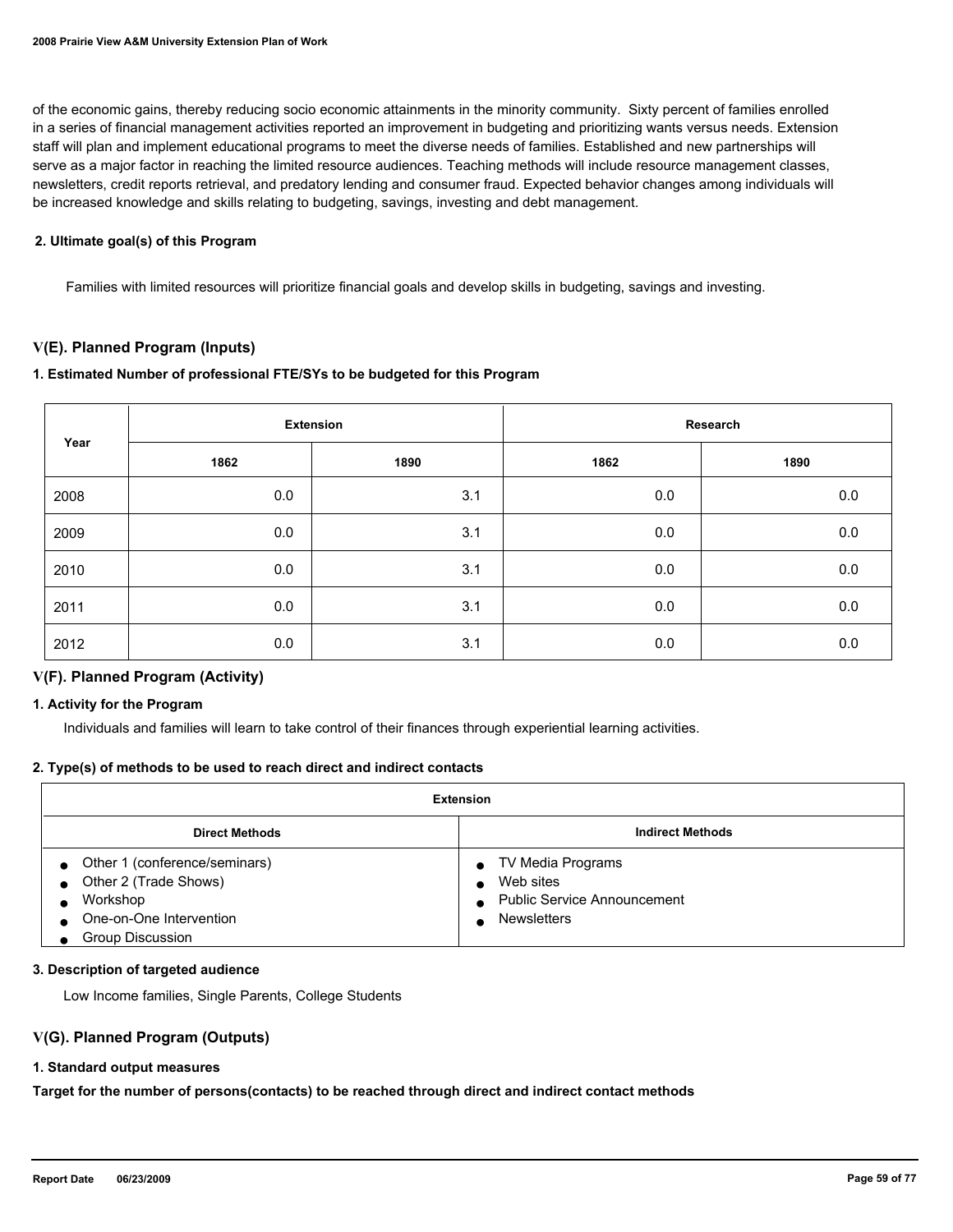|      | <b>Direct Contacts Adults</b> | <b>Indirect Contacts Adults</b> | <b>Direct Contacts Youth</b> | <b>Indirect Contacts Youth</b> |
|------|-------------------------------|---------------------------------|------------------------------|--------------------------------|
| Year | <b>Target</b>                 | <b>Target</b>                   | <b>Target</b>                | <b>Target</b>                  |
| 2008 | 250                           | 300                             | 500                          | 125                            |
| 2009 | 275                           | 350                             | 525                          | 150                            |
| 2010 | 275                           | 400                             | 575                          | 200                            |
| 2011 | 300                           | 500                             | 700                          | 250                            |
| 2012 | 310                           | 525                             | 715                          | 260                            |

# **2. (Standard Research Target) Number of Patent Applications Submitted**

### **Expected Patent Applications**

| 2008:0 | 2009:0 | 2010:0 | 2011:0 | 2012:0 |
|--------|--------|--------|--------|--------|
|        |        |        |        |        |

**3. Expected Peer Review Publications**

| Year | <b>Research Target</b> | <b>Extension Target</b> | <b>Total</b> |
|------|------------------------|-------------------------|--------------|
| 2008 |                        |                         |              |
| 2009 |                        |                         |              |
| 2010 |                        |                         |              |
| 2011 |                        |                         |              |
| 2012 |                        |                         |              |

# **V(H). State Defined Outputs**

# **1. Output Target**

Conduct educational programs on family resource management, budgeting and credit management. Provide one-on-one ● consultations for individuals and families. Number of participants attending conferences/seminars and train-the-trainer sessions

| 2008:375 | 2009:385 | 2010 : 400 | 2011:425 | 2012:0 |
|----------|----------|------------|----------|--------|
|          |          |            |          |        |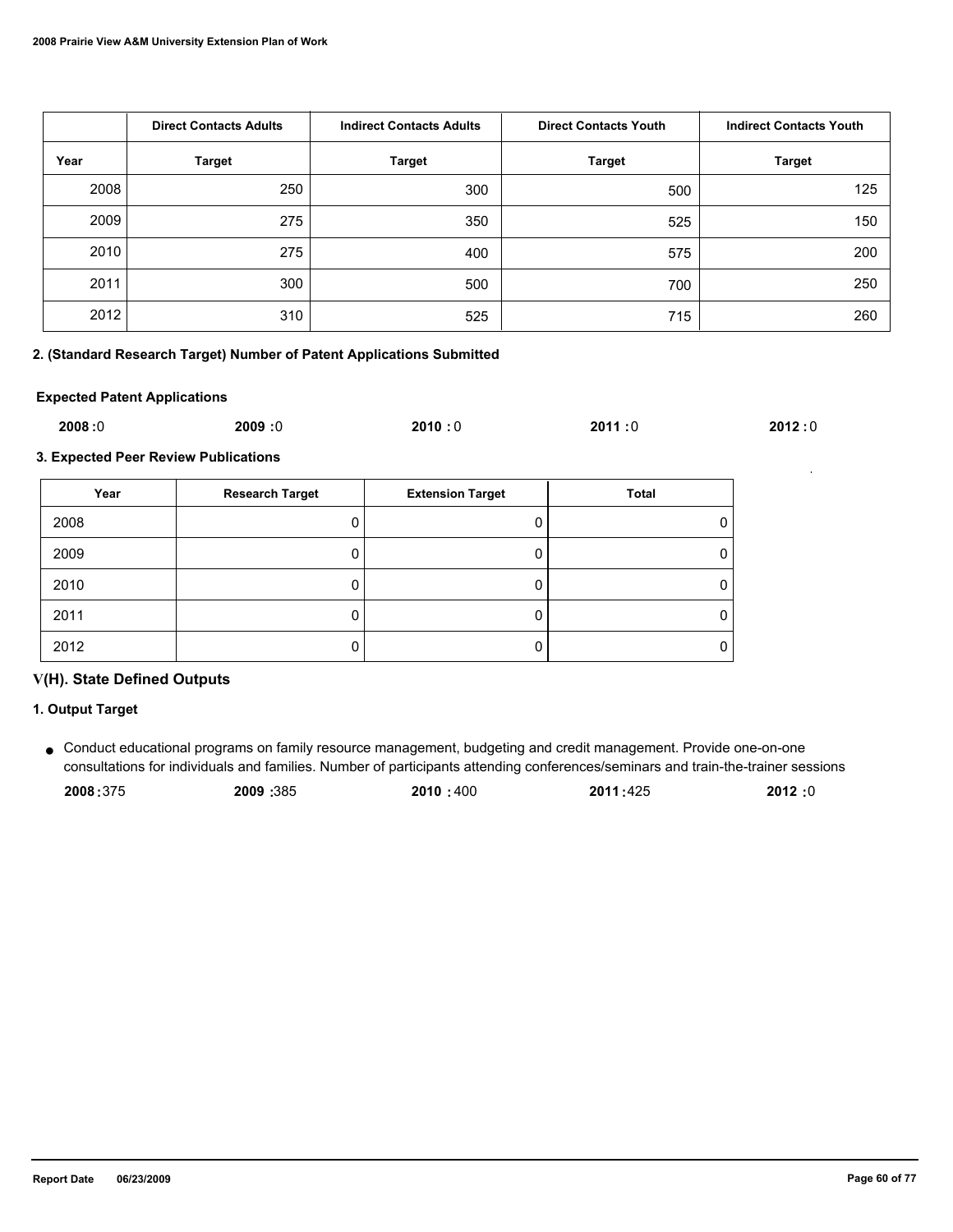| O. No | <b>Outcome Name</b>                                                                                        |
|-------|------------------------------------------------------------------------------------------------------------|
|       | Improved credit scores Number of savings account Number of clientele developing a budgeting plan Number of |
|       | individuals and families setting goals Number of individuals and families investing                        |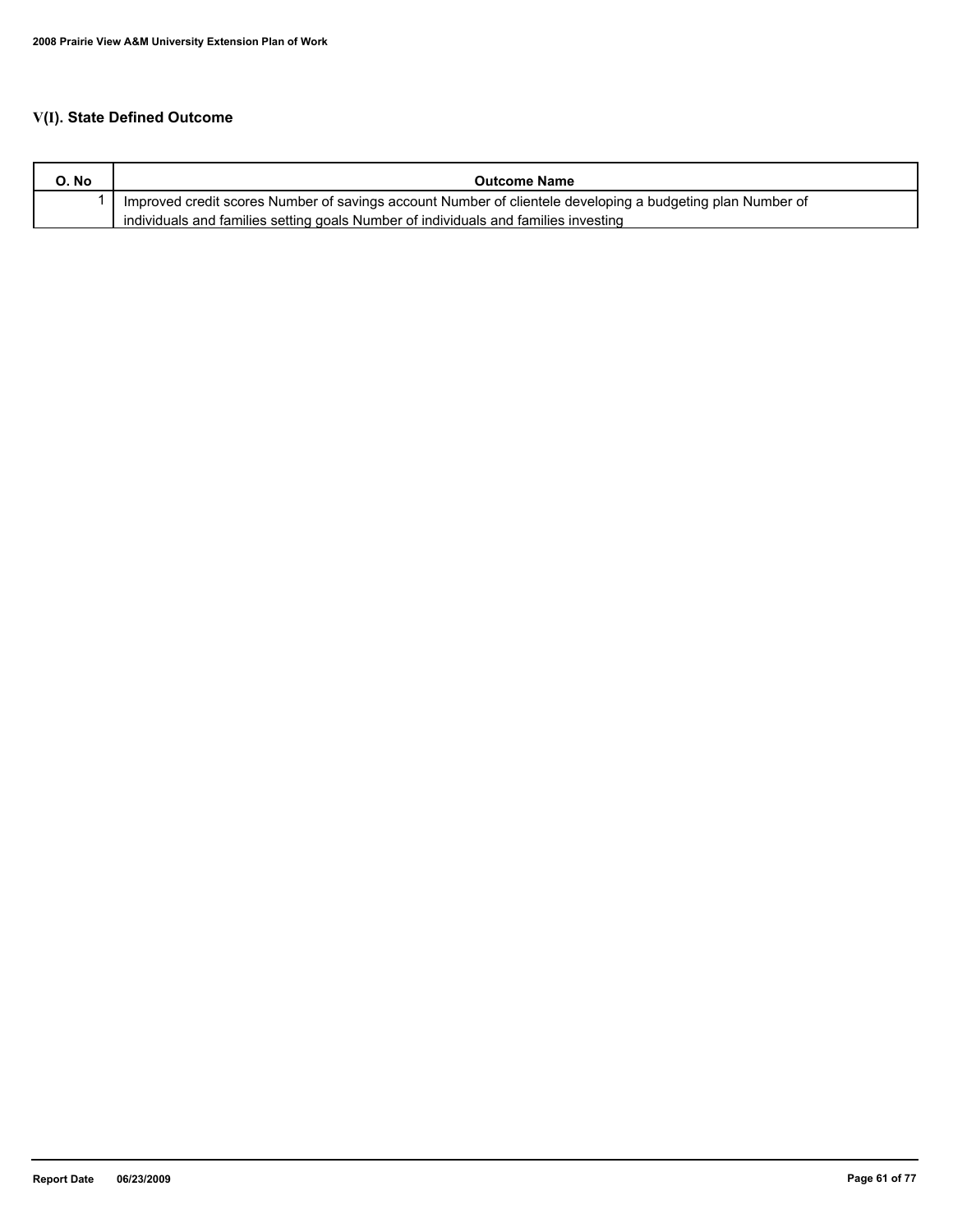# **1. Outcome Target**

Improved credit scores Number of savings account Number of clientele developing a budgeting plan Number of individuals and families setting goals Number of individuals and families investing

| 2. Outcome Type : | Change in Action Outcome Measure |
|-------------------|----------------------------------|
|-------------------|----------------------------------|

| 2008:475<br>2011:675<br>2009: 525<br>2010:590 | 2012:0 |
|-----------------------------------------------|--------|
|-----------------------------------------------|--------|

# **3. Associated Institute Type(s)**

•1890 Extension

# **4. Associated Knowledge Area(s)**

● 801 - Individual and Family Resource Management

# **V(J). Planned Program (External Factors)**

# **1. External Factors which may affect Outcomes**

- Economy
- Natural Disasters (drought,weather extremes,etc.)
- Competing Public priorities
- Populations changes (immigration,new cultural groupings,etc.)
- Competing Programatic Challenges

# **Description**

Extreme weather conditions and changes in the economy will affect the outcomes of the program.

# **V(K). Planned Program (Evaluation Studies and Data Collection)**

# **1. Evaluation Studies Planned**

- Before-After (before and after program)
- During (during program)

# **Description**

Pre and post test as well as surveys during the programs will be used to evaluate the program.

### **2. Data Collection Methods**

- On-Site
- Unstructured
- Observation

### **Description**

Surveys and observation will be used to collect data.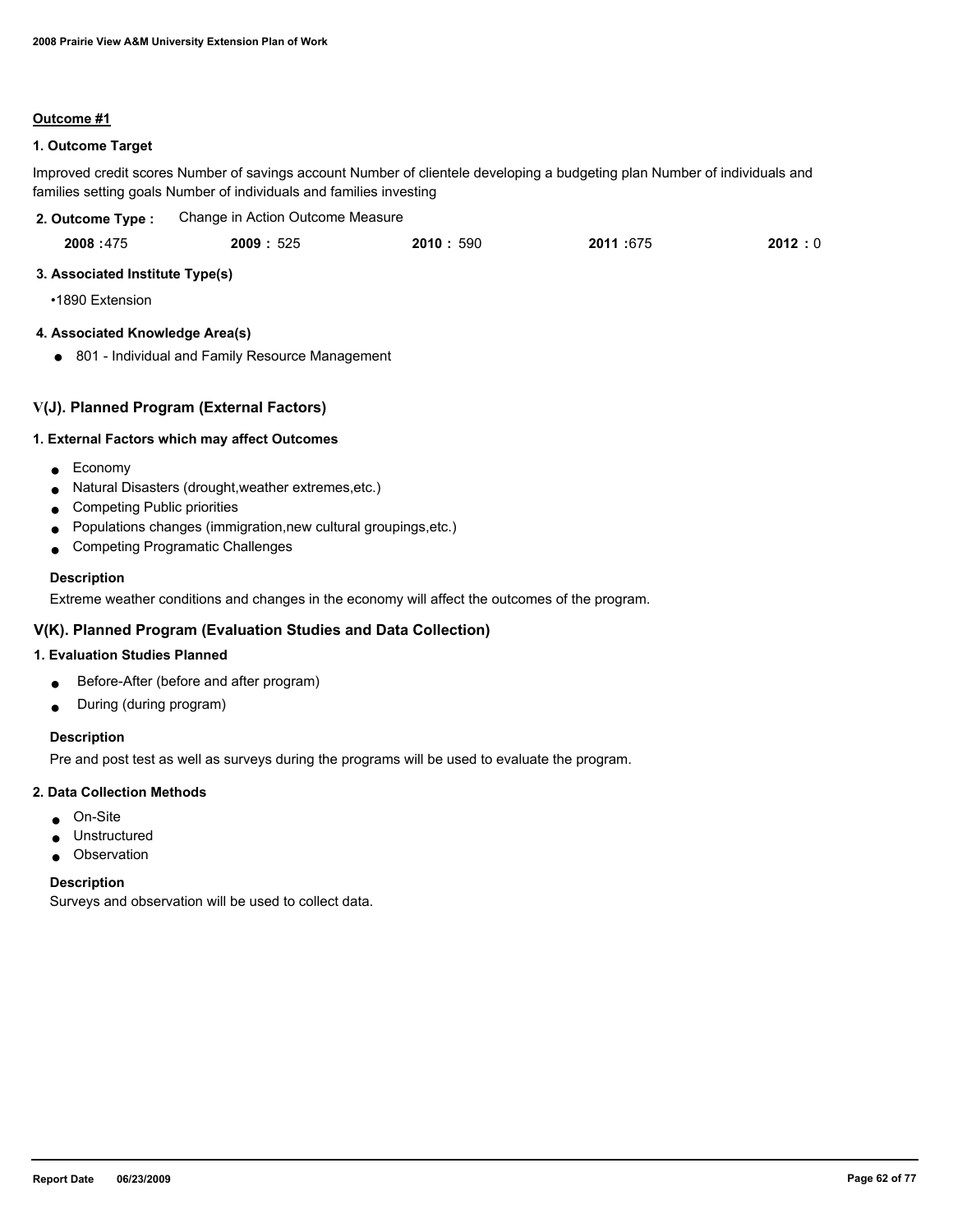# **V(A). Planned Program (Summary)**

## **Program #11**

## **1. Name of the Planned Program**

Human Nutrition

### **2. Brief summary about Planned Program**

 This program provides technical and educational information to limited resource families and individuals to help them understand the importance of nutrition and diet. Research based information will also expand their knowledge and empower them to make better choices for their overall well being.

- **3. Program existence :** Intermediate (One to five years)
- **4. Program duration :** Long-Term (More than five years)
- **5. Expending formula funds or state-matching funds :** Yes

**6. Expending other than formula funds or state-matching funds :** No

# **V(B). Program Knowledge Area(s)**

## **1. Program Knowledge Areas and Percentage**

● 703 100% Nutrition Education and Behavior

# **V(C). Planned Program (Situation and Scope)**

### **1. Situation and priorities**

 The 1890 Extension Program in Texas has readily identified human nutrition, food safety, and human health and well being as major issues impacting families. This fact was revealed through the Texas Community Futures Forum process. Stakeholders, including clientele, community leaders, advisory committee members, agency and organization representatives ranked this topic as priority.

 A large number of Texas citizens, whether living in rural or urban areas, socially disadvantaged or middle income, are experiencing problems with diet related illnesses. The prevalence of obesity is escalating in more than 60% of the adult population and has tripled in children and adolescents. Among children and adolescents, 15% are overweight and more than 70% have diseases that are associated with obesity such as hypertension and elevated cholesterol levels. In Texas, obesity related diseases including diabetes, hypertension, cancer and heart disease, are found in higher rates among various members of racial-ethnic minorities, e.g., African American and Hispanic Americans. According to the Department of Health and Human Services Centers for Disease Control and Prevention, there is a significant body of evidence supporting the health benefits of regular physical activity. Twenty-five percent of adults are not active at all in their leisure time. More than a third of young people in grades 9-12 do not regularly engage in vigorous-intensity physical activity.

 In a report published by Household Food Security in the United States, 2004/EER-11 (Economic Research Service, USDA) Texas ranked number one in the National Food Insecurity Profile, 2004 Ten Worst States for Food Insecurity. Food insecurity is defined as the lack of access to enough food to fully meet basic needs by all people at all times for an active, healthy life due to lack of financial resources. Food insecurity is prevalent among households below the official poverty line, households with children headed by a single woman or single man, Black and Hispanic households and the elderly. Families and individuals living with food insecurity are likely to be hungry, undernourished, and in poor health. Research has shown that individuals involved in well planned, nutrition education programs can significantly improve their health and well-being and gain insight to resources available for securing food. Priorities in this goal will be minority individuals and families with children. The specific aim will be to provide fundamental knowledge regarding the relationship between food consumption and physical activity to optimal health and well being.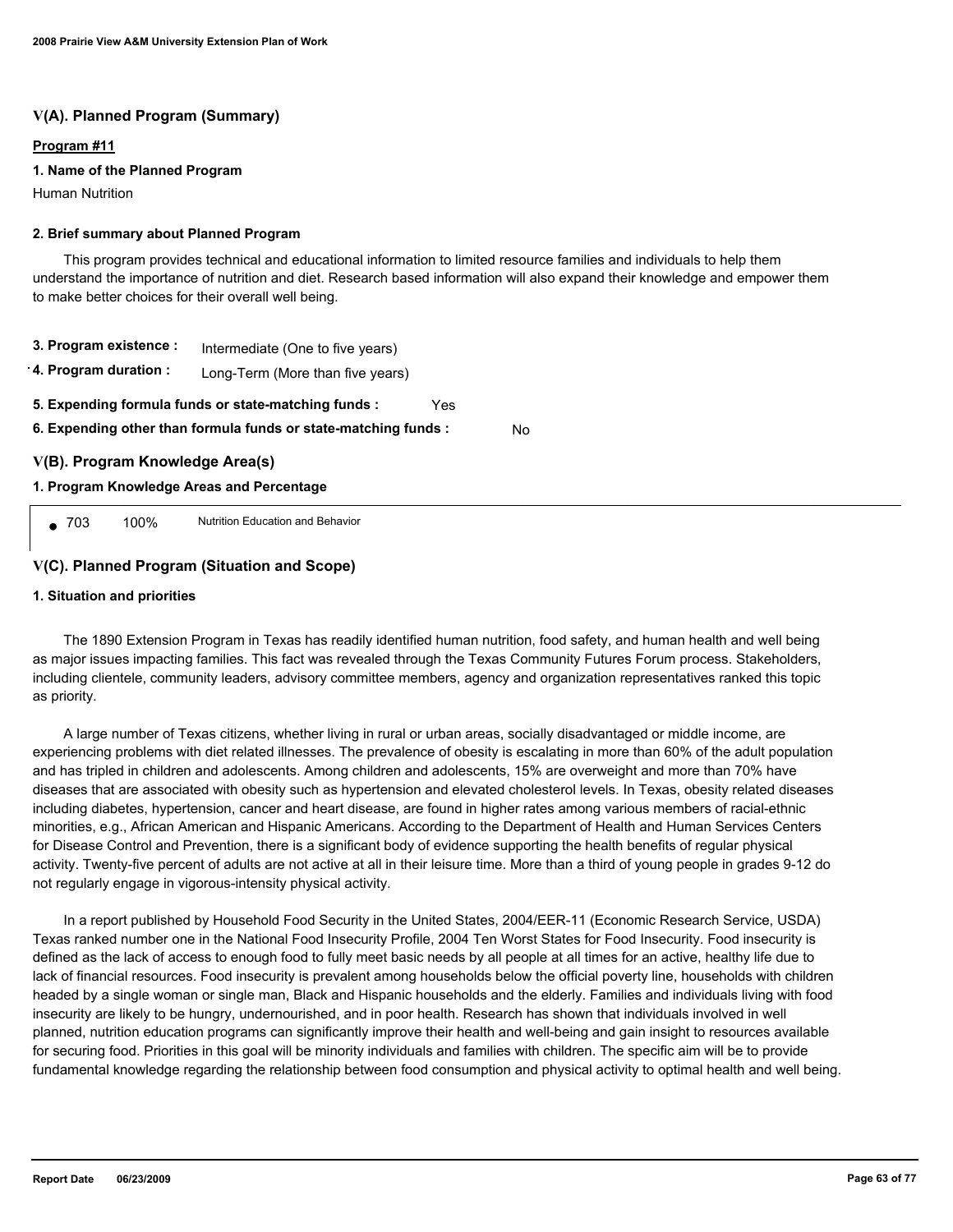# **2. Scope of the Program**

■ In-State Extension

# **V(D). Planned Program (Assumptions and Goals)**

### **1. Assumptions made for the Program**

 Many families and adults lack basic knowledge regarding the importance of good nutrition in providing optimal health and well being. This lack of knowledge continuously leaves underserved populations in a position of increased risk for chronic, diet related illnesses and overweight/obesity. The Family and Consumer Sciences staff will continue to network with local agencies and organizations, faith-based communities, schools and other groups to engage the target audience in meaningful, informal learning activities and experiences. Collaborations with Texas Department of State Health Services, Child Care Centers, Communities in Schools, Senior Sites, and Housing Authorities have proven successful venues for gaining access to target audiences. **2. Ultimate goal(s) of this Program**

 The goals of this program are to: provide families with relevant nutrition education and access to enhance food resources, present opportunities for participants to experience a variety of foods, increase consumption of vegetables and fruits, and engage in regular physical fitness activities.

# **V(E). Planned Program (Inputs)**

### **1. Estimated Number of professional FTE/SYs to be budgeted for this Program**

|      |      | <b>Extension</b> | Research |         |
|------|------|------------------|----------|---------|
| Year | 1862 | 1890             | 1862     | 1890    |
| 2008 | 0.0  | 7.0              | 0.0      | 0.0     |
| 2009 | 0.0  | 7.0              | 0.0      | $0.0\,$ |
| 2010 | 0.0  | 7.0              | 0.0      | 0.0     |
| 2011 | 0.0  | 7.0              | 0.0      | 0.0     |
| 2012 | 0.0  | 7.0              | 0.0      | $0.0\,$ |

### **V(F). Planned Program (Activity)**

### **1. Activity for the Program**

 Provide one-on-one consultations Conduct on-site food demonstrations Provide train the trainer opportunities

Conduct educational programs and classes

 Teach a series of nutrition classes to special interest groups Exhibit educational displays at various sites

### **2. Type(s) of methods to be used to reach direct and indirect contacts**

| Extension                                                                                      |                                                                                                     |  |
|------------------------------------------------------------------------------------------------|-----------------------------------------------------------------------------------------------------|--|
| <b>Indirect Methods</b><br><b>Direct Methods</b>                                               |                                                                                                     |  |
| • Other 1 (Train-the-trainer)<br>• Other 2 (On-site demonstrations)<br>One-on-One Intervention | <b>Newsletters</b><br>TV Media Programs<br><b>Public Service Announcement</b><br>Other 1 (Exhibits) |  |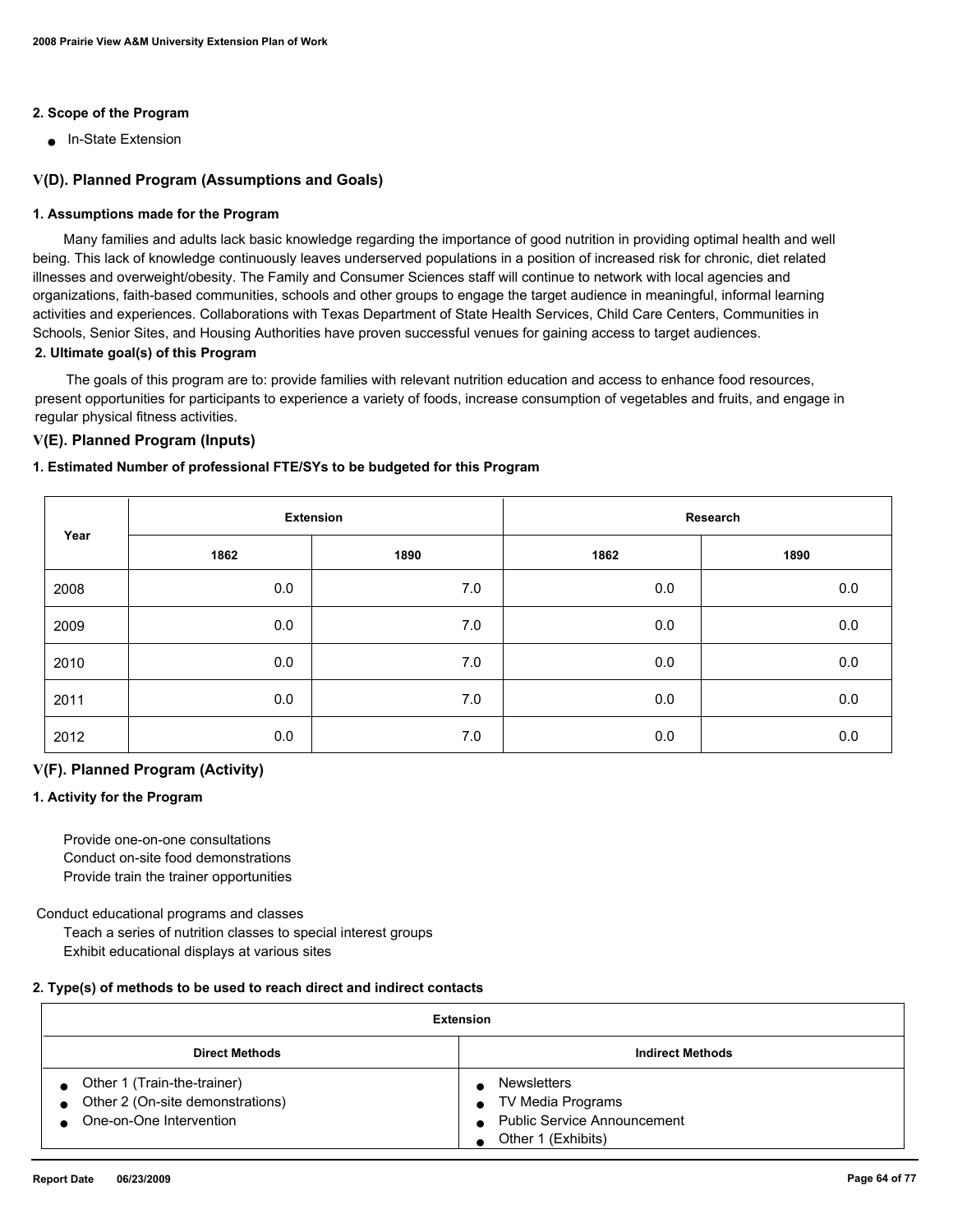#### **3. Description of targeted audience**

 Minority families and individuals Senior adults Single parents Persons coping with chronic illnesses

# **V(G). Planned Program (Outputs)**

# **1. Standard output measures**

# **Target for the number of persons(contacts) to be reached through direct and indirect contact methods**

|      | <b>Direct Contacts Adults</b> | <b>Indirect Contacts Adults</b> | <b>Direct Contacts Youth</b> | <b>Indirect Contacts Youth</b> |
|------|-------------------------------|---------------------------------|------------------------------|--------------------------------|
| Year | Target                        | <b>Target</b>                   | Target                       | <b>Target</b>                  |
| 2008 | 10025                         | 12025                           | 860                          | 2660                           |
| 2009 | 13055                         | 14055                           | 1075                         | 3560                           |
| 2010 | 15755                         | 16055                           | 1950                         | 3650                           |
| 2011 | 20000                         | 18000                           | 2000                         | 3800                           |
| 2012 | 20100                         | 18500                           | 2100                         | 3900                           |

### **2. (Standard Research Target) Number of Patent Applications Submitted**

#### **Expected Patent Applications**

| 2008:0 | 2009:0 | 2010:0 | 2011:0 | 2012:0 |
|--------|--------|--------|--------|--------|
|        |        |        |        |        |

### **3. Expected Peer Review Publications**

| Year | <b>Research Target</b> | <b>Extension Target</b> | Total |
|------|------------------------|-------------------------|-------|
| 2008 |                        |                         |       |
| 2009 |                        |                         |       |
| 2010 |                        |                         |       |
| 2011 |                        |                         |       |
| 2012 |                        |                         |       |

### **V(H). State Defined Outputs**

# **1. Output Target**

● Conduct educational programs on basic nutrition Enroll participants in a series of nutrition educational classes Conduct nutrition workshops and seminars on new dietary guidelines and MyPyramid Disseminate information letters addressing nutrition and health Conduct on site food demonstrations for senior adults and parents

| 2008:750 | 2009: 800 | 2010:950 | 2011:975 | 2012:0 |
|----------|-----------|----------|----------|--------|
|          |           |          |          |        |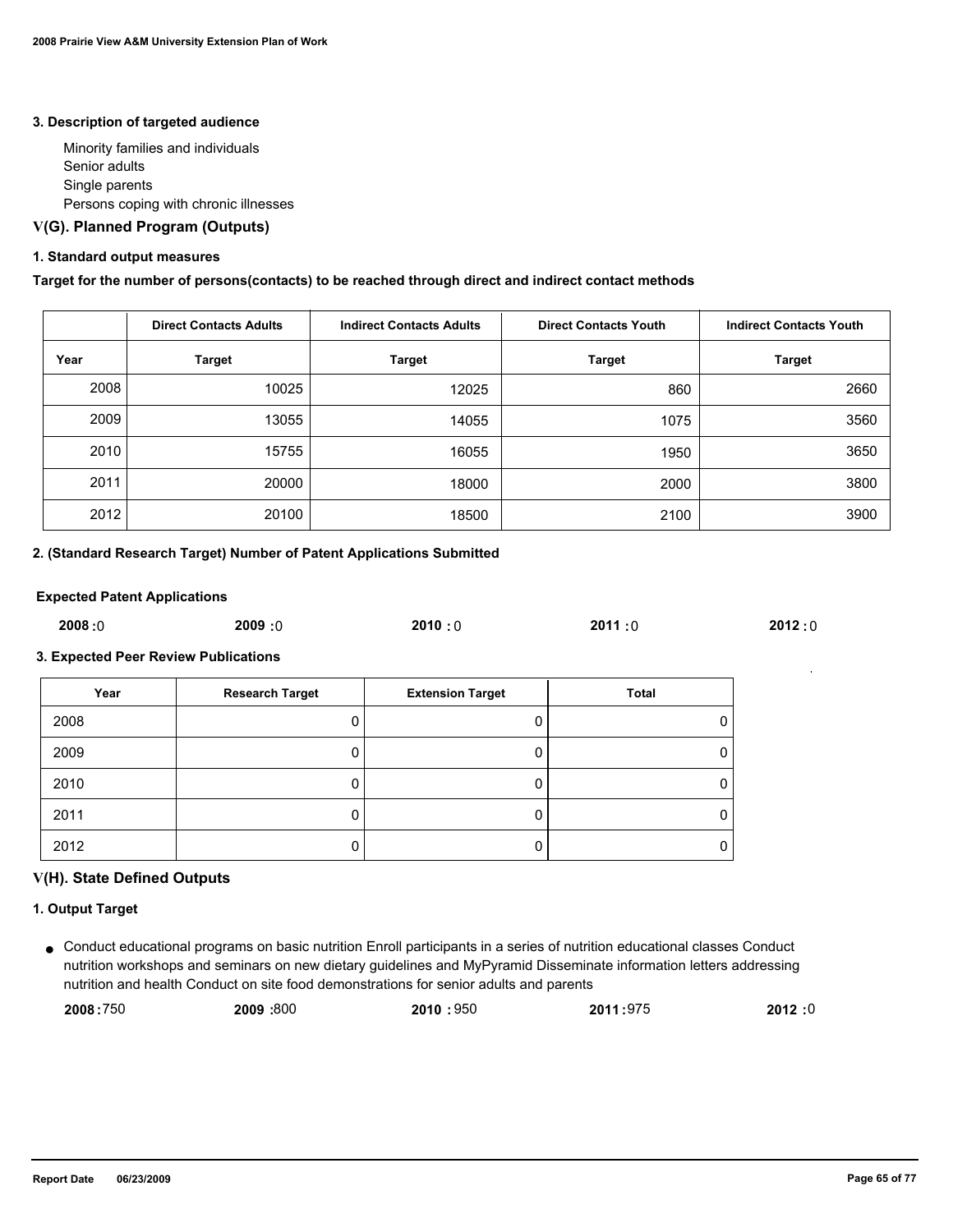| O. No | <b>Outcome Name</b>                                                                                          |
|-------|--------------------------------------------------------------------------------------------------------------|
|       | Participants understand and use MyPyramid in meal buying and preparation Participants become aware of        |
|       | diet related diseases Participants understand the connection between diet and exercise Participants increase |
|       | consumption of fruits and vegetables Expectant teen mothers adopt healthy eating habits Participants modify  |
|       | recipes to decrease amount of calories                                                                       |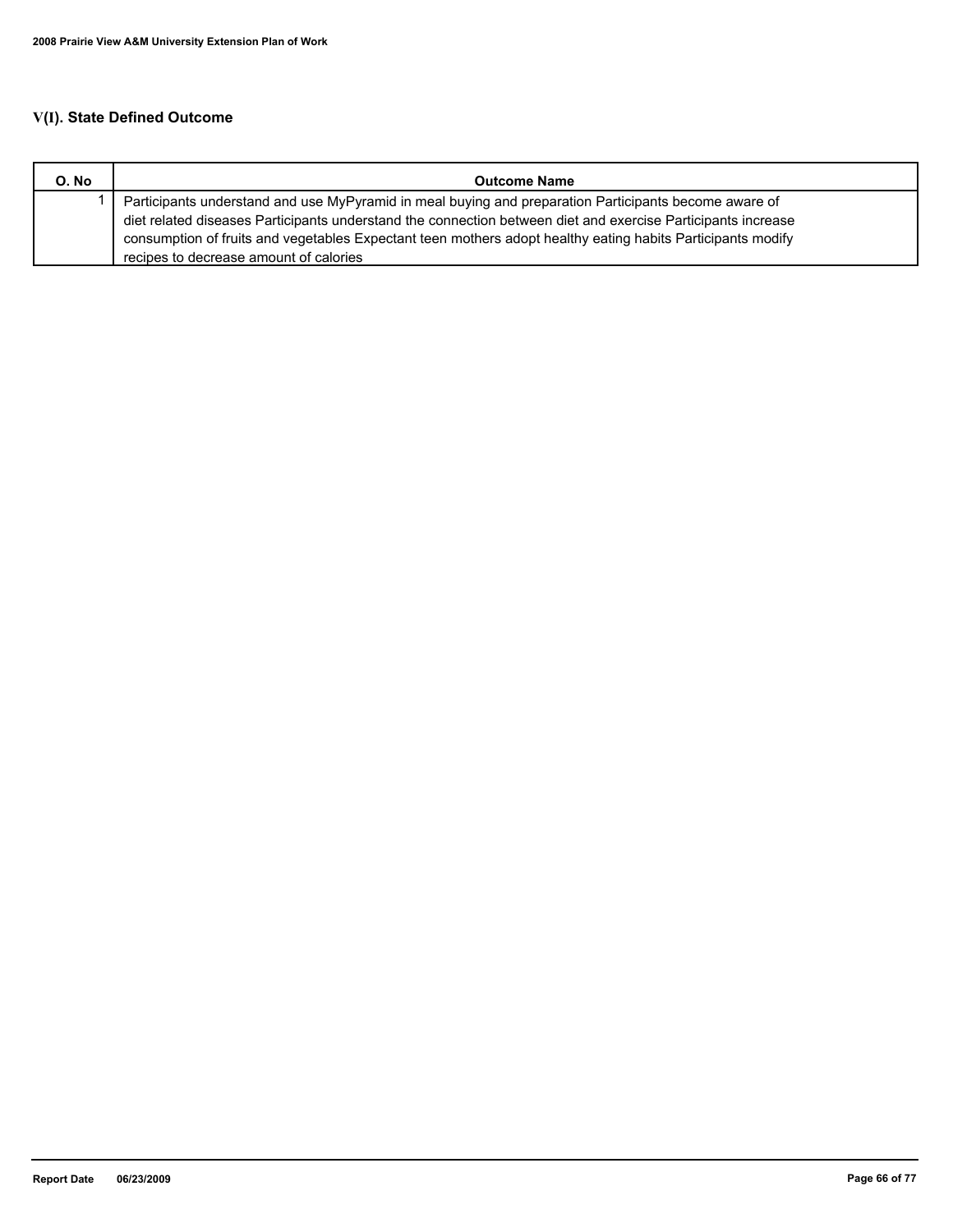# **1. Outcome Target**

Participants understand and use MyPyramid in meal buying and preparation Participants become aware of diet related diseases Participants understand the connection between diet and exercise Participants increase consumption of fruits and vegetables Expectant teen mothers adopt healthy eating habits Participants modify recipes to decrease amount of calories

| 2. Outcome Type : |           | Change in Condition Outcome Measure |           |       |
|-------------------|-----------|-------------------------------------|-----------|-------|
| 2008:2075         | 2009:3800 | 2010:3950                           | 2011:5975 | 2012: |

| 3. Associated Institute Type(s) |  |  |
|---------------------------------|--|--|

•1890 Extension

# **4. Associated Knowledge Area(s)**

● 703 - Nutrition Education and Behavior

# **V(J). Planned Program (External Factors)**

# **1. External Factors which may affect Outcomes**

- Other (CEP staff changes)
- Natural Disasters (drought,weather extremes,etc.)
- Competing Programatic Challenges
- Economy

# **Description**

Major changes in weather conditions and the economy can affect the outcomes of the program.

# **V(K). Planned Program (Evaluation Studies and Data Collection)**

# **1. Evaluation Studies Planned**

- During (during program)
- Before-After (before and after program)

# **Description**

Pre and post test as well as surveys and observations during the meetings will be used to evaluate the program.

### **2. Data Collection Methods**

- On-Site
- Observation
- Other (surveys and monthly reports)

### **Description**

On-site surveys and observations will be used to collect data on the program.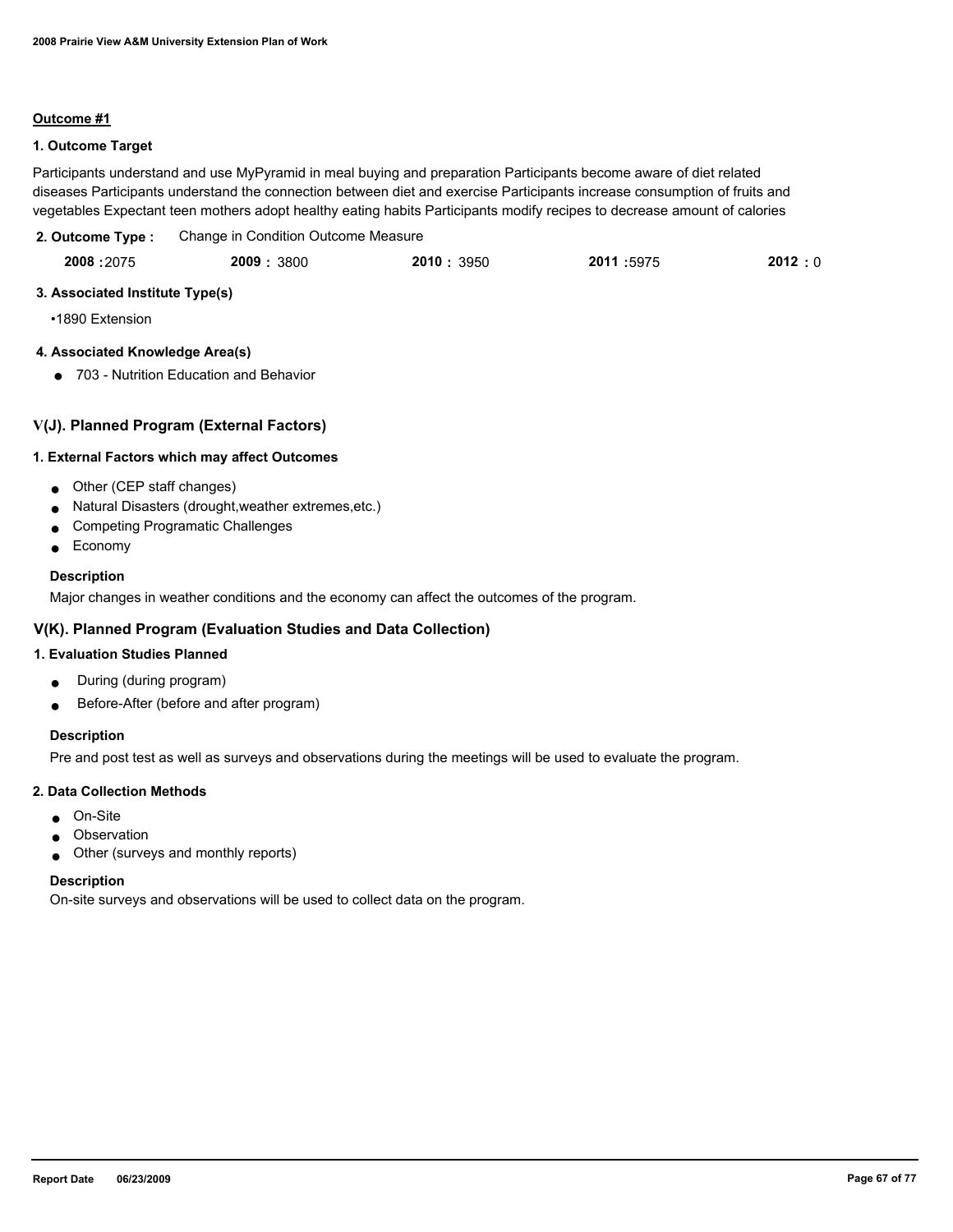# **V(A). Planned Program (Summary)**

### **Program #12**

# **1. Name of the Planned Program**

Families, Youth and Communities - 2

### **2. Brief summary about Planned Program**

 This program provides educational and technical information to limited resource families to strengthen family systems and resiliency. This program engages parents and their children in informal learning activities and guidance to access available resources.

| 3. Program existence : | Intermediate (One to five years) |
|------------------------|----------------------------------|
|------------------------|----------------------------------|

**4. Program duration :** Medium Term (One to five years)

**5. Expending formula funds or state-matching funds :** Yes

**6. Expending other than formula funds or state-matching funds :** No

# **V(B). Program Knowledge Area(s)**

### **1. Program Knowledge Areas and Percentage**

■ 802 100% Human Development and Family Well-Being

# **V(C). Planned Program (Situation and Scope)**

### **1. Situation and priorities**

 All people, whether living in rural or urban communities, are confronted with multifaceted issues that include deteriorating communities, dysfunctional families, declining workforce preparedness, and polluted, distressed environments. These issues are much more acute in limited resource communities and families. Family programs are needed to increase the capacity of families to enhance their own well-being. Trends, such as both parents participating in the work place, a high incidence of teenage pregnancies, increasing violence against youth, increased single-parent families, welfare reform, and other social policies have increased the need for educational programs on parenting, providing proper child care, and related services. Texas Kids Count census data indicates that 30 percent of children reside in single-parent households. Of the 30 percent, five percent reside in father only households and 25 percent live in mother only households. According to the 2000 census there are more than 530,000 grandparents in Texas who are raising their grandchildren. Only the state of New York has a higher number. Yet, Texas is near the bottom nationally for providing benefits to support grandparents raising grandchildren. This trend is due to: increasing numbers of single parent families, the high rate of divorce, teenage pregnancies, AIDS, incarceration of parents, substance abuse , death or disability, and parental abuse and neglect.

 Grandparents are forced to raise grandchildren due to the neglect or abuse of the biological parents, in many cases. To save a child from the hands of neglect and/or abuse is an ultimate sacrifice for anyone, but especially for grandparents. In many instances, the grandparent has not prepared or planned to raise another child and inevitably suffer financial hardships. In Texas, 21% of these grandparents are African Americans; 42% are Hispanic/Latino; 1% Asian, and 35% are White. Thirty-two percent of these grandparents live in households without the children's parents present. Culture shock at having to deal with children and adolescents of a different generation can be great. Grandparent headed households have a significantly higher poverty rate than other kinds of family units. Child and adolescent psychiatrists recognize the important role many grandparents play in raising their grandchildren. The better grandparents are able to meet their own needs, the better they can fulfill the demands of parenting.

## **2. Scope of the Program**

● In-State Extension

# **V(D). Planned Program (Assumptions and Goals)**

### **1. Assumptions made for the Program**

 Parental responsibilities and challenges continue to have significant impact on many limited resource families. The burden of child rearing impacted by other factors, unfortunately, in many cases lead to child abuse and neglect. Parents need a strong and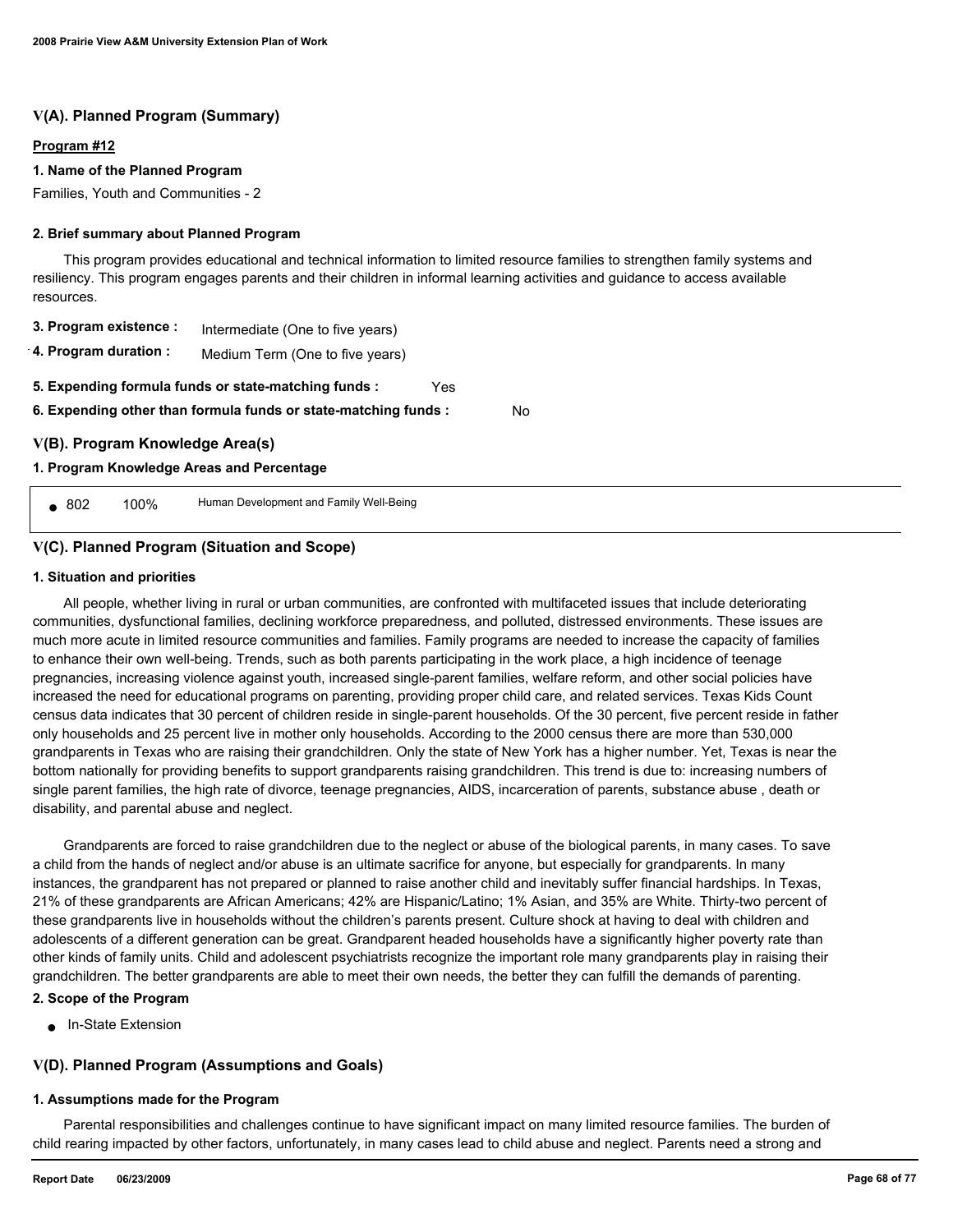positive support system and resources for a stable and secure environment. In 2005, the Texas Child Protective Services confirmed 61,433 child abuse and neglect cases and 203,916 unconfirmed cases. Therefore, the need for parenting education to include foster parents, grandparents and adoptive parents will be significant. In order to address these parental challenges, both headquarters and county staff will engage participants in informal learning activities. Extension staff will continue to network with local agencies and organizations to present parenting education using a variety of teaching methods. A majority of the previous target audiences have been provided through collaborative partnerships with schools, churches, Child Protective Services, child care centers and Communities in Schools. Behavior changes among parents and children will result in increased knowledge and skills relating to discipline, improved communication skills, and stress and anger management.

## **2. Ultimate goal(s) of this Program**

 Involve community and family level interventions to enhance communication and family well being. Empower parents with information to access community and other resources to enhance their family infrastructure.

# **V(E). Planned Program (Inputs)**

# **1. Estimated Number of professional FTE/SYs to be budgeted for this Program**

| Year |      | <b>Extension</b> |      | Research |
|------|------|------------------|------|----------|
|      | 1862 | 1890             | 1862 | 1890     |
| 2008 | 0.0  | 5.4              | 0.0  | 0.0      |
| 2009 | 0.0  | 5.4              | 0.0  | 0.0      |
| 2010 | 0.0  | 5.4              | 0.0  | 0.0      |
| 2011 | 0.0  | 5.4              | 0.0  | 0.0      |
| 2012 | 0.0  | 5.4              | 0.0  | 0.0      |

# **V(F). Planned Program (Activity)**

### **1. Activity for the Program**

 Conduct educational programs on parenting, grandparents as parents, improving communications and listening skills, discipline, building self esteem, and bullying.

# **2. Type(s) of methods to be used to reach direct and indirect contacts**

| Extension                                                                                                                                                               |                                                                                                          |  |
|-------------------------------------------------------------------------------------------------------------------------------------------------------------------------|----------------------------------------------------------------------------------------------------------|--|
| <b>Indirect Methods</b><br><b>Direct Methods</b>                                                                                                                        |                                                                                                          |  |
| <b>Education Class</b><br><b>Group Discussion</b><br>Other 2 (conferences/seminars)<br>Other 1 (distributing printed materials)<br>$\bullet$<br>One-on-One Intervention | Other 2 (news articles)<br>TV Media Programs<br>$\bullet$<br><b>Newsletters</b><br>Other 1 (videos/DVDs) |  |

### **3. Description of targeted audience**

 Single parents Grandparents as parents Teen parents Parents with children, birth to age five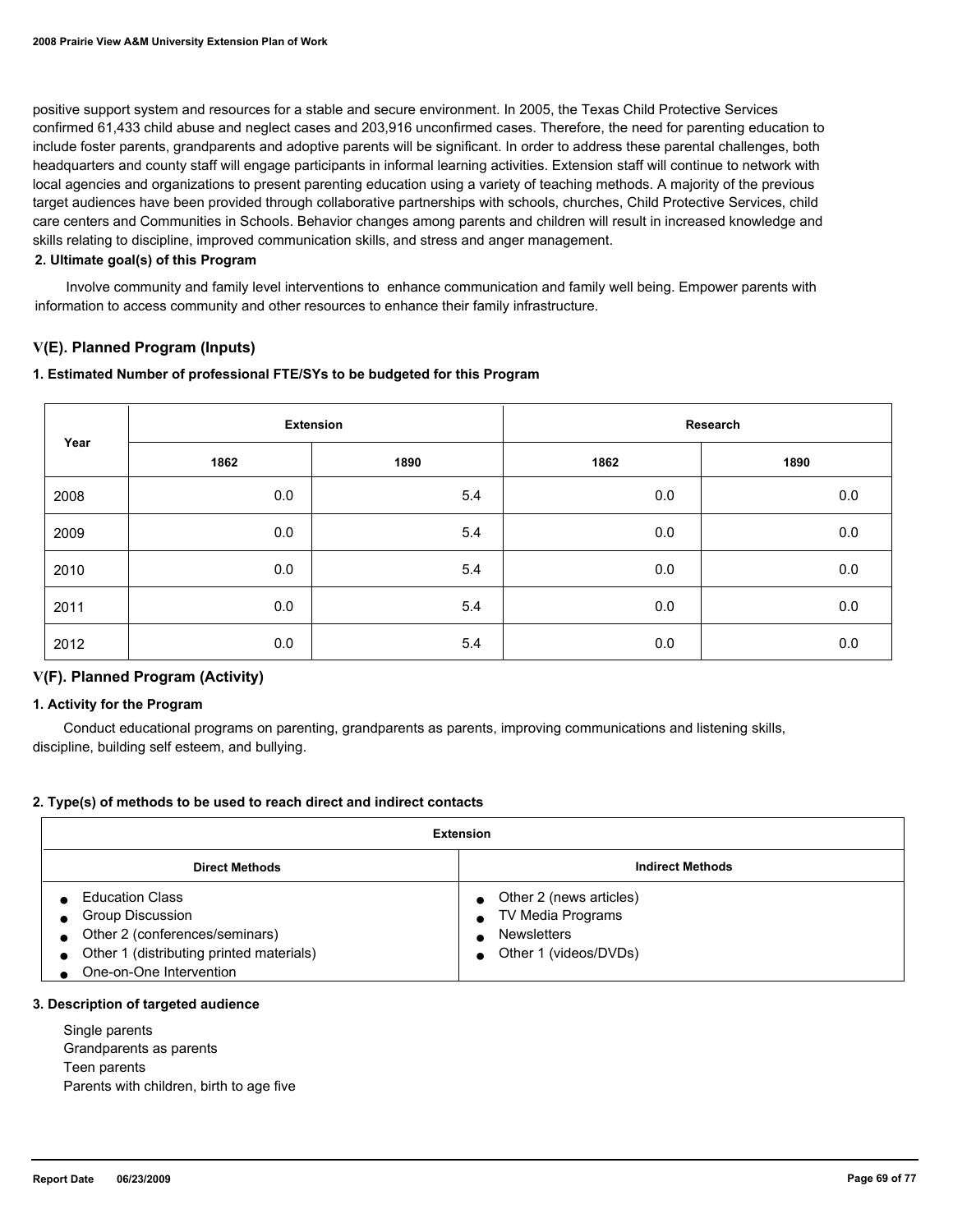# **V(G). Planned Program (Outputs)**

#### **1. Standard output measures**

#### **Target for the number of persons(contacts) to be reached through direct and indirect contact methods**

|      | <b>Direct Contacts Adults</b> | <b>Indirect Contacts Adults</b> | <b>Direct Contacts Youth</b> | <b>Indirect Contacts Youth</b> |
|------|-------------------------------|---------------------------------|------------------------------|--------------------------------|
| Year | <b>Target</b>                 | <b>Target</b>                   | <b>Target</b>                | <b>Target</b>                  |
| 2008 | 770                           | 960                             | 520                          | 450                            |
| 2009 | 870                           | 980                             | 530                          | 560                            |
| 2010 | 875                           | 1000                            | 540                          | 570                            |
| 2011 | 885                           | 1050                            | 550                          | 580                            |
| 2012 | 895                           | 1100                            | 560                          | 590                            |

# **2. (Standard Research Target) Number of Patent Applications Submitted**

#### **Expected Patent Applications**

| 2008:0 | 2009:0 | 2010:0 | 2011:0 | 2012:0 |
|--------|--------|--------|--------|--------|
|        |        |        |        |        |

# **3. Expected Peer Review Publications**

| Year | <b>Research Target</b> | <b>Extension Target</b> | <b>Total</b> |
|------|------------------------|-------------------------|--------------|
| 2008 |                        |                         |              |
| 2009 |                        |                         |              |
| 2010 |                        |                         |              |
| 2011 |                        |                         |              |
| 2012 |                        |                         |              |

## **V(H). State Defined Outputs**

# **1. Output Target**

Conduct educational programs on parenting Provide one-on-one consultations for parents/grandparents Participants attending ● conferences/seminars Students participating in classes on bullying

| 2008:650 | 2009: 700 | 2010:850 | 2011:975 | 2012:0 |
|----------|-----------|----------|----------|--------|
|----------|-----------|----------|----------|--------|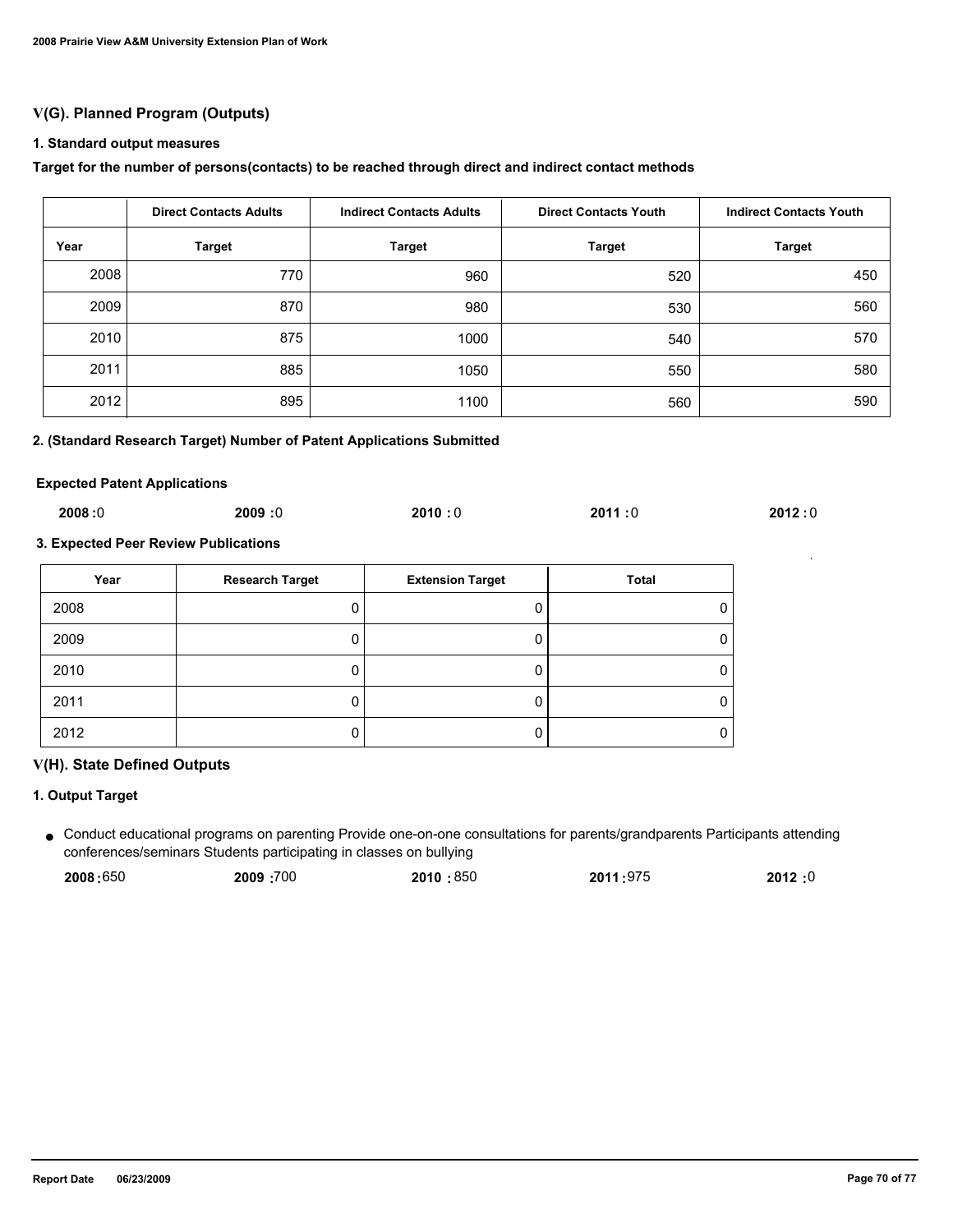| O. No | <b>Outcome Name</b>                                                                                     |
|-------|---------------------------------------------------------------------------------------------------------|
|       | Improved communication skills Learned new ways to manage anger Learned how to cope with stress Identify |
|       | effective discipline strategies Increased awareness of dealing with bullies                             |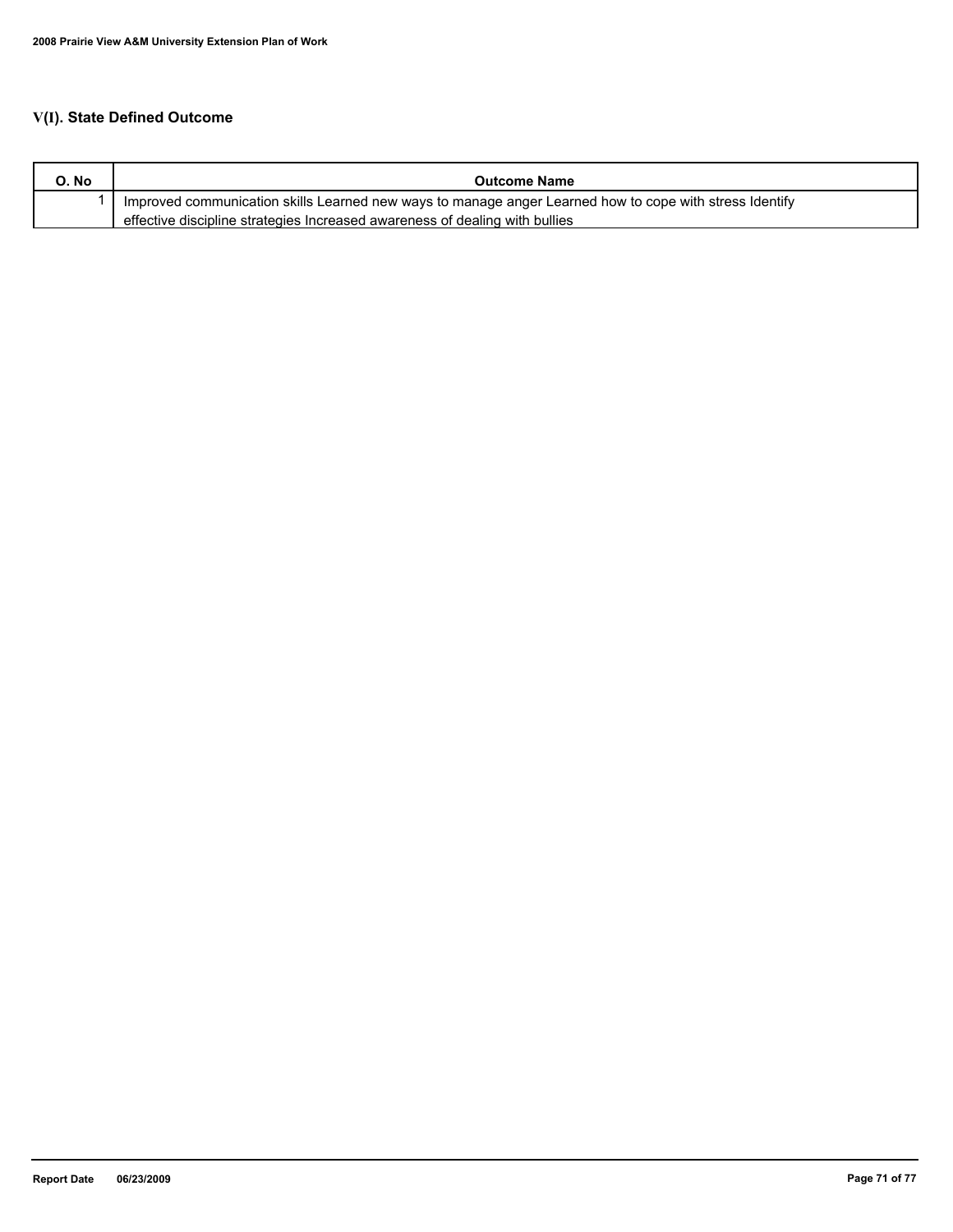# **1. Outcome Target**

Improved communication skills Learned new ways to manage anger Learned how to cope with stress Identify effective discipline strategies Increased awareness of dealing with bullies

| 2. Outcome Type : | Change in Knowledge Outcome Measure |
|-------------------|-------------------------------------|
|-------------------|-------------------------------------|

| 2008:550 | 2009: 600 | 2010 : 750 | 2011:875 | 2012:0 |
|----------|-----------|------------|----------|--------|
|          |           |            |          |        |

# **3. Associated Institute Type(s)**

•1890 Extension

# **4. Associated Knowledge Area(s)**

● 802 - Human Development and Family Well-Being

# **V(J). Planned Program (External Factors)**

### **1. External Factors which may affect Outcomes**

- Economy
- Natural Disasters (drought,weather extremes,etc.)
- Competing Programatic Challenges
- Populations changes (immigration,new cultural groupings,etc.)
- Other (CEP staff changes)

# **Description**

Extreme weather conditions and changes in population will affect outcomes.

# **V(K). Planned Program (Evaluation Studies and Data Collection)**

# **1. Evaluation Studies Planned**

- Before-After (before and after program)
- During (during program)

# **Description**

Pre and post test and observations during the programs will bge used for evaluation.

### **2. Data Collection Methods**

- On-Site
- Other (surveys and monthly reports)
- Unstructured
- Observation

### **Description**

Surveys as well as observation will be used for data collection.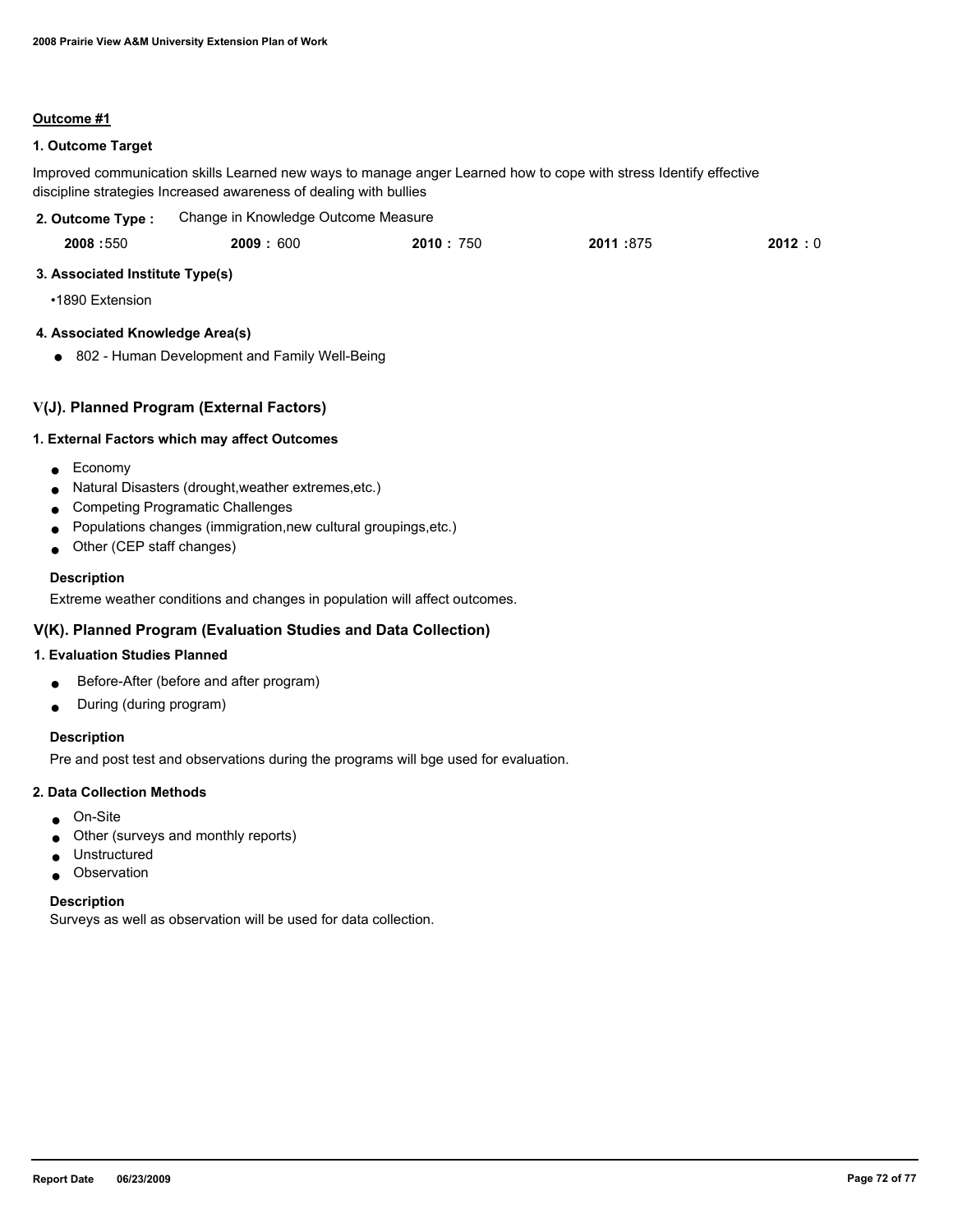# **V(A). Planned Program (Summary)**

## **Program #13**

## **1. Name of the Planned Program**

Human Health and Well-Being

#### **2. Brief summary about Planned Program**

 This area concerns activities related to healthy lifestyles, including maintenance of social, emotional and physical health. The focus is on physical activity, exercise, and health related practices including screening, immunization, and preventive care. The work in this area frequently involves population groups at risk and the factors that promote or hinder healthy lifestyles in these groups. Education and extension programs on healthy lifestyles and behavior change are concerned with the development, evaluation and dissemination of education programs and strategies for limited-resource individuals and families.

No

**3. Program existence :** Intermediate (One to five years)

**4. Program duration :** Short-Term (One year or less)

- **5. Expending formula funds or state-matching funds :** Yes
- **6. Expending other than formula funds or state-matching funds :**

# **V(B). Program Knowledge Area(s)**

## **1. Program Knowledge Areas and Percentage**

■ 724 100% Healthy Lifestyle

# **V(C). Planned Program (Situation and Scope)**

#### **1. Situation and priorities**

 Chronic diseases such as heart disease, stroke, cancer and diabetes are among the most prevalent, costly, and preventable of all health problems. Statistics show that 7 out of 10 Americans who die each year, or more than 1.7 million people die of chronic disease. Heart disease is the leading cause of death in Texas, accounting for 43,199 deaths or approximately 285 of the state's deaths in 2001. Stroke is the third leading cause of death accounting for 10,616 deaths or approximately 75 of the state's deaths in 2001. In Texas, over 20% of the adult population has been told that they have high blood pressure. Approximately 10 percent of the population in Texas have been told by a doctor that they have diabetes. Cardiovascular disease is the major cause of death among minority populations. The highest mortality rate is in the African American population. In 2002, the death rate for ischemic heart disease for African Americans was 353 per 100,000, compared to 254.7 per 100,000 for whites and 209.6 per 100,000 for Hispanics. Additionally, the 2002 death rate for stroke among African Americans was 90.4 per 100,000, compared to 61.9 per 100,000 for whites and 50.5 per 100,000 for Hispanics. Two major independent factors for heart disease and stroke are high blood pressure and cholesterol. Other important risk factors include diabetes, tobacco use, physical inactivity, and being overweight or obese. A key strategy for addressing these risk factors is to educate clientele about the importance of prevention. People should be educated about the signs and symptoms of hypertension and stroke and the importance of calling 911 quickly. Approximately 47% of heart attack and stroke victims die before emergency medical personnel arrive. This number could be reduced through teaching individuals when to seek emergency medical assistance.

 Cancer is the second leading cause of death and is responsible for one and four deaths in the United States. In 2004, over 560,000 American will die of cancer. In Texas, 34,830 deaths are expected. Lung and Broncus are the sites affected mostly by both males and females, followed by breast, prostate and colon. African Americans and Hispanics are disproportionately affected by these types of cancer.

## **2. Scope of the Program**

■ In-State Extension

# **V(D). Planned Program (Assumptions and Goals)**

## **1. Assumptions made for the Program**

 Many families and individuals are unaware of their risks of chronic illnesses due to their lack of participation in preventive health screenings. Early detection can significantly reduce the cost associated with treatment of chronic diseases. The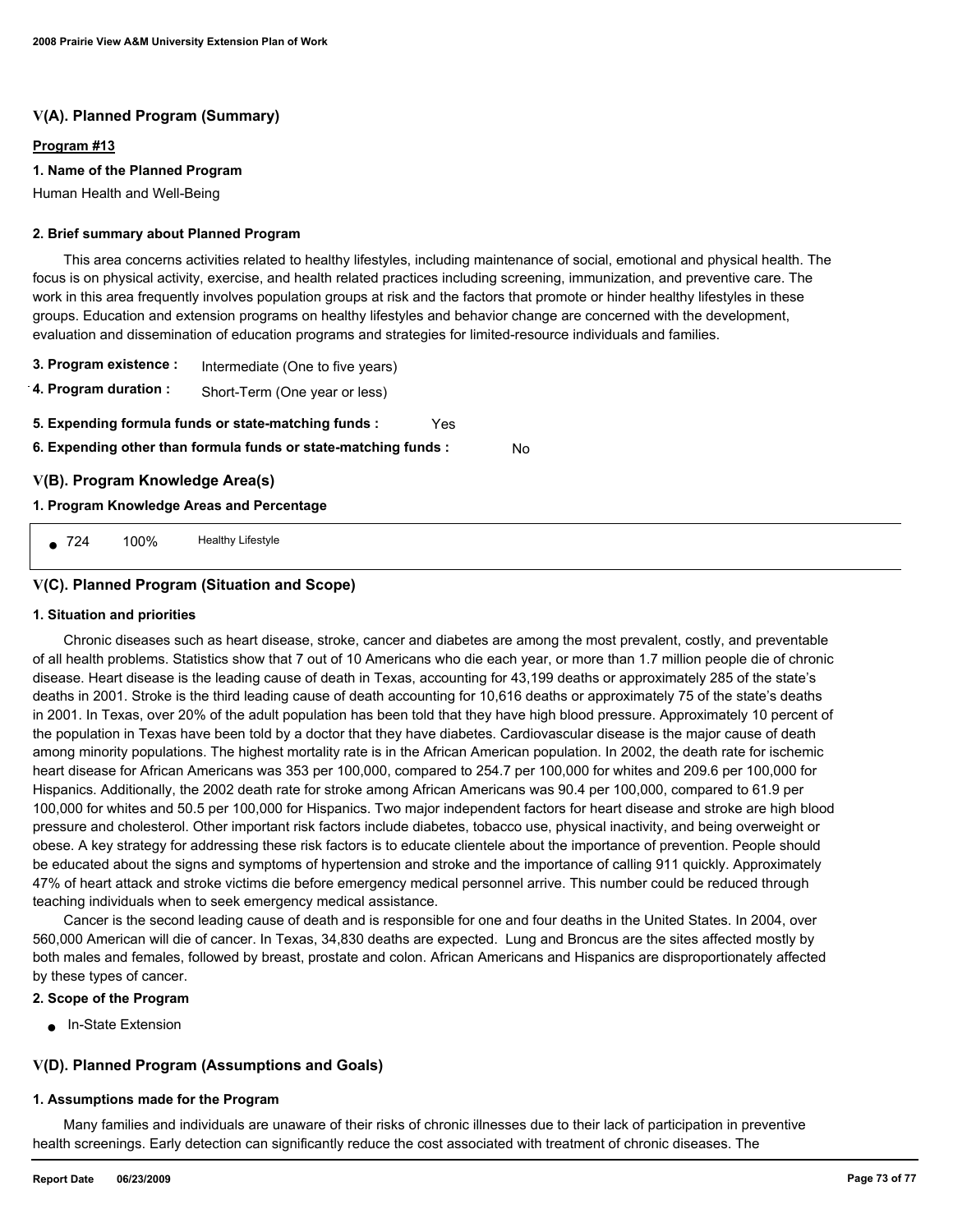Cooperative Extension Program will continue educational efforts previously established to address chronic diseases in minority populations. Continued partnerships will be established as well as new ones formed with potential collaborators. These include, but are not limited to the Texas Department of State Health Services, the National Cancer Institute's (Body and Soul) Cancer Information Service, and the American Cancer Society. Educational outreach efforts will result in a more informed public and hopefully a reduction in the incidence of chronic diseases within minority populations.

## **2. Ultimate goal(s) of this Program**

 The ultimate goal of this program is to develop an awareness of interventions and behaviors that will lead to healthier lifestyles. Provide opportunities for participants to access health screenings and information to make better choices. This goal will be accomplished through the development of culturally sensitive, age-appropriate educational materials and activities.

# **V(E). Planned Program (Inputs)**

# **1. Estimated Number of professional FTE/SYs to be budgeted for this Program**

| Year | <b>Extension</b> |      | Research |      |
|------|------------------|------|----------|------|
|      | 1862             | 1890 | 1862     | 1890 |
| 2008 | 0.0              | 6.0  | 0.0      | 0.0  |
| 2009 | 0.0              | 6.0  | 0.0      | 0.0  |
| 2010 | 0.0              | 6.0  | 0.0      | 0.0  |
| 2011 | 0.0              | 6.0  | 0.0      | 0.0  |
| 2012 | 0.0              | 6.0  | 0.0      | 0.0  |

# **V(F). Planned Program (Activity)**

## **1. Activity for the Program**

 Partner with local agencies to provide health screenings and health fairs. Recruit participants for educational classes focusing on chronic diseases Exhibit educational displays at various sites Conduct workshops and conferences in local communities.

## **2. Type(s) of methods to be used to reach direct and indirect contacts**

| Extension                                                               |                                                                    |  |  |
|-------------------------------------------------------------------------|--------------------------------------------------------------------|--|--|
| <b>Direct Methods</b>                                                   | <b>Indirect Methods</b>                                            |  |  |
| Other 2 (Immunization screenings)<br>Other 1 (Health fairs)<br>Workshop | Other 2 (News articles)<br><b>Newsletters</b><br>TV Media Programs |  |  |
| Demonstrations                                                          | Other 1 (DVD's/videos)                                             |  |  |

#### **3. Description of targeted audience**

 Faith-Based groups Families and individuals Senior groups Housing Residents Worksite employees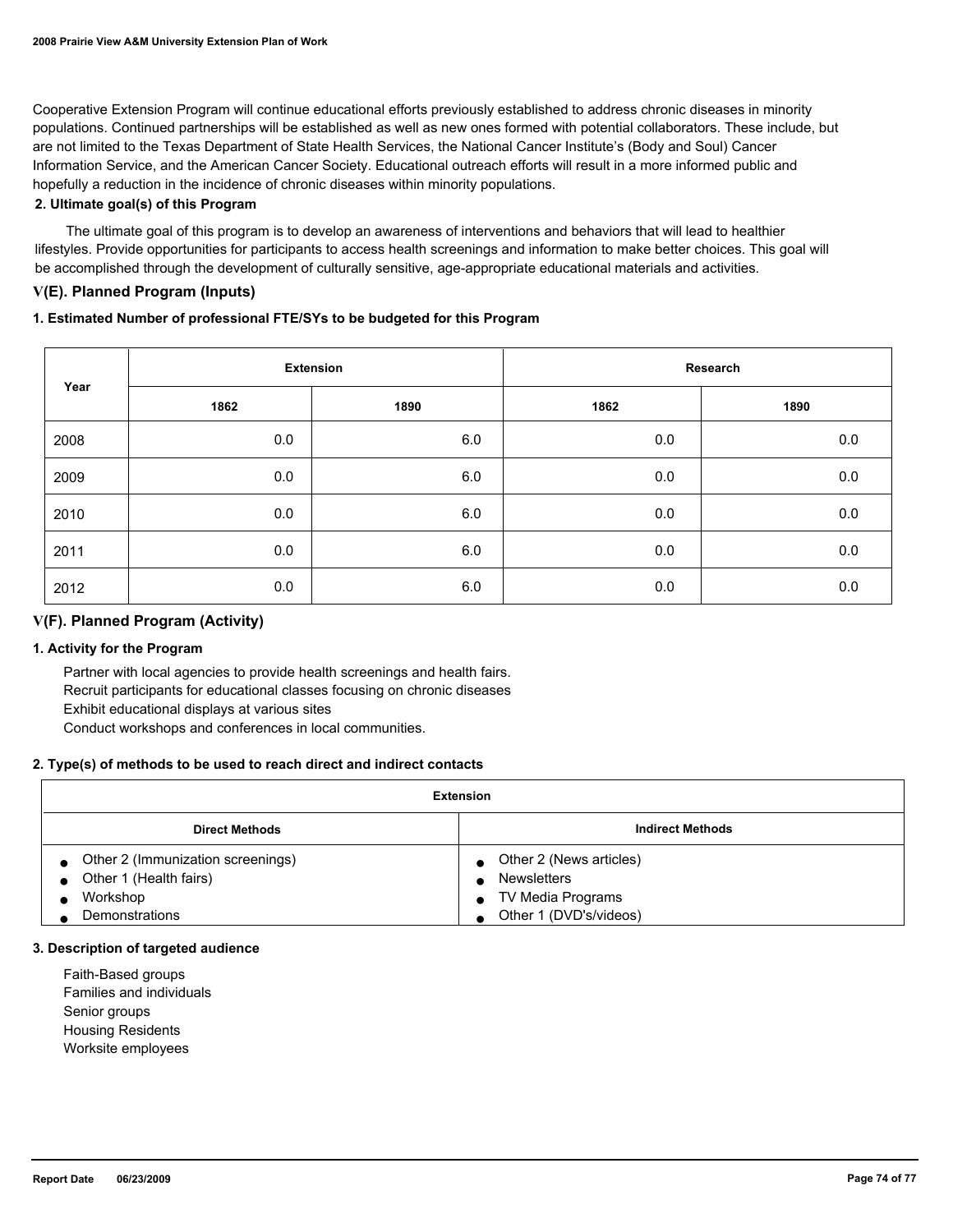# **V(G). Planned Program (Outputs)**

#### **1. Standard output measures**

#### **Target for the number of persons(contacts) to be reached through direct and indirect contact methods**

|      | <b>Direct Contacts Adults</b> | <b>Indirect Contacts Adults</b> | <b>Direct Contacts Youth</b> | <b>Indirect Contacts Youth</b> |
|------|-------------------------------|---------------------------------|------------------------------|--------------------------------|
| Year | <b>Target</b>                 | <b>Target</b>                   | <b>Target</b>                | <b>Target</b>                  |
| 2008 | 700                           | 1000                            | 100                          | 150                            |
| 2009 | 800                           | 1200                            | 125                          | 175                            |
| 2010 | 1000                          | 1500                            | 150                          | 200                            |
| 2011 | 1200                          | 1800                            | 175                          | 225                            |
| 2012 | 1300                          | 1900                            | 180                          | 230                            |

## **2. (Standard Research Target) Number of Patent Applications Submitted**

#### **Expected Patent Applications**

| 2008:0 | 2009:0 | 2010:0 | 2011:0 | 2012:0 |
|--------|--------|--------|--------|--------|
|        |        |        |        |        |

# **3. Expected Peer Review Publications**

| Year | <b>Research Target</b> | <b>Extension Target</b> | <b>Total</b> |
|------|------------------------|-------------------------|--------------|
| 2008 |                        |                         |              |
| 2009 |                        |                         |              |
| 2010 |                        |                         |              |
| 2011 |                        |                         |              |
| 2012 |                        |                         |              |

## **V(H). State Defined Outputs**

## **1. Output Target**

Conduct educational programs on chronic illnesses Participants attending conferences/seminars Individuals receiving free ● health screenings Disseminate newsletters via website

| 2008:1200 | 2009:1300 | 2010:1500 | 2011:2000 | 2012:0 |
|-----------|-----------|-----------|-----------|--------|
|           |           |           |           |        |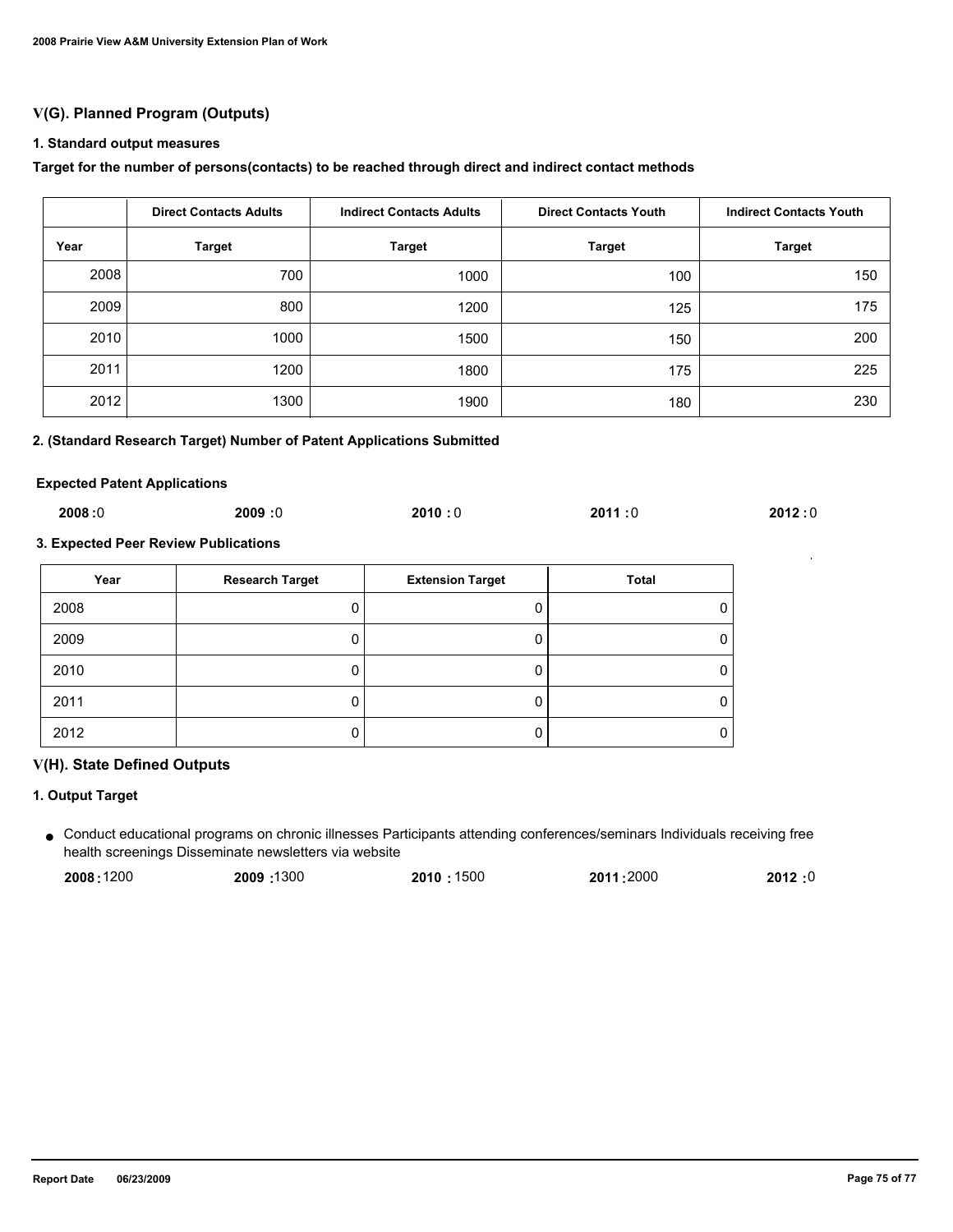# **V(I). State Defined Outcome**

| O. No | <b>Outcome Name</b>                                                                                          |
|-------|--------------------------------------------------------------------------------------------------------------|
|       | Increased number of individuals participating in health screenings Participants become aware of diet related |
|       | diseases and prevention strategies Participants understand the importance of early diagnoses for all family  |
|       | members                                                                                                      |